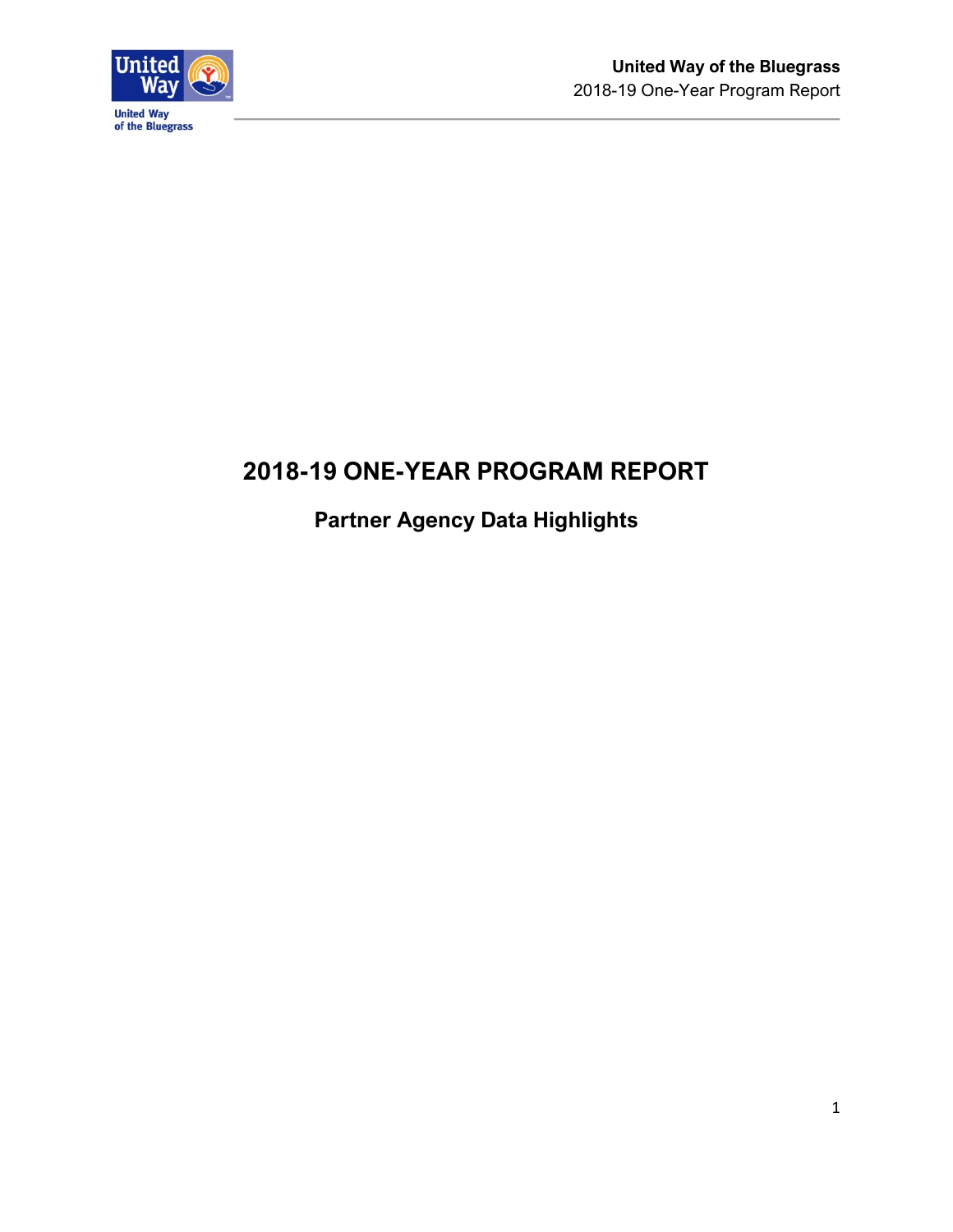

# **Executive Summary**

The official mission of the United Way of the Bluegrass (UWBG) is to "fight for the education, basic needs, and financial stability of every person in the Bluegrass." The "Bluegrass" refers to our regional service area, known as the Bluegrass Region, which includes Fayette, Anderson, Bourbon, Clark, Jessamine, Madison, Montgomery, Scott, and Woodford counties. UWBG works cooperatively with partners – businesses, volunteers, individuals, and nonprofit agencies – to invest our resources (about \$2 million in grant and fundraising revenue) towards programs aligned with UWBG's mission.

UWBG operates three programs via state or federal grants, including 2-1-1, our 24/7 contact center which connects people with resources like food, housing, healthcare, senior services, childcare, and legal aid. UWBG also funds 139 programs operated by 80 nonprofit partner agencies (as of 2018-19). UWBG currently has two separate grants for which regular program reports are submitted. One of those grants is the annual "Local" grant, through which UWBG invests in programs that are based in and mainly serve residents of a specific county, although some programs may serve residents from other counties. This is an annual grant which currently has a funding cap of \$5,000 per program.

The other grant is the "Regional" grant. This is a substantially larger grant, generally well over \$5,000 per program per year, with no funding cap. Programs receiving this grant mainly (but not in every case) serve citizens of multiple counties within our regional service area. This is a three-year grant cycle.

The Community Investments (CI) department oversees the work of UWBG's grant-funded programs and regularly collects program data. The One-Year Regional Program Report collects annual data from the Regional grant-funded programs, while the One-Year Local Program Report collects annual data from the Local grant-funded programs. This report showcases data highlights from partner agencies which submitted program reports. Note that all data marked as "unknown" by our partner agencies are excluded from percentage calculations. Also note that percentages may not total to exactly 100% due to rounding.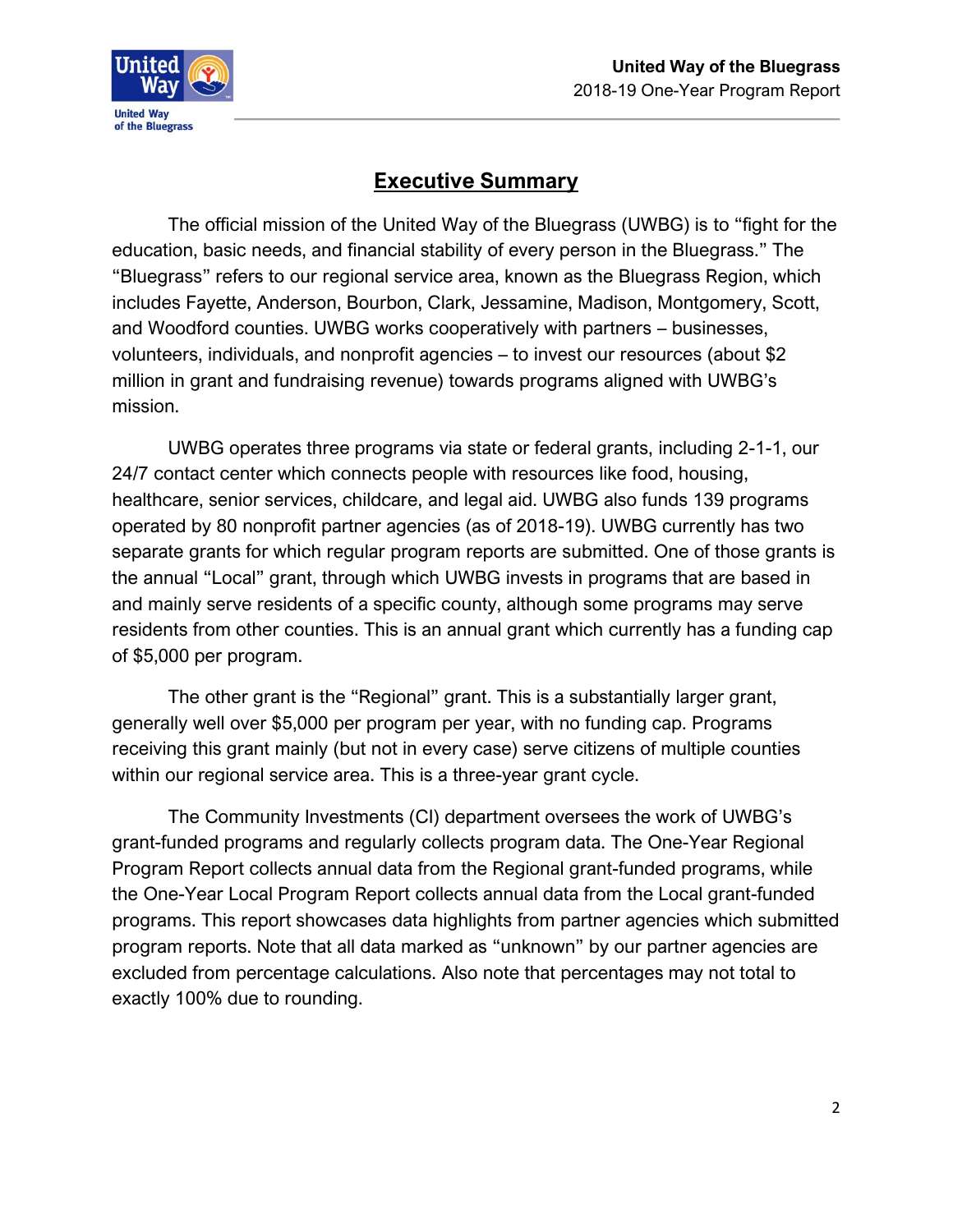

# **Regional Highlights**

136,259 people were served by our grant-funded programs over the past year (July 1, 2018 to June 30, 2019). Here's a closer look at the people served by these programs:

#### **95,370** served by our 76 Regional grant-funded programs

- ❖ 91.3% in poverty
- ❖ 59.2% female
- ❖ 36.2% children (age ≤18)
- ❖ 19.3% age 55+
- ❖ Residence: 57.9% Fayette; 10.6% Scott; 6.2% Anderson; 5.9% Clark; 5.2% Montgomery; 3.7% Madison; 3.1% Jessamine; 2.8% Woodford; 2.8% Out-of-Region; 1.8% Bourbon
- ❖ 69.2% White; 18.8% Black; 5.9% Hispanic; 4.3% Multiracial; 1% Other; 0.4% Asian; 0.2% Native American; 0.1% Pacific Islander
- $\div$  10.1% with a diagnosed disability
- ❖ 1,043 children enrolled in All STARS-rated pre-K facilities
- ❖ 752 K-3<sup>rd</sup> grade students who are now reading at or above grade level
- ❖ 1,100 grade-school students improved their grades in least one subject area
- ❖ 210 students graduated high school "college- and/or career-ready" according to KY standards
- ❖ 1,171 people received training for and/or were placed in skilled job positions
- $\div$  1,025 people reported an increase in their income

#### **25,220** served by our 63 Local grant-funded programs

- ❖ 90.0% in poverty
- ❖ 55.6% female
- ❖ 52.1% children (age ≤18)
- ❖ 17.6% age 55+
- ❖ Residence: 26.1% Scott; 25.9% Anderson; 21.2% Montgomery; 12.2% Fayette; 4.3% Jessamine; 3.9% Bourbon; 2.3% Clark; 2.1% Woodford; 2% Madison
- ❖ 79.4% White; 10% Black; 6.5% Hispanic; 2.5% Multiracial; 0.7% Other; 0.5% Asian; 0.3% Native American; <0.1% Pacific Islander
- ❖ 10.3% with a diagnosed disability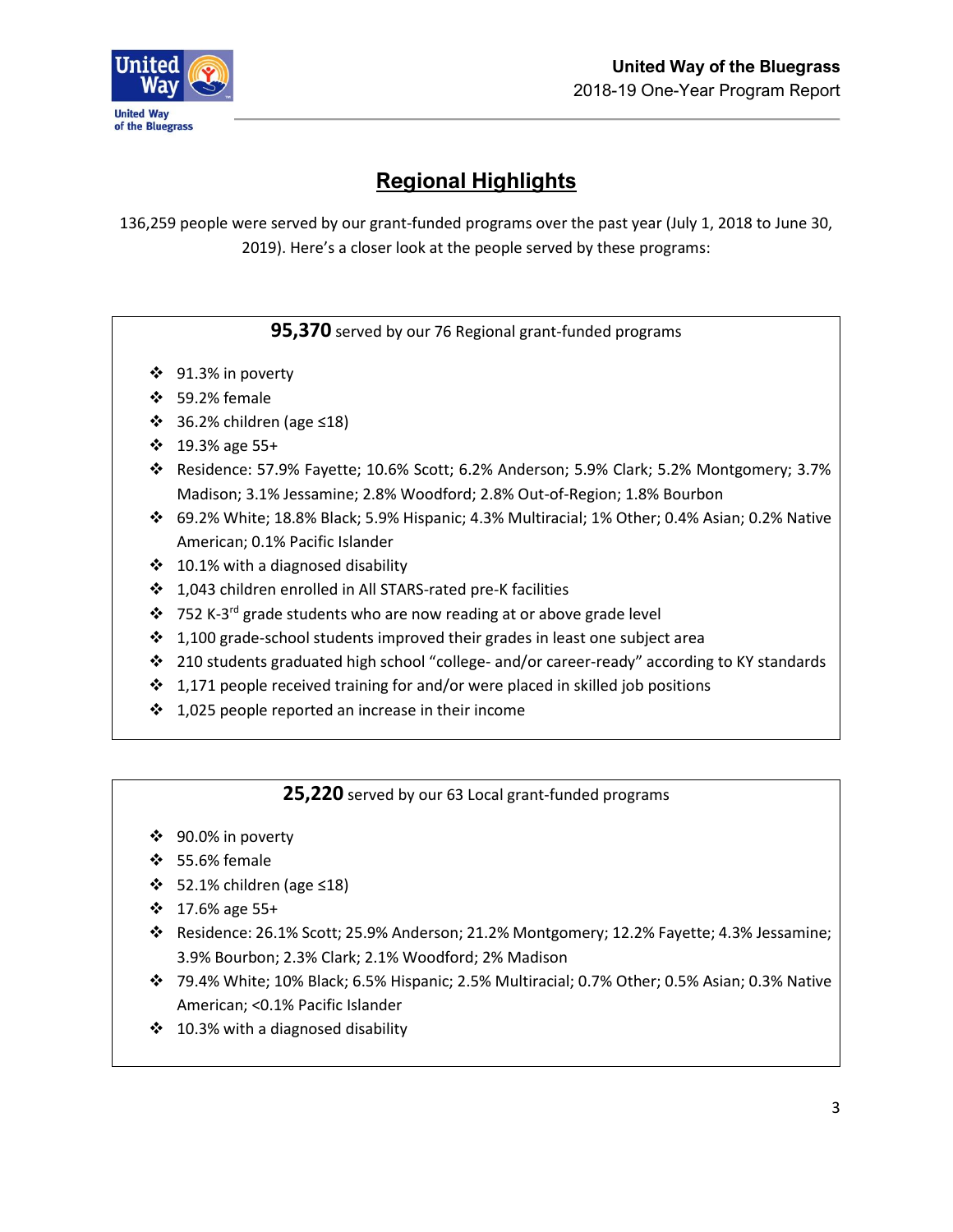

#### **15,669** served by 2-1-1

- ❖ 30.2% for housing/shelter assistance
- ❖ 19.8% for utilities assistance
- ❖ 13.6% for unemployment/income assistance
- ❖ 9.9% for food assistance
- ❖ 6% for healthcare assistance
- ❖ 5.2% for clothing/household assistance
- ❖ 3.6% for transportation assistance
- ❖ 2.3% for government/legal assistance
- ❖ 2.1% for mental health/addiction assistance
- ❖ 7.3% for other assistance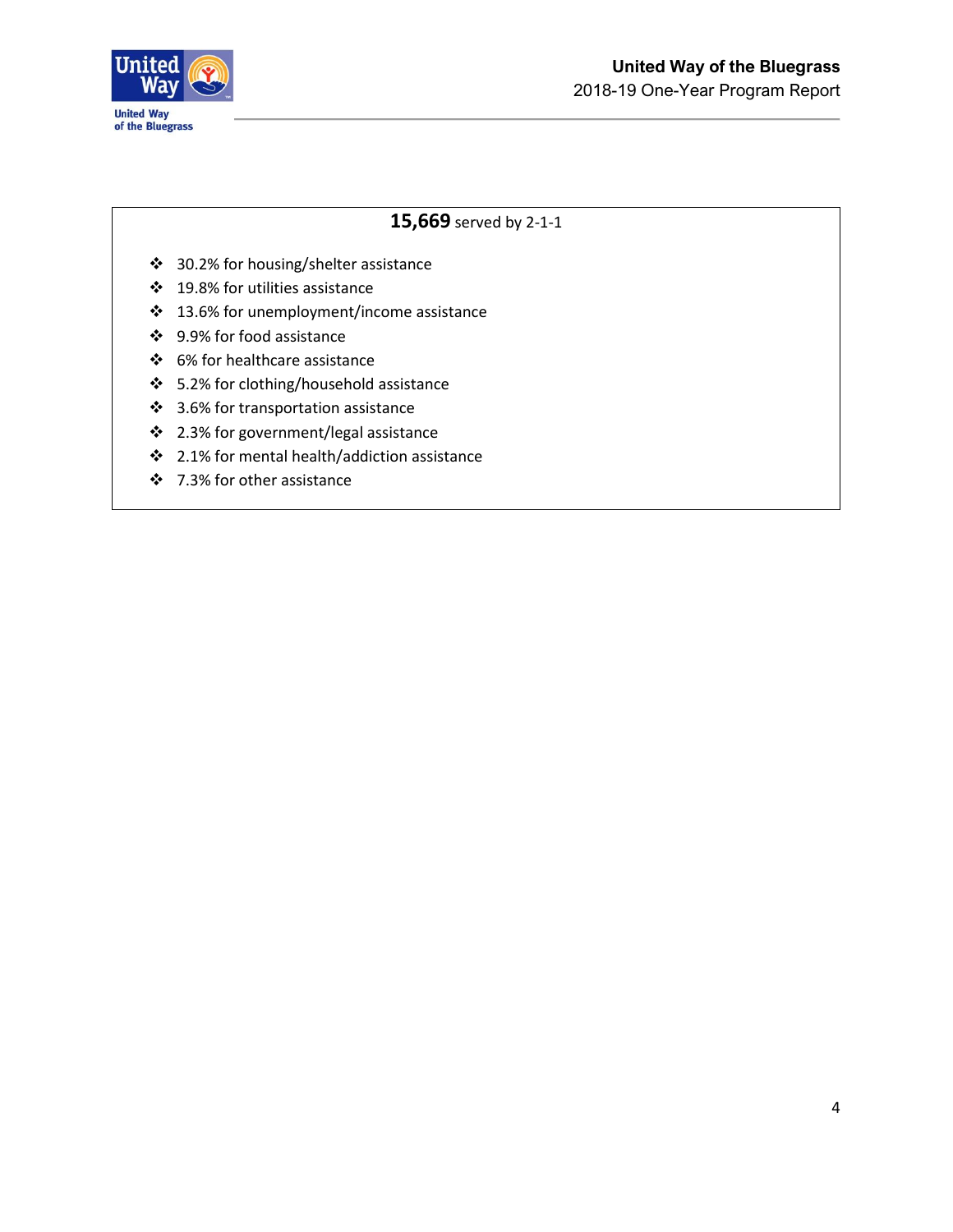



# **Agency Highlights**

### **4Kids, a Faith Community Partnership**

- ❖ Counties Served by UWBG Grant(s): Jessamine
- ❖ Grant-Funded Program: 4Kids Leadership Academy, West Jessamine Middle School (Local)
- ❖ Agency Description: 4Kids provides in-school programming facilitated by community members in partnership with the local school system. Targeting middle school students, 4Kids focuses on developing critical thinking, leadership, and study skills.
- ❖ Demographics:
	- People Served: 360
	- Residence: 100% Jessamine
	- 100% age 7-18
	- 51.1% female; 48.9% male
	- Race/Ethnicity: 83.9% White; 6.9% Hispanic; 4.2% Multiracial; 3.8% Black; 1.1% Asian
	- $\blacksquare$  11.1% with a diagnosed disability
	- 100% in poverty
- ❖ Notable Results/Outcomes:
	- Lesson plans on critical thinking, leadership, and study skills administered to 12 different classes in West Jessamine Middle School throughout the 2018-19 school year

### **AccuTran Industries**

- ❖ Counties Served by UWBG Grant(s): Bourbon
- ❖ Grant-Funded Program: AccuTran Industries and PROTECK (Regional)
- ❖ Agency Description: AccuTran helps people in Bourbon, Harrison and Nicholas counties with developmental, physical and/or cognitive disabilities receive rehabilitative and career training services.
- ❖ Demographics (from 2017-18):
	- People Served: 21
	- Residence: 100% Bourbon
	- 76.2% age 19-54; 23.8% age 55+
	- 52.4% male; 47.6% female
	- Race/Ethnicity: 66.7% White; 33.3% Black
	- 100% with a diagnosed disability
	- 90.5% in poverty
- ❖ Notable Results/Outcomes: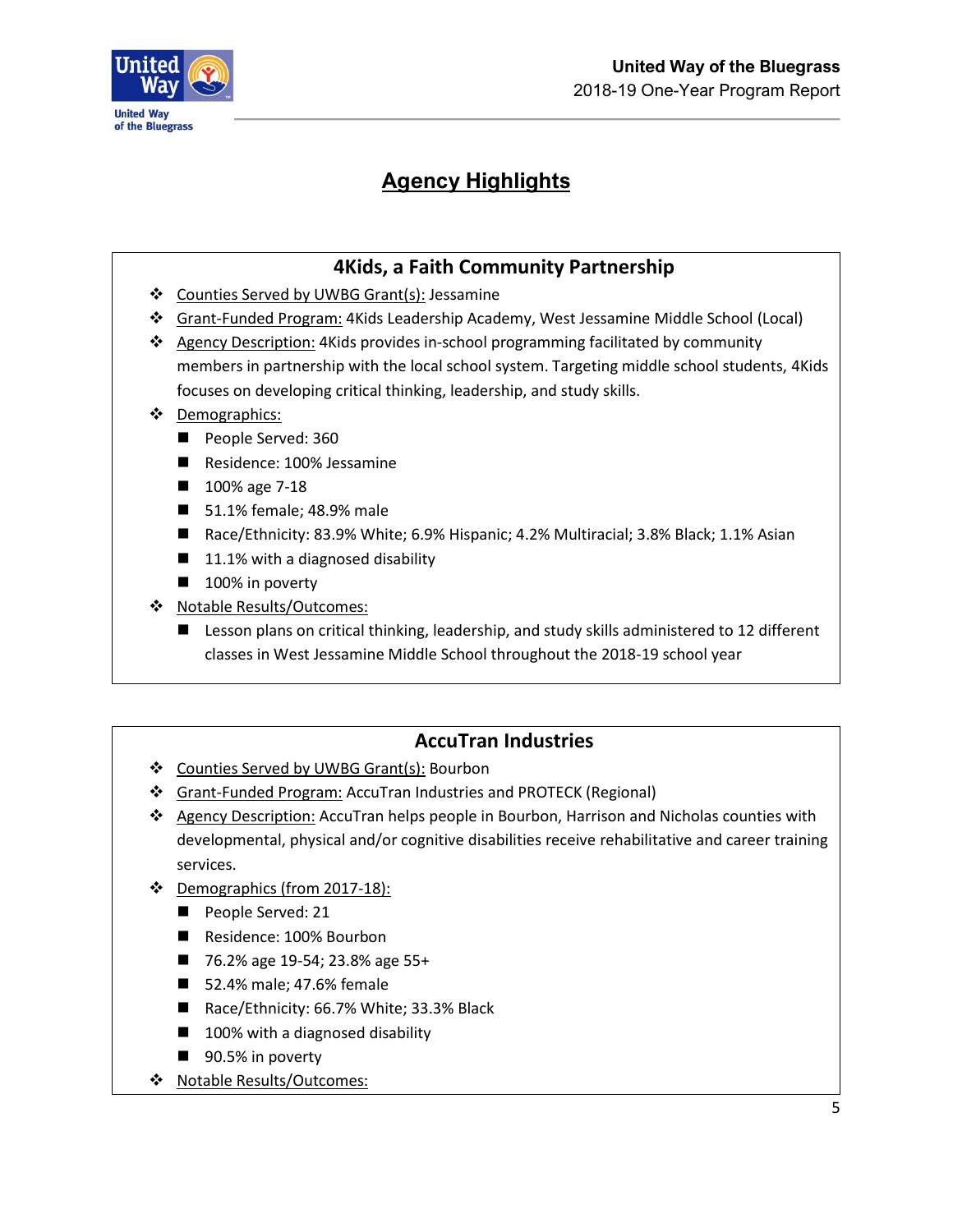

- 12 people reported an increase in their income
- 3 people received training for and/or were placed in skilled job positions

## **AIDS Volunteers (AVOL)**

- ❖ Counties Served by UWBG Grant(s): Entire Region
- ❖ Grant-Funded Program: Into the Black: Empowering Financial Stability (Regional)
- ❖ Agency Description: AVOL provides critical and essential services to low income men and women at-risk for and living with HIV/AIDS in the Bluegrass Region. AVOL provides emergency rent, mortgage, and utility assistance to prevent homelessness, as well as critical supportive services which address food, transportation, mental health, and substance abuse issues.
- ❖ Demographics:
	- People Served: 1,776
	- Residence: 67.3% Fayette; 21.1% Out-of-Region; 2.8% Jessamine; 2.8% Madison; 2% Clark; 1.6% Scott; 1.1% Montgomery; 0.6% Anderson; 0.6% Bourbon; 0.2% Woodford
	- 81% age 19-54; 14.9% age 55+; 4.1% age 7-18
	- 67.3% male; 32.7% female
	- Race/Ethnicity: 58.9% White; 27% Black; 6.9% Hispanic; 3.9% Multiracial; 2.3% Native American; 0.7% Asian; 0.2% Pacific Islander
	- 20.9% with a diagnosed disability
	- 100% in poverty
- ❖ Notable Results/Outcomes:
	- 214 people secured long-term healthcare access via direct services and/or referrals
	- 9 people secured long-term or permanent housing

#### **AMEN House**

- ❖ Counties Served by UWBG Grant(s): Scott
- ❖ Grant-Funded Programs: Emergency Services (Regional); Clothing Bank (Local); Financial Assistance (Local); Food Bank (Local)
- ❖ Agency Description: The AMEN House provides emergency food, clothing, and financial assistance to families in Scott County.
- ❖ Demographics:
	- People Served: 7,605
	- Residence: 100% Scott
	- 43.6% age 19-54; 23.2% age 7-18; 18.9% age 55+; 14.3% age 0-6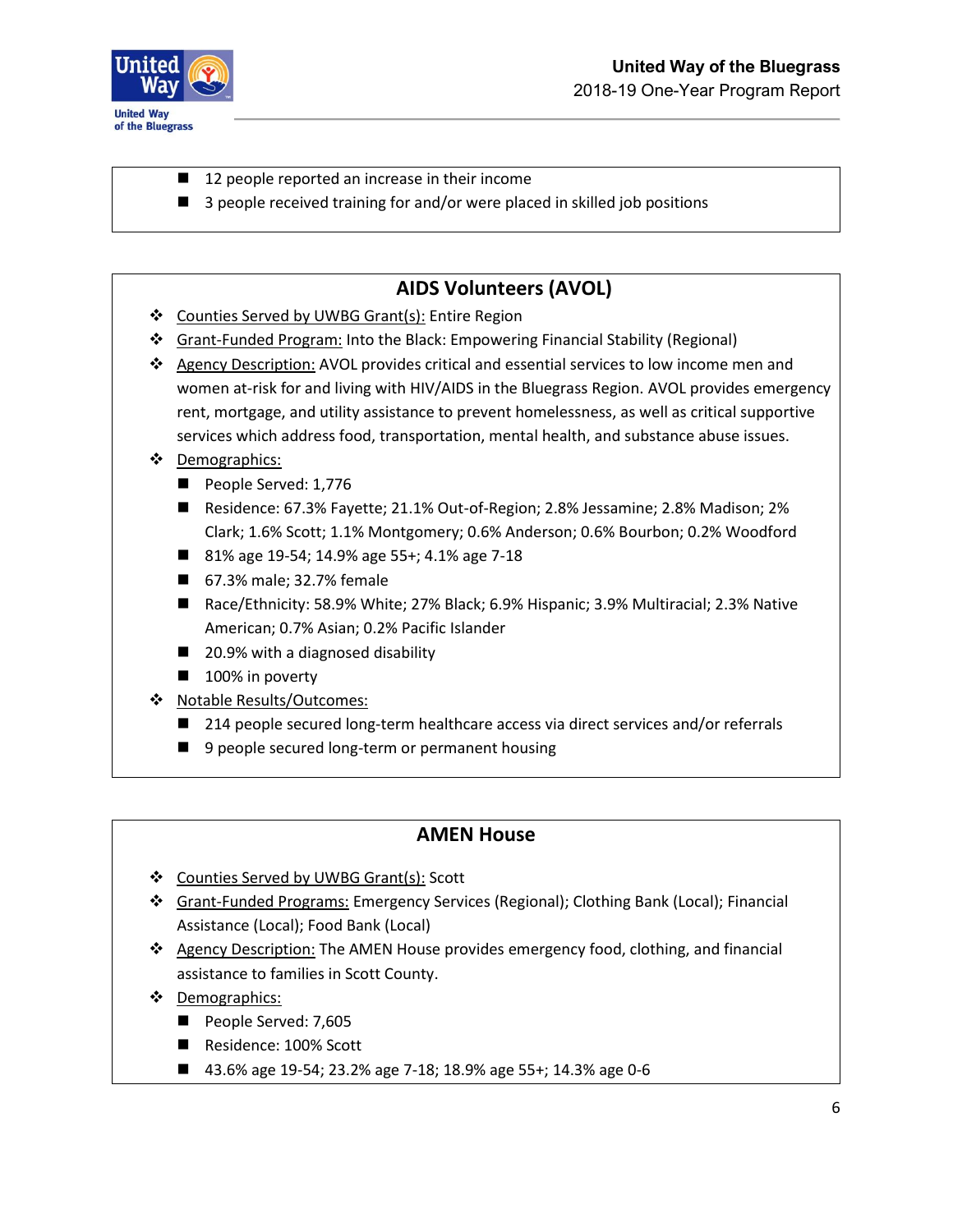

- 56% male; 44% female
- Race/Ethnicity: 74.1% White; 12.1% Black; 8.1% Hispanic; 4.3% Multiracial; 0.8% Other; 0.6% Native American; <0.1% Asian
- 20.8% with a diagnosed disability
- 96.1% in poverty
- ❖ Notable Results/Outcomes:
	- 217 people secured long-term or permanent housing

#### **American Red Cross, Bluegrass Chapter**

- ❖ Counties Served by UWBG Grant(s): Entire Region
- ❖ Grant-Funded Programs: Disaster Response and Preparedness (Regional); Disaster/Emergency Services (Local); Ready and Resilient Bourbon County (Local); Ready and Resilient Scott County (Local)
- ❖ Agency Description: The American Red Cross helps families across the Bluegrass region prepare for and recover from disasters.
- ❖ Demographics:
	- People Served: 22,002
	- Residence: 66% Fayette; 10.6% Scott; 9.9% Madison; 4.2% Jessamine; 2.9% Woodford; 2.1% Clark; 1.8% Bourbon; 1.5% Anderson; 1.1% Montgomery
	- 62% age 19-54; 23% age 55+; 10% age 7-18; 5% age 0-6
	- 56% female, 44% female
	- Race/Ethnicity: 81.2% White; 14.3% Black; 4.4% Hispanic; 0.1% Asian
	- 100% in poverty
- ❖ Notable Results/Outcomes:
	- $\blacksquare$  252 3<sup>rd</sup> 5<sup>th</sup> grade students learned emergency preparedness plans via Red Cross trainings at schools throughout the Bluegrass region

#### **Ampersand**

- ❖ Counties Served by UWBG Grant(s): Anderson; Bourbon; Clark; Fayette; Jessamine; Madison; Scott; Woodford
- ❖ Grant-Funded Programs: Fayette County Crisis Response (Local); Madison County Crisis Response (Local); Scott County Crisis Response (Local)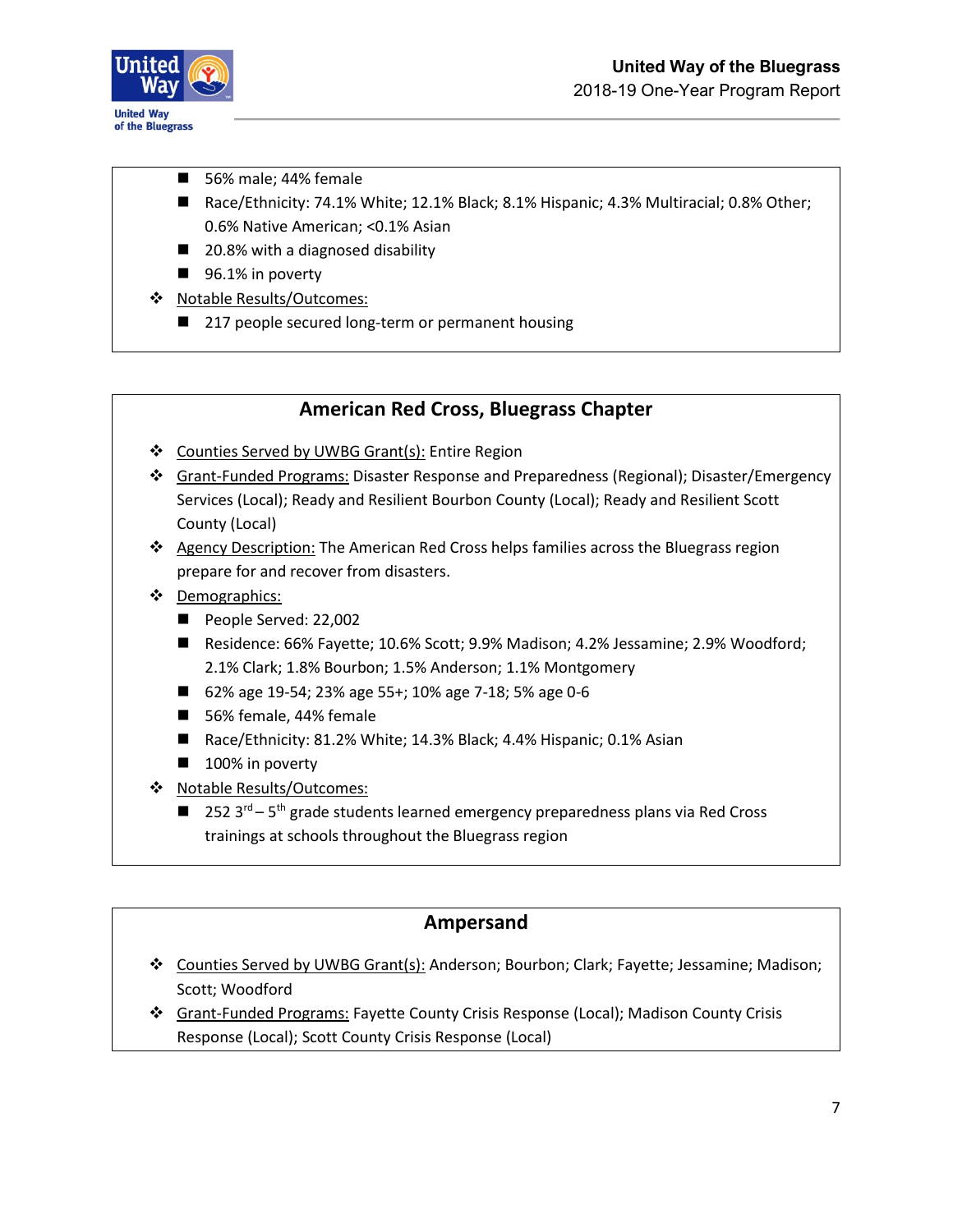



- ❖ Agency Description: Ampersand provides crisis intervention, advocacy, and therapy services for victims of sexual violence and their family/friends. These services include a 24-hour crisis line, crisis counseling, medical accompaniment, legal advocacy, long-term psychotherapy, consultation, and referral services.
- ❖ Demographics:
	- People Served: 1,080
	- Residence: 93.6% Fayette; 2.2% Scott; 1.4% Clark; 1.1% Jessamine; 0.6% Madison; 0.6% Bourbon; 0.2% Anderson; 0.2% Woodford
	- 81.5% age 19-54; 9.8% age 7-18; 8.7% age 55+
	- 88.7% female; 11.3% male
	- Race/Ethnicity: 72.6% White; 16.7% Black; 7.1% Hispanic; 2.4% Other; 1.2% Asian
	- 5.8% with a diagnosed disability
- ❖ Notable Results/Outcomes:
	- 38 people trained to support survivors of sexual violence through Ampersand's 24/7 support hotline and at local emergency rooms

### **Anderson Community Education**

- ❖ Counties Served by UWBG Grant(s): Anderson
- ❖ Grant-Funded Program: Anderson County Adult Education and Literacy (Local)
- ❖ Agency Description: The mission of the Anderson Community Education Center is to promote and support programs for lifelong learning, adult education and literacy, humanities programs, and volunteer efforts in our community. The Center has been providing free quality educational and community services to Anderson County since 1991.
- ❖ Demographics:
	- People Served: 6,012
	- Residence: 100% Anderson
	- 74.5% age 7-18; 18.8% age 19-54; 5% age 0-6; 1.7% age 55+
	- 100% in poverty
- ❖ Notable Results/Outcomes:
	- 527 people volunteered 1,700 hours volunteering in GED prep and grade school tutoring activities

#### **Apprisen**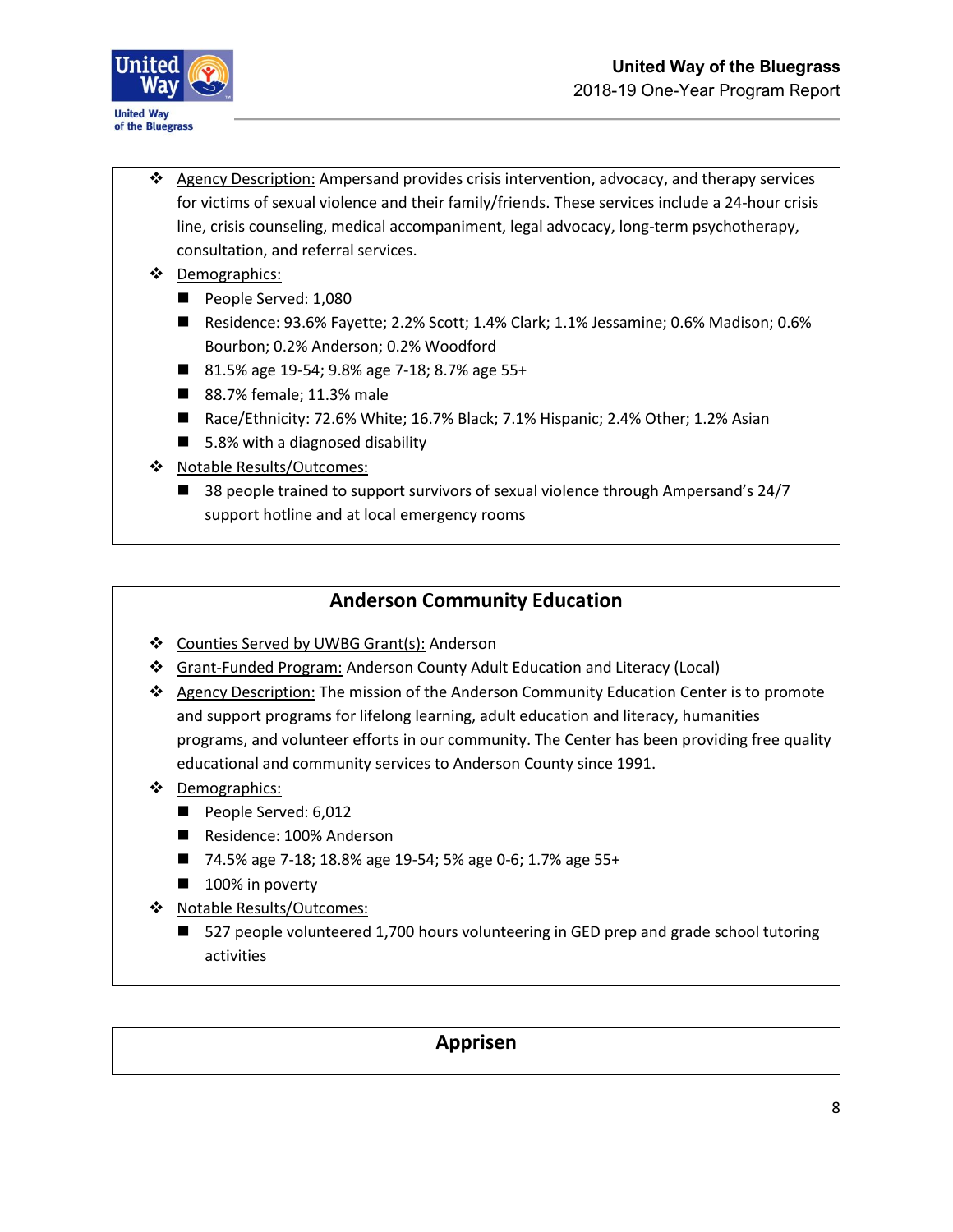

- ❖ Counties Served by UWBG Grant(s): Bourbon; Fayette; Jessamine; Madison; Montgomery; Scott; Woodford
- ❖ Grant-Funded Program: Financial Coaching and Community Financial Education (Regional)
- ❖ Agency Description: Apprisen helps people improve their financial well-being through activities that increase financial literacy, such as counseling, training, workshops, and community events.
- ❖ Demographics:
	- People Served: 264
	- Residence: 62.5% Fayette; 24.6% Bourbon; 6.8% Scott; 3% Out-of-Region; 1.9% Madison; 0.4% Jessamine; 0.4% Montgomery; 0.4% Woodford
	- 65.1% age 19-54; 27.4% age 7-18; 7.5% age 55+
	- 71.3% male; 29.7% female
	- Race/Ethnicity: 79.6% White; 15.9% Black; 1.2% Asian; 1.2% Native American; 0.8% Multiracial; 0.8% Other; 0.4% Hispanic
	- 81.6% in poverty
- ❖ Notable Results/Outcomes:
	- 38 people worked with financial coaches to develop individualized long-term budget plans, with regular (at least once a month) meetings throughout the year

### **Arbor Youth Services**

- ❖ Counties Served by UWBG Grant(s): Clark; Fayette; Madison; Scott; Woodford
- ❖ Grant-Funded Programs: MASH Drop Inn Emergency Shelter (Regional); Outreach Drop-In Center (Regional)

❖ Agency Description: Arbor Youth Services is the only emergency shelter for unaccompanied children in Central Kentucky. We provide shelter for children as young as birth and as old as 17. Arbor provides a safe, supportive, and welcoming environment to children who may be homeless, abused, neglected, or at risk of being victimized.

- ❖ Demographics:
	- People Served: 285
	- Residence: 84.6% Fayette; 11.6% Out-of-Region; 1.8% Woodford; 1.1% Madison; 0.4% Clark; 0.4% Scott
	- 64.6% age 7-18; 25.3% age 19-54; 10.2% age 0-6
	- 54.4% male; 45.6% female
	- Race/Ethnicity: 43.5% White; 40.7% Black; 8.4% Multiracial; 6% Hispanic; 0.7% Asian; 0.7% Native American
	- 5.6% with a diagnosed disability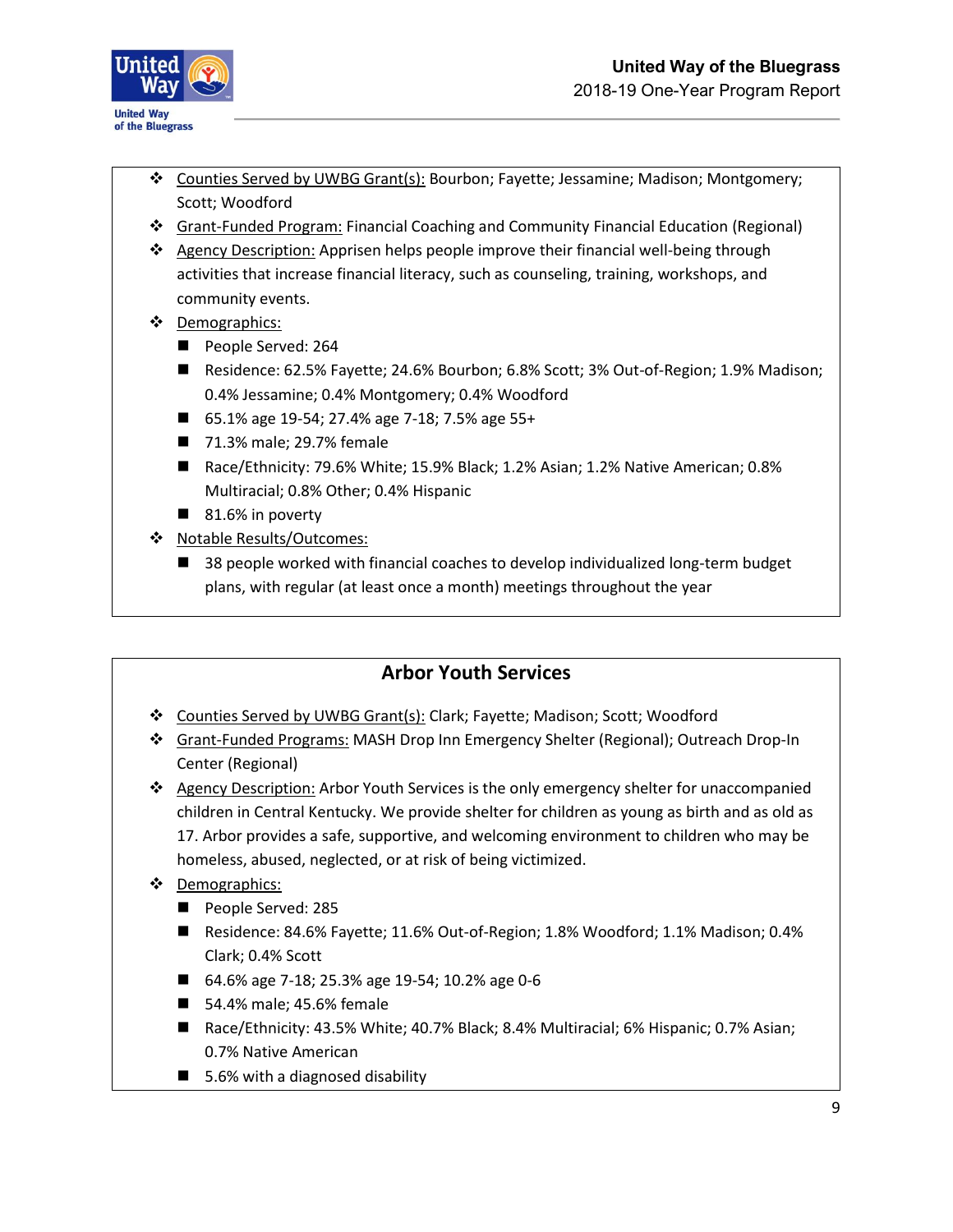

#### ❖ Notable Results/Outcomes:

■ 246 youths secured long-term or permanent housing

### **Big Brothers Big Sisters of the Bluegrass (BBBS)**

- ❖ Counties Served by UWBG Grant(s): Fayette; Jessamine
- ❖ Grant-Funded Program: School-Based Mentoring Program (Regional)
- ❖ Agency Description: BBBS matches qualified adult volunteers ("Bigs") and children ("Littles") age 6-18 in communities and schools across the Bluegrass region. This enables the development of positive relationships that have a direct and lasting effect on the lives of our youth, from their social lives to their academic performance.

#### ❖ Demographics:

- People Served: 20
- Residence: 55% Fayette; 45% Jessamine
- 100% age 7-18
- 70% female; 30% male
- Race/Ethnicity: 40% Black; 30% White; 15% Hispanic; 15% Multiracial
- 100% in poverty
- ❖ Notable Results/Outcomes:
	- 9 students improved their grades in at least one subject area

### **Bluegrass Community & Technical College Foundation (BCTC)**

- ❖ Counties Served by UWBG Grant(s): Anderson
- ❖ Grant-Funded Program: Adult Education in Anderson County (Local)
- ❖ Agency Description: The BCTC provides free adult education services to Anderson County residents. Services include GED prep sessions and financial assistance to pay for not only the GED but also GED prep materials.
- ❖ Demographics:
	- People Served: 33
	- Residence: 97% Anderson; 3% Woodford
	- 100% age 19-54
	- 72.7% female; 27.3% male
	- Race/Ethnicity: 84.8% White; 15.2% Black
	- 42.4% with a diagnosed disability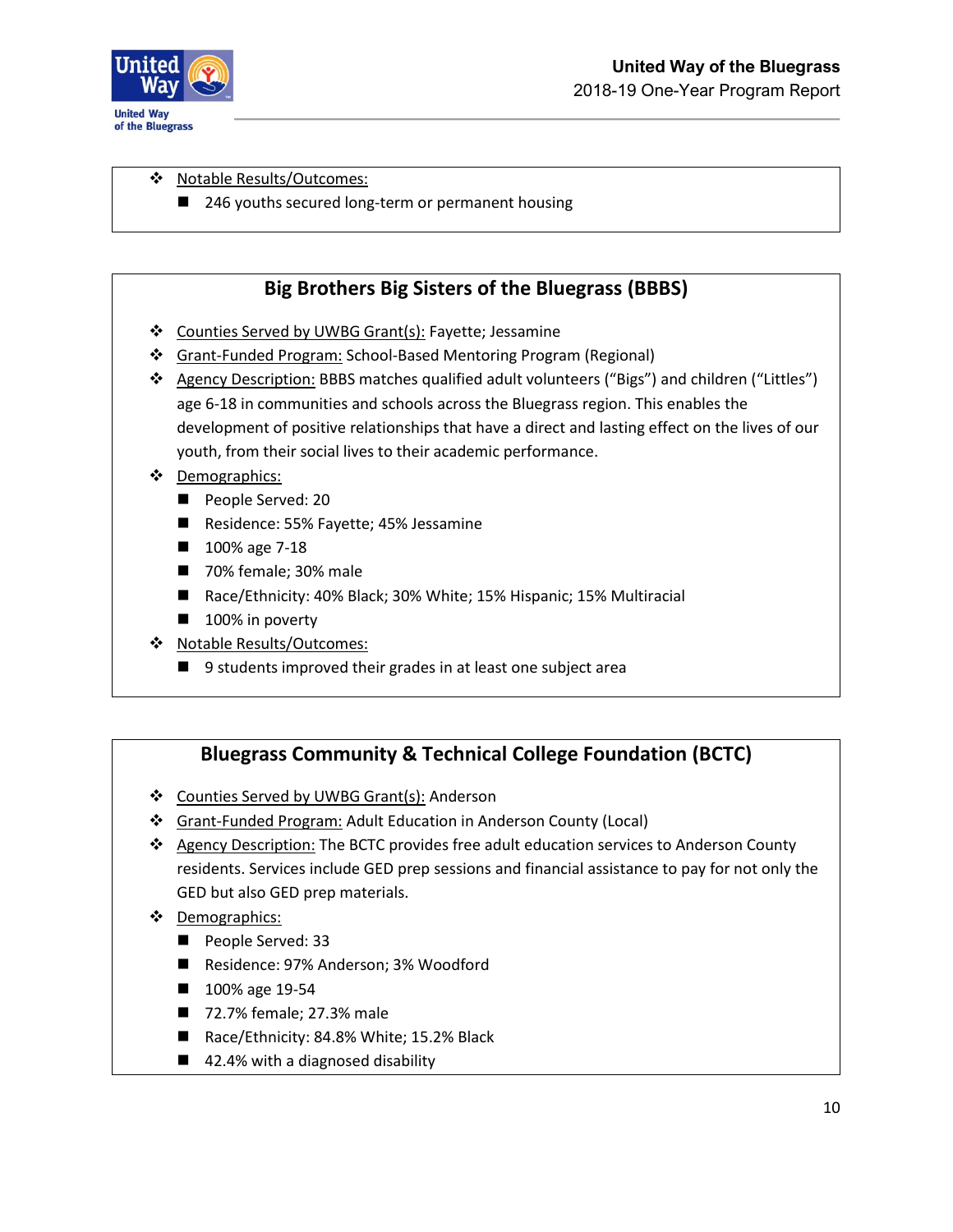

- 69.7% in poverty
- ❖ Notable Results/Outcomes:
	- 11 people earned their GEDs

#### **Bluegrass Community Action Partnership (BCAP)**

- ❖ Counties Served by UWBG Grant(s): Anderson; Bourbon; Fayette; Jessamine; Scott; Woodford
- ❖ Grant-Funded Programs: Adult Day Programs (Regional); Bluegrass Head Start (Regional); Elder Nutrition Program (Regional); Senior Citizens Centers (Regional); Senior Companion Program (Regional)
- ❖ Agency Description: BCAP enables low-income, disadvantaged, and disabled individuals of all ages and ethnic backgrounds to acquire the necessary skills and resources to perform better in school and become healthier.
- ❖ Demographics:
	- People Served: 2,069
	- Residence: 34.8% Fayette; 14.2% Jessamine; 12.2% Anderson; 11.9% Scott; 9.7% Woodford; 9.2% Bourbon; 8% Out-of-Region
	- 84.6% age 55+; 14.6% age 0-6; 0.7% age 19-54
	- 60.7% female; 39.3% male
	- Race/Ethnicity: 67.5% White; 25.4% Black; 2.3% Multiracial; 2.3% Hispanic; 1.9% Asian; 0.5% Other; 0.1% Native American
	- 4.6% with a diagnosed disability
	- 98.4% in poverty
- ❖ Notable Results/Outcomes:
	- 303 children enrolled in an All STARS-rated pre-K facility
	- 66 people reported an increase in their income
	- 22 people secured long-term healthcare access through direct services and/or referrals

### **Bluegrass Council of the Blind (BCB)**

- ❖ Counties Served by UWBG Grant(s): Entire Region
- ❖ Grant-Funded Programs: Assistive Technology and Training (Regional and Local); Peer Support Program (Regional)
- ❖ Agency Description: BCB offers resources and services to all people affected by a loss of sight. Some of the services provided include support group meetings, one-on-one peer mentoring,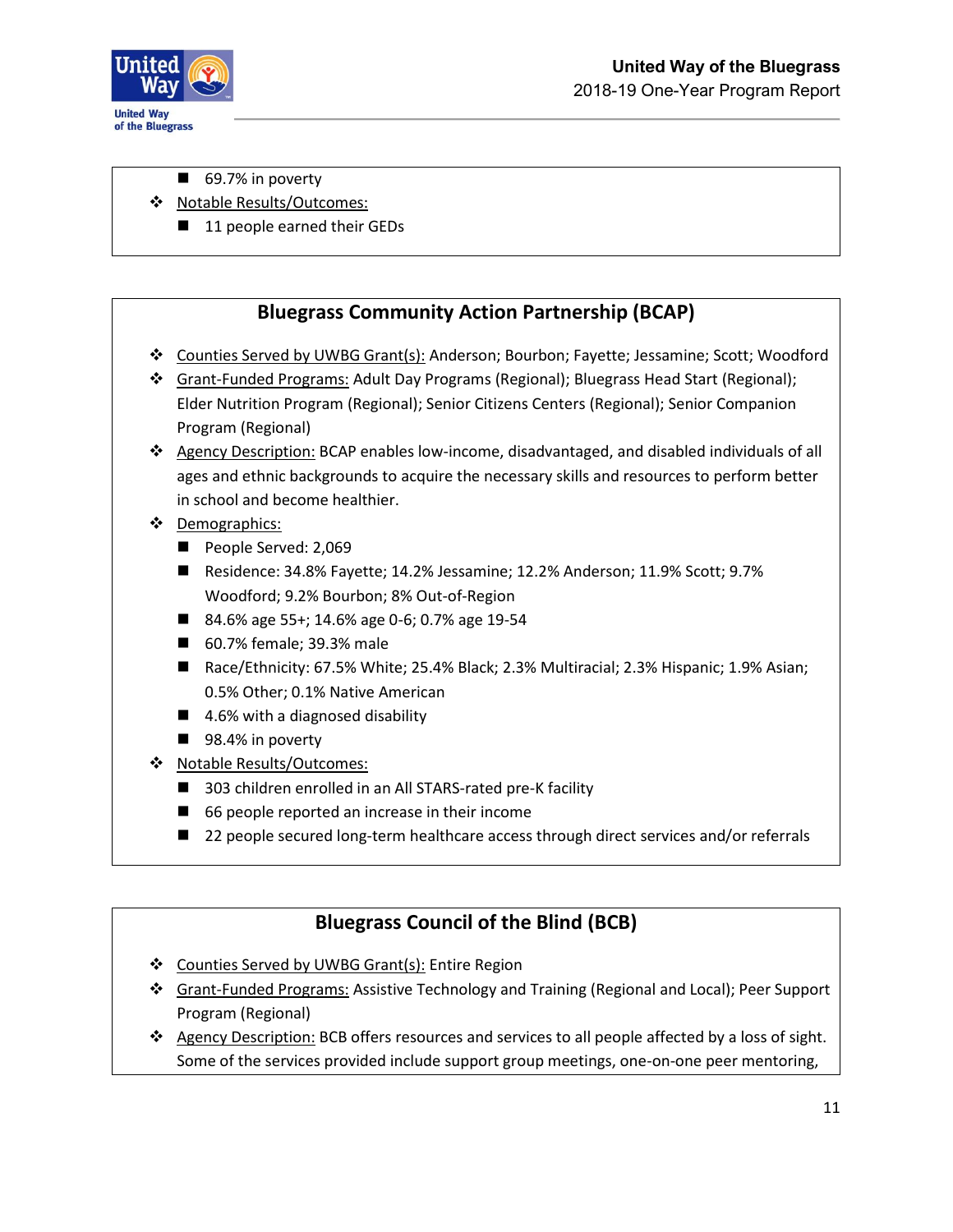

community outings, educational seminars, group and one-on-one training on technologies like smartphones and tablets, a technology lending library, and much more.

- ❖ Demographics:
	- People Served: 743
	- Residence: 71.9% Fayette; 14% Out-of-Region; 3.2% Madison; 2.4% Jessamine; 2% Scott; 1.6% Bourbon; 1.6% Woodford; 1.2% Anderson; 1.2% Clark; 0.8% Montgomery
	- 63.4% age 55+; 34.7% age 19-54; 1.9% age 7-18
	- 60.8% female; 39.2% male
	- Race/Ethnicity: 77.1% White; 12.9% Black; 7.9% Other; 1% Hispanic; 1% Multiracial
	- $\blacksquare$  57.2% with a diagnosed disability
	- 69.9% in poverty
- ❖ Notable Results/Outcomes:
	- 202 people volunteered 1,701 hours in support group meetings, one-on-one peer mentoring, group and one-on-one technology training, community outings, and educational seminars

### **Bourbon County 4-H Council**

- ❖ Counties Served by UWBG Grant(s): Bourbon
- ❖ Grant-Funded Program: Bourbon County 4-H (Local)
- ❖ Agency Description: The mission of Bourbon County's 4-H Program is to provide Bourbon County youth with opportunities to learn life skills via non-traditional activities such as camps and outdoor-oriented clubs.
- ❖ Demographics:
	- People Served: 707
	- Residence: 100% Bourbon
	- 97.9% age 7-18; 1.7% age 0-6; 0.4% age 19-54
	- 53.7% female; 46.3% male
	- Race/Ethnicity: 87.6% White; 8.3% Hispanic; 3.8% Black; 0.3% Asian
- ❖ Notable Results/Outcomes:
	- **■** Supplies provided to 484 3<sup>rd</sup>-5<sup>th</sup> grade students in 22 classes for civic engagement and STEM activities

### **Boy Scouts of America, Blue Grass Council**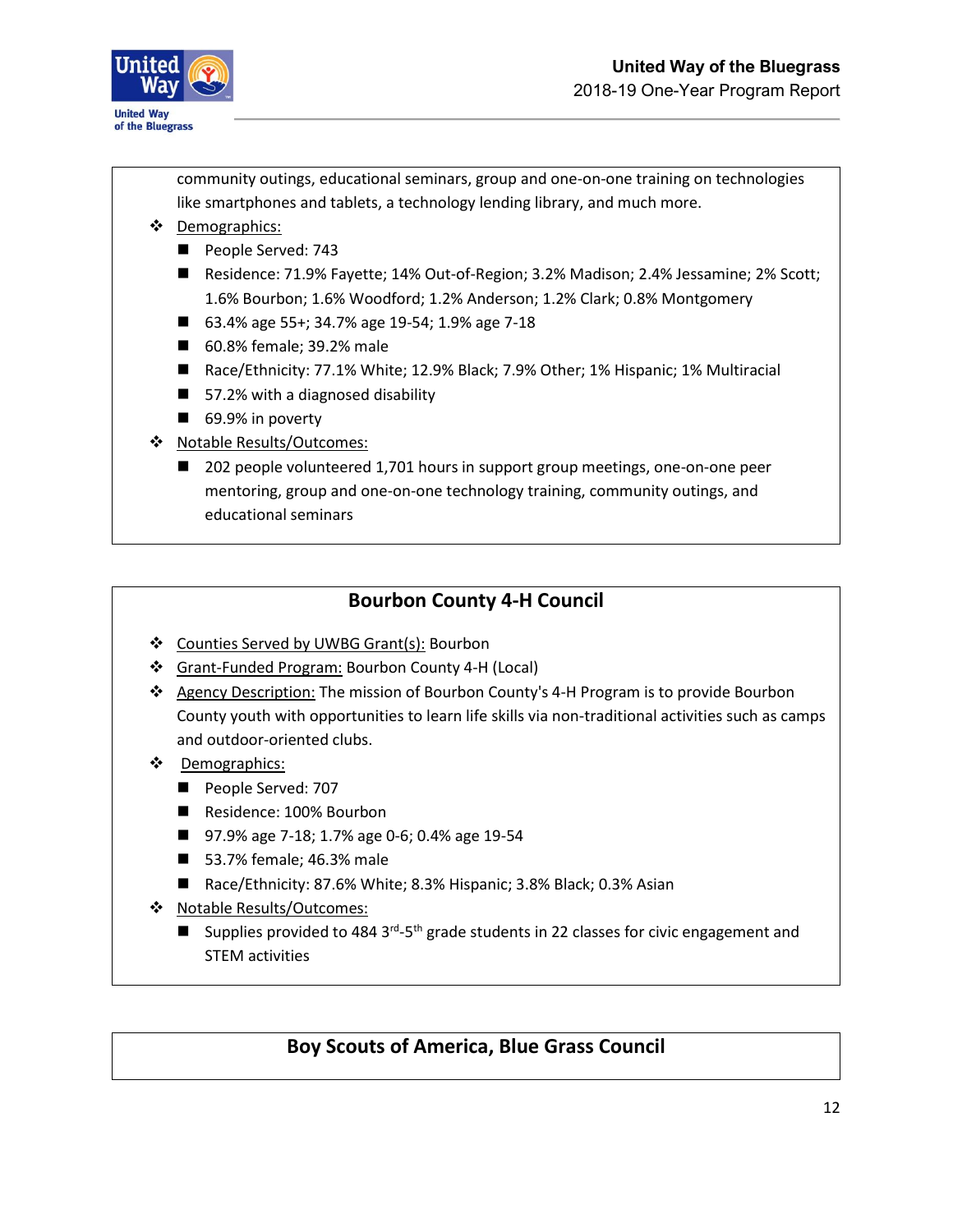

- ❖ Counties Served by UWBG Grant(s): Anderson; Bourbon; Clark; Fayette; Jessamine; Madison; Montgomery
- ❖ Grant-Funded Program: Camperships (Local)
- ❖ Agency Description: The Boy Scouts are dedicated to teaching youth the values of good citizenship, life skills, and character development through team-building activities such as summer camp.
- ❖ Demographics:
	- People Served: 100
	- Residence: 39% Fayette; 28% Montgomery; 12% Madison; 5% Clark; 4% Scott; 2% Bourbon; 1% Anderson
	- 60% age 7-18; 25% age 0-6; 15% age 19-54
	- 99% male; 1% female
	- Race/Ethnicity: 80% White; 10% Hispanic; 7% Other; 3% Black
	- 5% with a diagnosed disability
- ❖ Notable Results/Outcomes:
	- 10 youths secured scholarships to help pay for summer camp

#### **CASA of Madison County**

- ❖ Counties Served by UWBG Grant(s): Madison
- ❖ Grant-Funded Program: CASA of Madison County (Local)
- ❖ Agency Description: CASA of Madison County trains volunteers to advocate on behalf of abused and neglected children who have an open abuse, neglect, or dependency case in Madison County Family Court.
- ❖ Demographics:
	- People Served: 74
	- Residence: 100% Madison
	- 63.5% age 7-18; 36.5% age 0-6
	- 52.7% male; 47.3% female
	- Race/Ethnicity: 83.8% White; 14.9% Multiracial; 1.4% Black
	- 33.8% with a diagnosed disability
- ❖ Notable Results/Outcomes:
	- 17 newly trained volunteers spent 1,825 hours advocating for 51 abused and neglected children in Madison County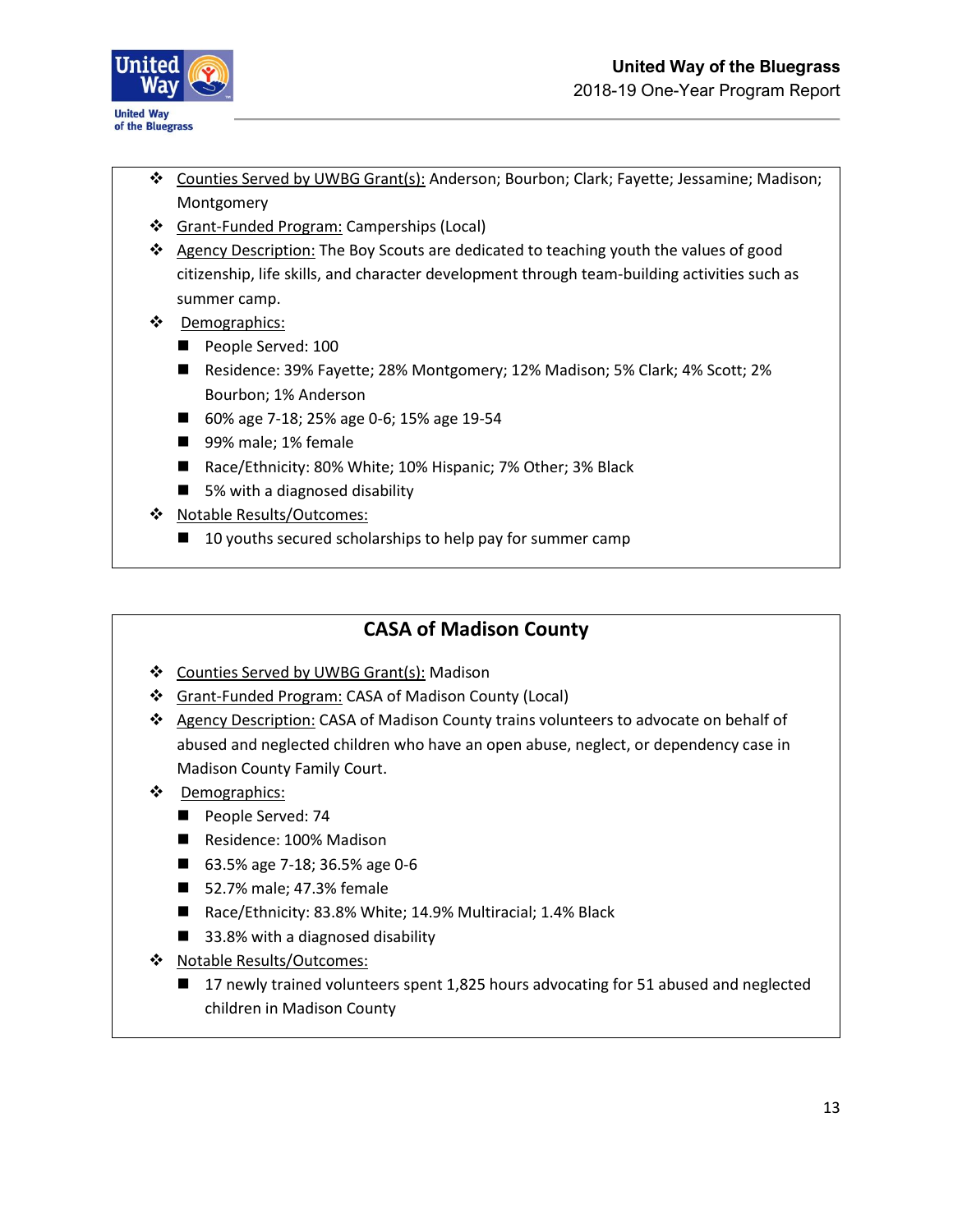

## **CASA of the Bluegrass**

- ❖ Counties Served by UWBG Grant(s): Anderson
- ❖ Grant-Funded Program: CASA of the Bluegrass Anderson County Volunteer Coordination (Regional and Local)
- ❖ Agency Description: CASA of the Bluegrass trains volunteers to advocate on behalf of abused and neglected children who have an open abuse, neglect, or dependency case in Anderson County Family Court, as well as family courts in counties outside of the UWBG service region.
- ❖ Demographics:
	- People Served: 356
	- Residence: 86.8% Out-of-Region; 13.2% Anderson
	- 55.1% age 0-6; 44.9% age 7-18
	- 59.6% male; 40.4% female
	- Race/Ethnicity: 84% White; 11.2% Multiracial; 3.1% Black; 1.7% Hispanic
	- 70.5% with a diagnosed disability
- ❖ Notable Results/Outcomes:
	- 112 volunteers (8 of whom are newly trained and in Anderson County) spent 6,871 hours advocating for abused and neglected children (47 of whom are in Anderson County)

### **Catholic Charities of the Diocese of Lexington**

- ❖ Counties Served by UWBG Grant(s): Entire Region
- ❖ Grant-Funded Programs: Bridging the Gap Rent and Utility Assistance Program (Regional); Clinical Counseling (Regional); Lasting Change Financial Literacy Program (Regional)
- ❖ Agency Description: Catholic Charities provides services which improve the health and financial stability of residents in the Lexington area.
- ❖ Demographics:
	- People Served: 1,149
	- Residence: 97.9% Fayette; 0.4% Out-of-Region; 0.3% Scott; 0.3% Bourbon; 0.3% Jessamine; 0.3% Madison; 0.3% Woodford; 0.2% Anderson; 0.1% Clark
	- 65.1% age 19-54; 30.2% age 55+; 2.9% age 7-18; 1.8% age 0-6
	- 74.2% female; 25.8% male
	- Race/Ethnicity: 49.4% Black; 47.3% White; 2.8% Hispanic; 0.4% Multiracial; 0.1% Asian
	- 16.5% with a diagnosed disability
	- 96.6% in poverty
- ❖ Notable Results/Outcomes: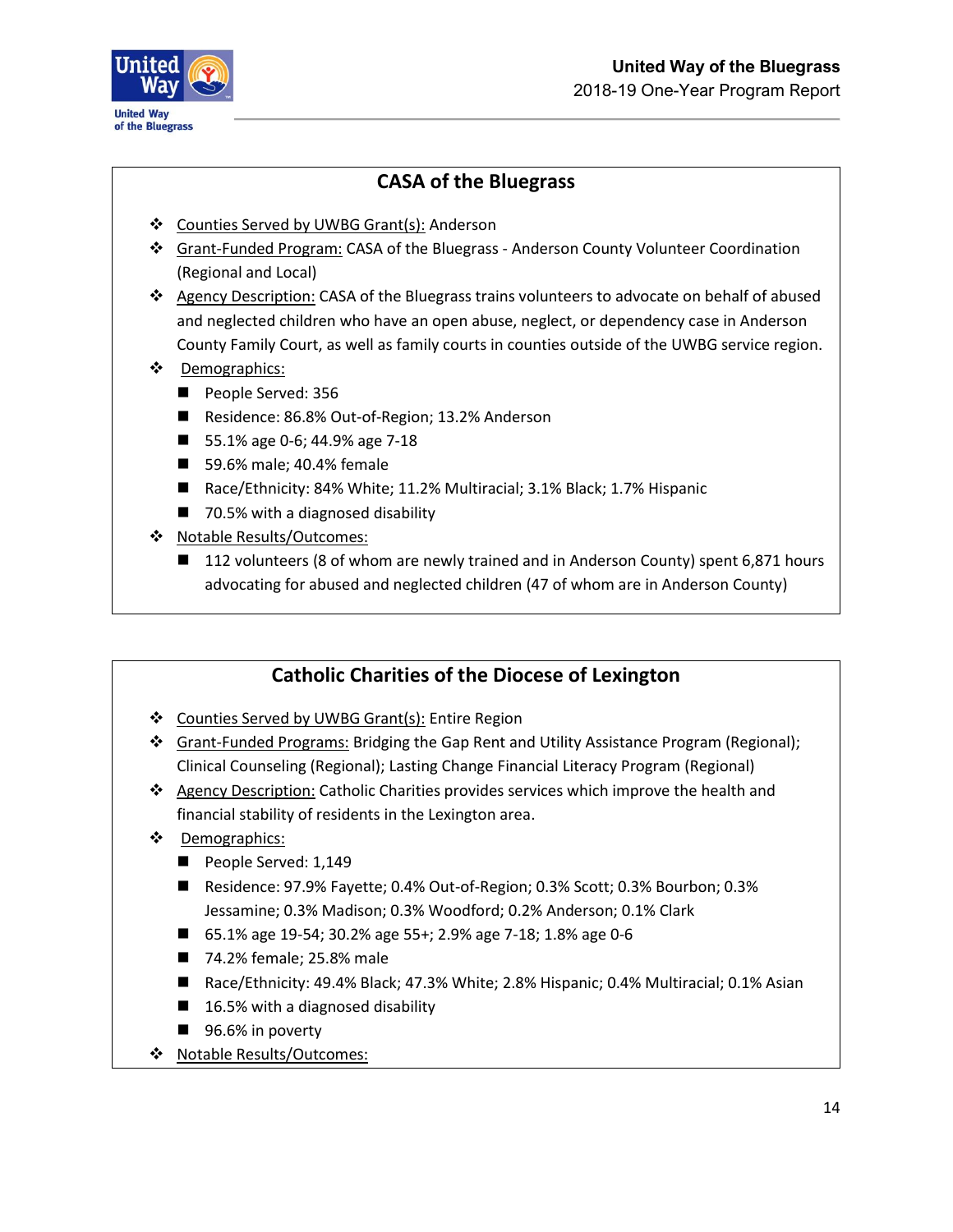

■ 60 people secured long-term healthcare access through direct services and/or referrals

### **Central Kentucky Riding for Hope (CKRH)**

- ❖ Counties Served by UWBG Grant(s): Fayette
- ❖ Grant-Funded Program: The STABLES (Local)
- ❖ Agency Description: CKRH is dedicated to enriching the community by improving the quality of life and the health of children and adults with special physical, cognitive, emotional, and social needs through therapeutic horse-centric activities.
- ❖ Demographics:
	- People Served: 45
	- Residence: 100% Fayette
	- 100% age 7-18
	- 51.1% female; 48.9% male
	- Race/Ethnicity: 68.2% White; 15.9% Multiracial; 13.6% Black; 2.3% Hispanic
	- 51.1% in poverty
- ❖ Notable Results/Outcomes:
	- All 45 students improved in school attendance

### **Child Care Council of Kentucky (CCCKY)**

- ❖ Counties Served by UWBG Grant(s): Entire Region
- ❖ Grant-Funded Programs: KinderPrep (Regional); Jessamine County Parent Partners Program (Local); Scott County Parent Partners Program (Local)
- ❖ Agency Description: CCCKY is committed to offering and expanding access to affordable, quality childcare. The agency promotes, expands, and enhances services that include educating parents, childcare providers, and the community at large, as well as providing access to quality childcare for low-income families.
- ❖ Demographics:
	- People Served: 1,411
	- Residence: 52.2% Fayette; 24.1% Jessamine; 7.7% Scott; 5.7% Madison; 3.2% Bourbon; 2.4% Clark; 1.9% Out-of-Region; 1.7% Anderson; 1.1% Montgomery
- ❖ Notable Results/Outcomes: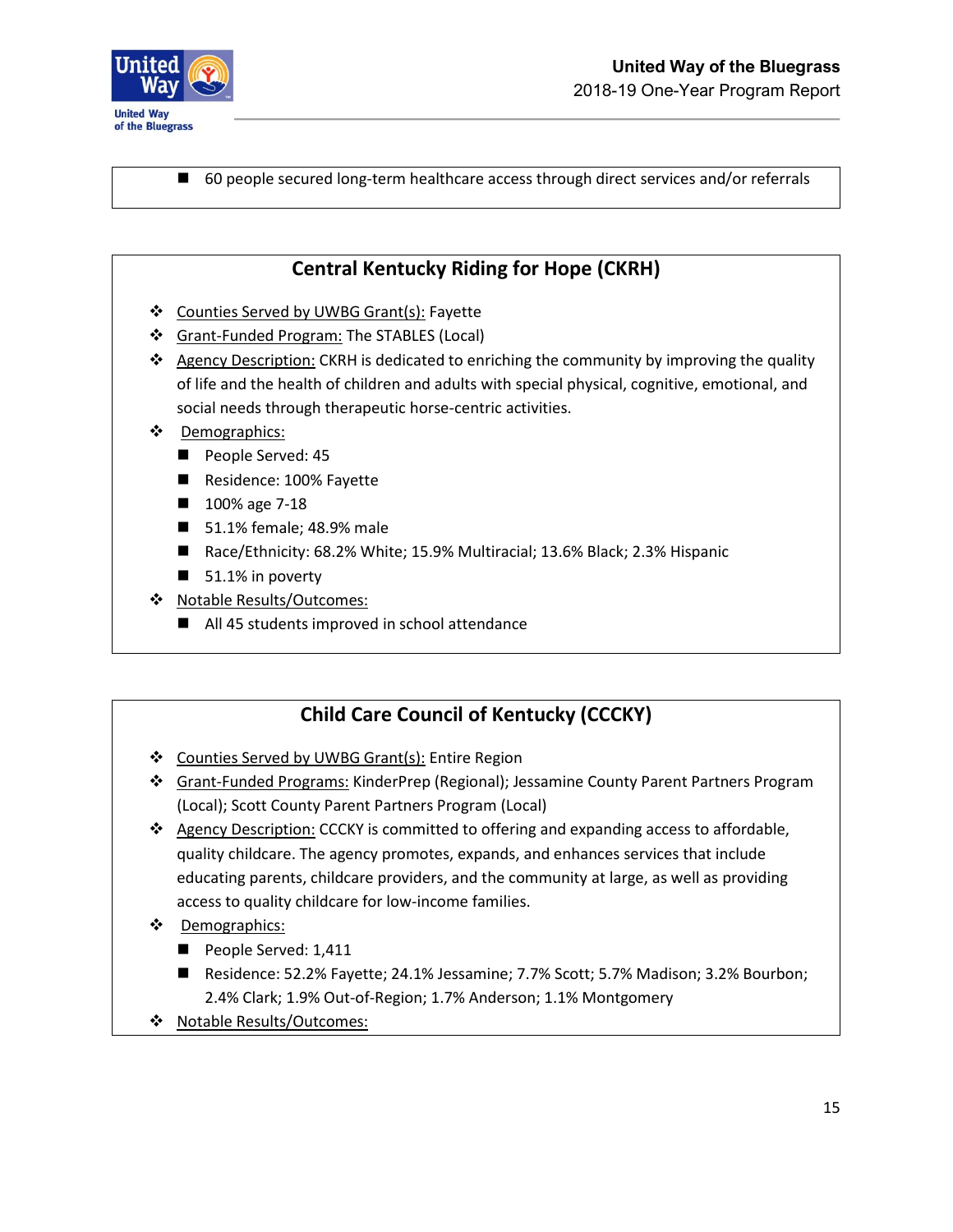

 $\blacksquare$  496 pre-K children scored above the 50<sup>th</sup> percentile on the Brigance assessment, indicating that they are kindergarten-ready

### **Child Development Center of the Bluegrass (CDCB)**

- ❖ Counties Served by UWBG Grant(s): Fayette; Jessamine; Madison; Montgomery; Woodford
- ❖ Grant-Funded Program: Child Development Center of the Bluegrass (Regional)
- ❖ Agency Description: CDCB helps children with and without disabilities reach their full potential by providing high-quality childcare programs.
- ❖ Demographics:
	- People Served: 172
	- Residence: 95.3% Fayette; 2.3% Jessamine; 1.2% Woodford; 0.6% Madison; 0.6% Montgomery
	- 100% age 0-6
	- 51.2% male; 48.8% female
	- Race/Ethnicity: 77.9% White; 9.3% Multiracial; 7% Asian; 2.3% Black; 1.7% Other; 1.2% Native American; 0.6% Hispanic
	- 35.5% with a diagnosed disability
	- 6.7% in poverty
- ❖ Notable Results/Outcomes:
	- 138 pre-K children scored above the 50<sup>th</sup> percentile on the Brigance assessment, indicating that they are kindergarten-ready

#### **Chrysalis House**

- ❖ Counties Served by UWBG Grant(s): Fayette; Jessamine; Madison; Montgomery; Woodford
- ❖ Grant-Funded Programs: Chrysalis Childcare Program (Regional); Chrysalis Job Readiness Program (Local)
- ❖ Agency Description: Chrysalis House is Kentucky's oldest and largest licensed substance abuse treatment program for women. In addition to substance use disorder treatment, Chrysalis House provides mental health treatment, case management, domestic violence counseling, computer training, GED tutoring, vocational training and job placement assistance, access to medical care, housing assistance, and children's services.
- ❖ Demographics:
	- People Served: 176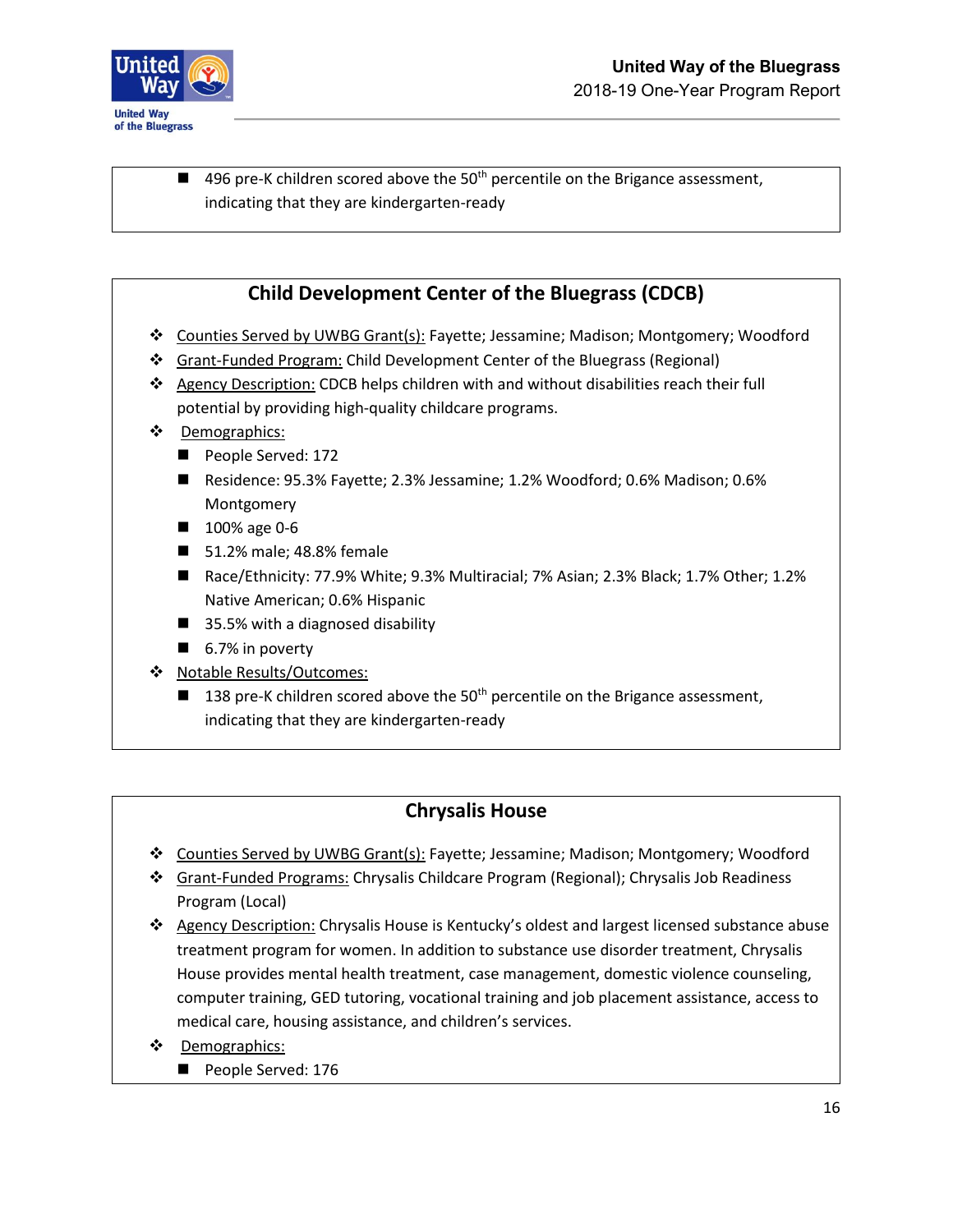

- Residence: 95.3% Fayette; 2.3% Jessamine; 1.2% Woodford; 0.6% Madison; 0.6% Montgomery
- 90.9% age 19-54; 8% age 7-18; 1.1% age 0-6
- 94.9% female; 5.1% male
- Race/Ethnicity: 84.1% White; 13.1% Black; 2.8% Multiracial
- 90.9% with a diagnosed disability
- 100% in poverty
- ❖ Notable Results/Outcomes:
	- 1,500 bus passes (\$1 each) purchased and distributed to low-income women in residential treatment, to meet their transportation needs
	- 8 K-3<sup>rd</sup> grade children improved their reading grades

## **Clark County Children's Council (CCCC)**

- ❖ Counties Served by UWBG Grant(s): Clark
- ❖ Grant-Funded Program: Kids Karnival After-school (Regional)
- ❖ Agency Description: Clark County Children's Council provides academically enriching afterschool activities for children ranging from pre-K to  $6<sup>th</sup>$  grade.
- ❖ Demographics:
	- People Served: 318
	- Residence: 100% Clark
	- 70.8% age 7-18; 29.2% age 0-6
	- 58.8% male; 41.2% female
	- Race/Ethnicity: 70.4% White; 19.8% Multiracial; 5.3% Black; 3.8% Hispanic; 0.6% Pacific Islander
	- 100% in poverty
- ❖ Notable Results/Outcomes:
	- 4,128 hours of after-school activities in 6 Clark County schools, of which 512 were devoted to one-on-one tutoring in reading

### **Clark County Community Services (CCCS)**

- ❖ Counties Served by UWBG Grant(s): Clark
- ❖ Grant-Funded Program: Basic Needs (Regional)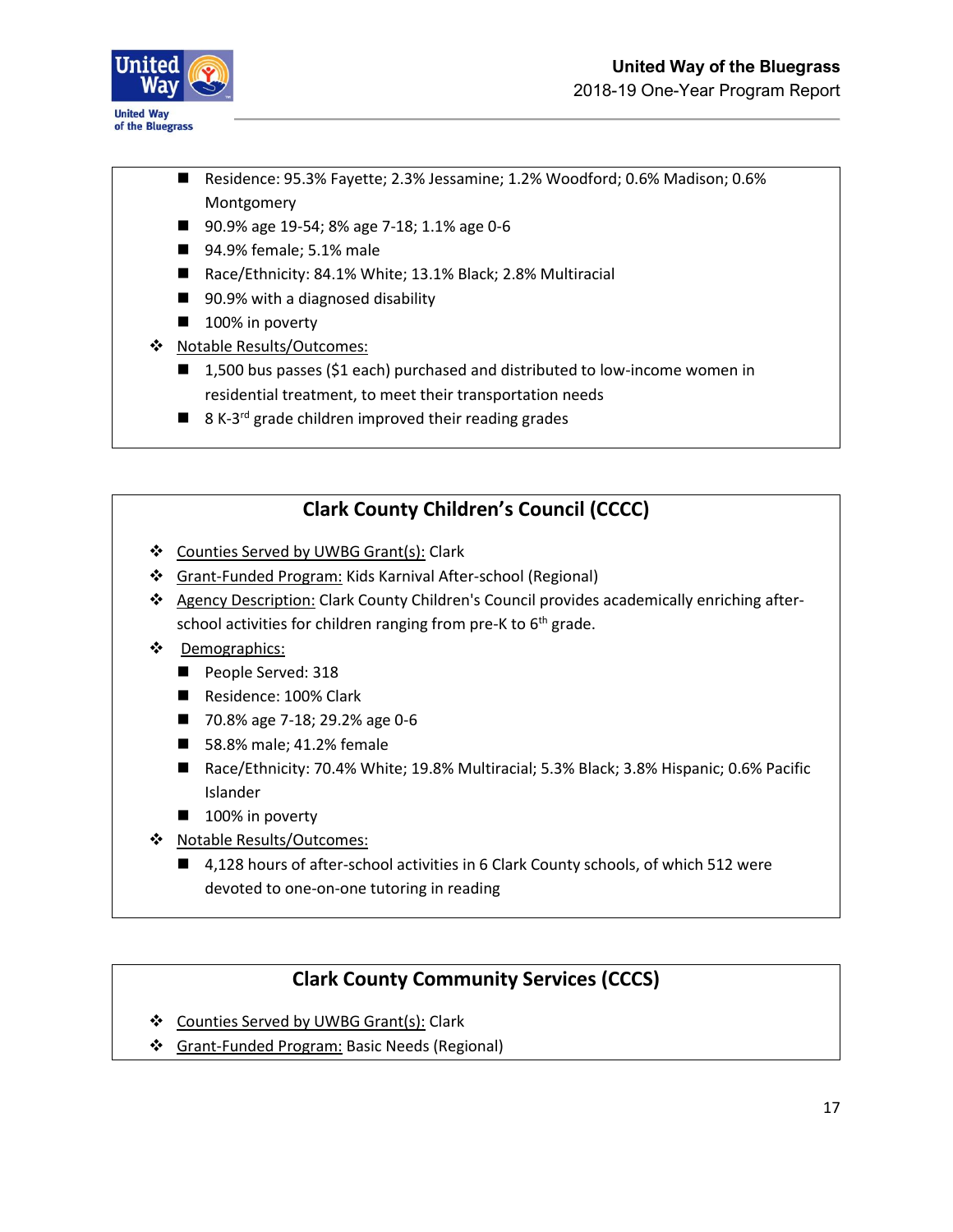

- ❖ Agency Description: CCCS is the primary source for food, clothing, shelter, and utility assistance for families in crisis in the Winchester/Clark County area.
- ❖ Demographics:
	- People Served: 4,948
	- Residence: 100% Clark
	- 47.4% age 19-54; 25.5% age 55+; 18.5% age 7-18; 8.6% age 0-6
	- 55.6% male; 44.4% female
	- Race/Ethnicity: 85.9% White; 9% Black; 3.5% Hispanic; 1.1% Multiracial; 0.3% Other; 0.1% Pacific Islander; <0.1% Asian; <0.1% Native American
	- 16.4% with a diagnosed disability
	- 100% in poverty
- ❖ Notable Results/Outcomes:
	- 62 families secured long-term or permanent housing

### **Clark County Homeless Coalition (CCHC)**

- ❖ Counties Served by UWBG Grant(s): Clark; Fayette; Madison; Montgomery; Scott
- ❖ Grant-Funded Programs: Wainscott Hall Crisis Homeless Shelter (Regional); Job Essentials (Local)
- ❖ Agency Description: CCHC provides shelter and extensive services to the men, women and families of Clark County and the surrounding area. Services include case management, GED prep, job skills classes, and substance abuse recovery.
- ❖ Demographics:
	- People Served: 206
	- Residence: 66% Clark; 24.8% Out-of-Region; 3.9% Fayette; 2.9% Montgomery; 1.9% Madison; 0.5% Scott
	- 74.8% age 19-54; 12.1% age 7-18; 6.8% age 0-6; 6.3% age 55+
	- 52.4% female; 47.6% male
	- Race/Ethnicity: 77.7% White; 12.1% Black; 9.2% Multiracial; 1% Hispanic
	- 35% with a diagnosed disability
	- 98.1% in poverty
- ❖ Notable Results/Outcomes:
	- 65 people secured long-term or permanent housing
	- 25 people completed substance abuse recovery programs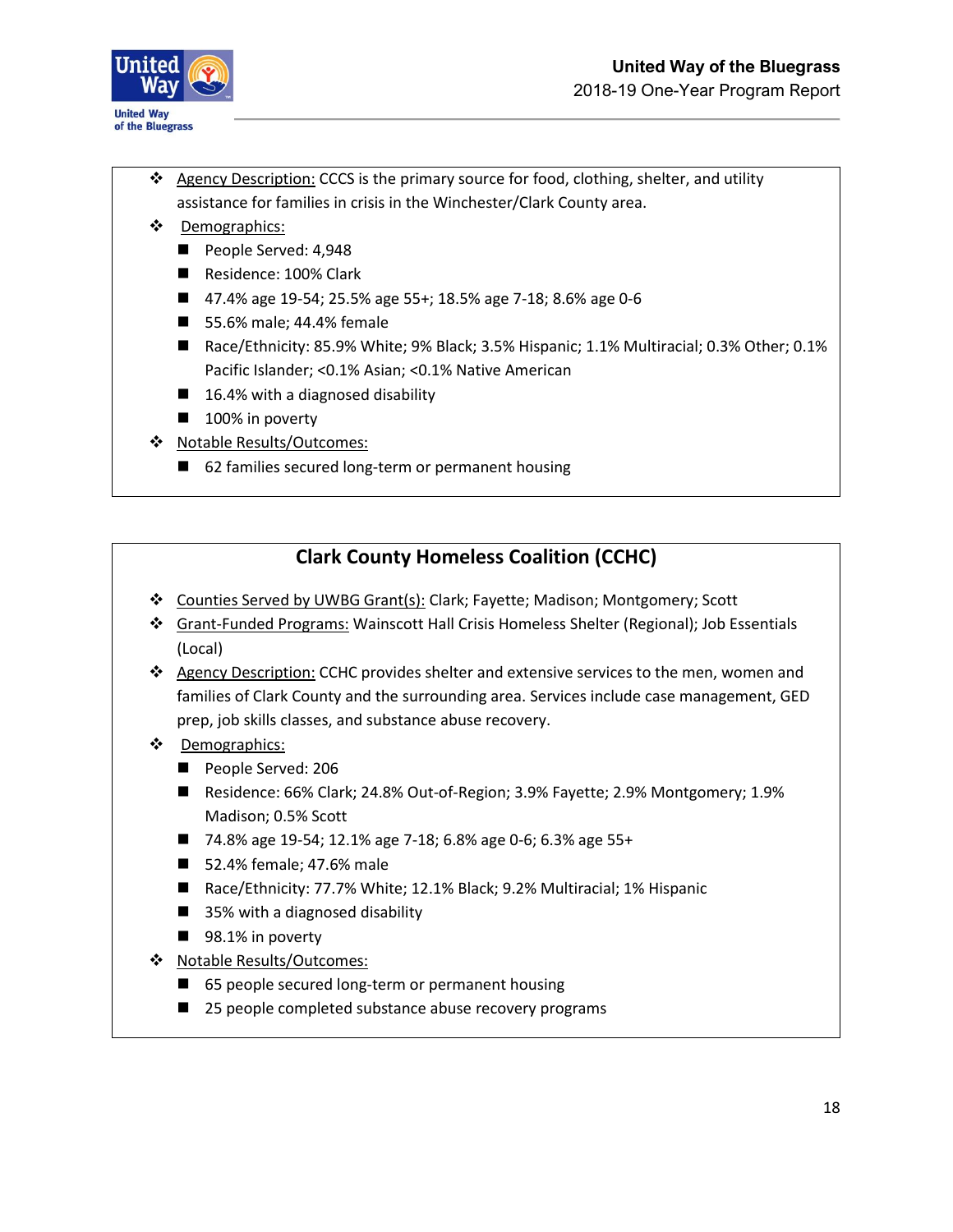

### **Clark County Rx Assistance**

- ❖ Counties Served by UWBG Grant(s): Clark
- ❖ Grant-Funded Program: Clark County Rx Assistance Program (Local)
- ❖ Agency Description: Clark County Rx Assistance helps those without prescription coverage or within the Medicare donut hole take advantage of financial assistance offered by the drug manufacturers.
- ❖ Demographics:
	- People Served: 8
	- Residence: 100% Clark
	- 75% age 55+; 25% age 19-54
	- 50% female; 50% male
	- Race/Ethnicity: 75% White; 25% Black
	- 25% with a diagnosed disability
	- 100% in poverty
- ❖ Notable Results/Outcomes:
	- \$4,115 in prescription savings per person served

### **Clark County Rx Assistance**

- ❖ Counties Served by UWBG Grant(s): Clark
- ❖ Grant-Funded Program: Clark County Rx Assistance Program (Local)
- ❖ Agency Description: Clark County Rx Assistance helps those without prescription coverage or within the Medicare donut hole take advantage of financial assistance offered by the drug manufacturers.
- ❖ Demographics:
	- People Served: 8
	- Residence: 100% Clark
	- 75% age 55+; 25% age 19-54
	- 50% female; 50% male
	- Race/Ethnicity: 75% White; 25% Black
	- 25% with a diagnosed disability
	- 100% in poverty
- ❖ Notable Results/Outcomes:
	- \$4,115 in prescription savings per person served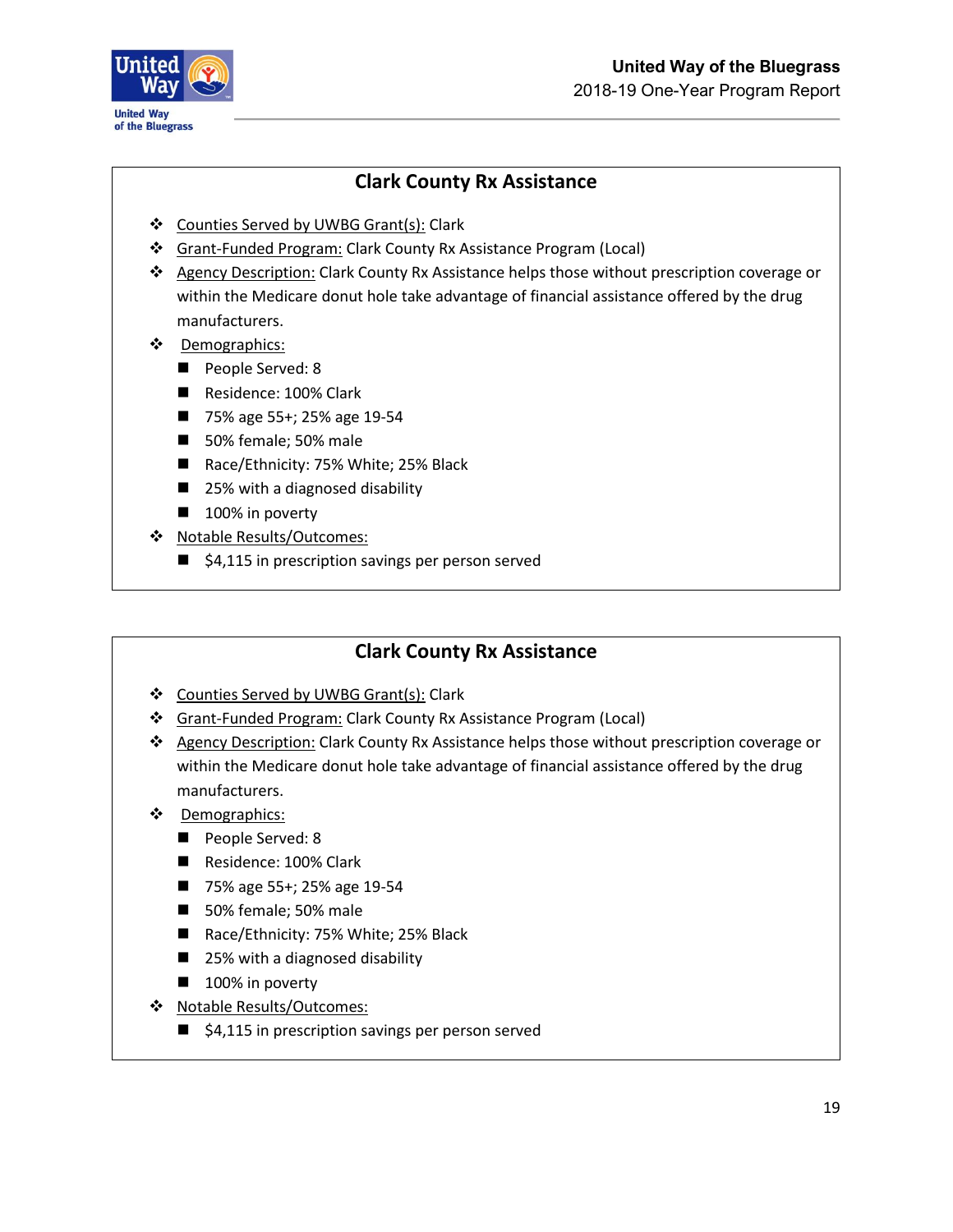

### **Community Action Council**

- ❖ Counties Served by UWBG Grant(s): Fayette; Jessamine; Scott
- ❖ Grant-Funded Programs: Foster Grandparent Program Fayette (Local); Retired and Senior Volunteer Program – Fayette (Local)
- ❖ Agency Description: Community Action Council prevents and reduces poverty and financial insecurity across the Lexington area through direct services and advocacy.
- ❖ Demographics:
	- People Served: 166
	- Residence: 60.8% Fayette; 38% Jessamine; 1.2% Scott
	- 100% age 55+
	- 83.1% female; 16.9% male
	- Race/Ethnicity: 57.3% White; 42.7% Black
	- 10.8% with a diagnosed disability
	- 16.9% in poverty
- ❖ Notable Results/Outcomes:
	- The Foster Grandparent Program recruited 26 people to volunteer year-round at 10 child development centers, where they delivered donations (school supplies, blankets, toiletries, etc.) and spent time with children

### **D.O.V.E.S. of Gateway**

- ❖ Counties Served by UWBG Grant(s): Montgomery
- ❖ Grant-Funded Program: D.O.V.E.S. of Gateway (Regional)
- ❖ Agency Description: D.O.V.E.S. of Gateway provides comprehensive services for domestic violence survivors. Services include a 24/7 crisis line, case management, counseling, assistance in finding housing, and legal advocacy.
- ❖ Demographics:
	- People Served: 152
	- Residence: 100% Montgomery
	- 88.2% age 19-54; 5.3% age 0-6; 3.9% age 7-18; 2.6% age 55+
	- 90.1% female; 9.9% male
	- Race/Ethnicity: 96.1% White; 2% Black; 1.3% Hispanic; 0.7% Multiracial
	- 35.5% with a diagnosed disability
	- 100% in poverty
- ❖ Notable Results/Outcomes: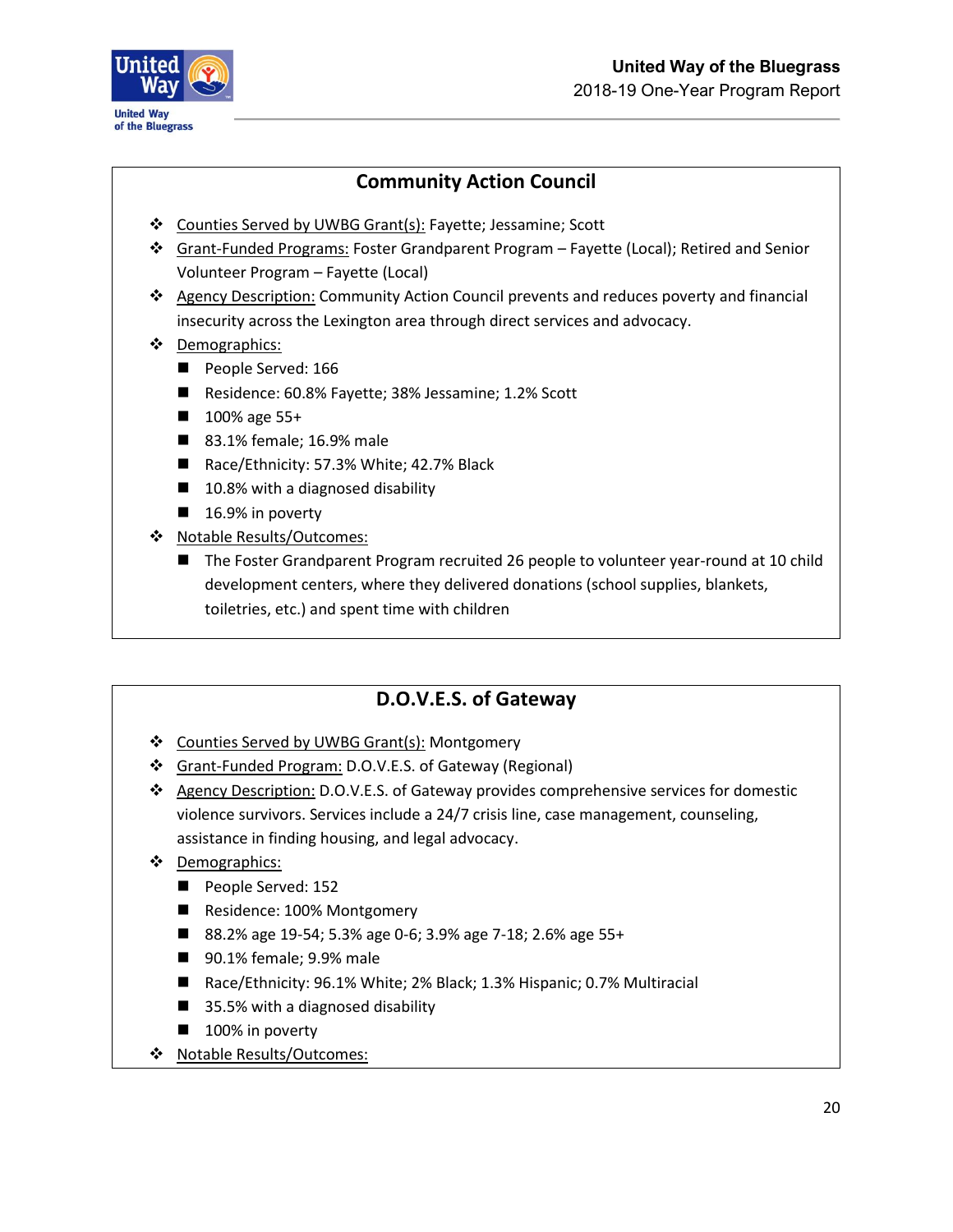

■ 34 domestic violence survivors secured long-term or permanent housing and are now in a safe environment

### **DuBois Community Center**

- ❖ Counties Served by UWBG Grant(s): Bourbon; Clark; Fayette; Montgomery
- ❖ Grant-Funded Program: Saving DuBois One Student at a Time (Local)
- ❖ Agency Description: The DuBois Community Center organizes year-round mentoring and tutoring services, as well as community-wide events for families.
- ❖ Demographics:
	- People Served: 295
	- Residence: 81.4% Montgomery; 8.5% Fayette; 6.8% Clark; 3.4% Bourbon
	- 67.8% age 7-18; 23.7% age 19-54; 5.1% age 0-6; 3.4% age 55+
	- 55.9% female; 44.1% male
	- Race/Ethnicity: 45.6% Black; 24.6% White; 15.8% Hispanic; 14% Multiracial
	- 3.4% with a diagnosed disability
	- 74.6% in poverty
- ❖ Notable Results/Outcomes:
	- Organized the first-ever public Juneteenth celebration in Montgomery County

### **Elizabeth's Village**

- ❖ Counties Served by UWBG Grant(s): Scott
- ❖ Grant-Funded Programs: Elizabeth's Domestic Violence Shelter (Local); Elizabeth's Outreach Program (Local); Elizabeth's Transitional Home (Local)
- ❖ Agency Description: Elizabeth's Village helps Scott County families experiencing emergencies such as housing insecurity, food insecurity, and domestic violence.
- ❖ Demographics:
	- People Served: 352
	- Residence: 100% Scott
	- 46.9% age 19-54; 22.7% age 55+; 21.6% age 0-6; 8.8% age 7-18
	- 81.3% female; 18.8% male
	- Race/Ethnicity: 69.5% White; 30.5% Black
	- 12.2% with a diagnosed disability
	- 92% in poverty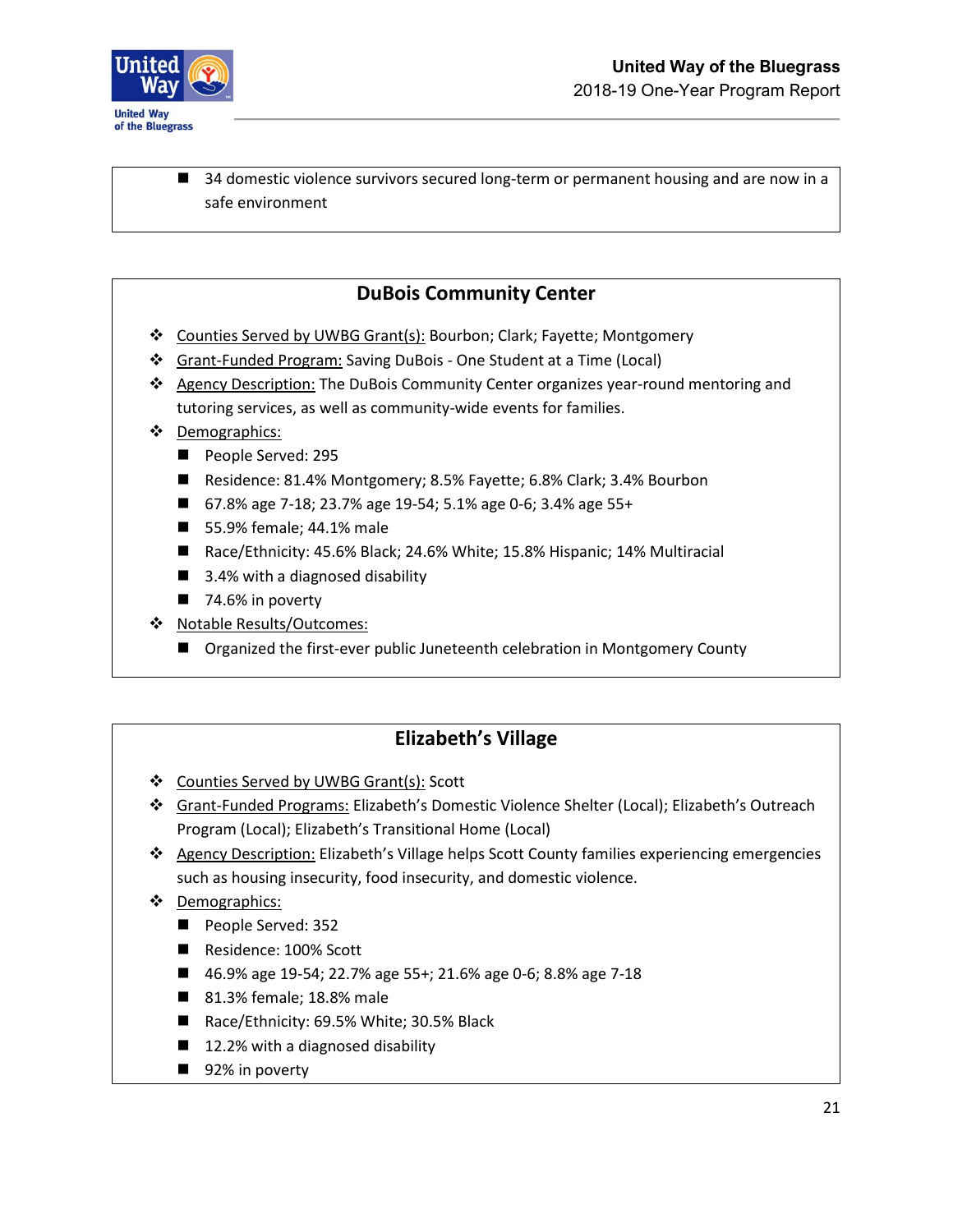

❖ Notable Results/Outcomes:

■ 45 families secured long-term or permanent housing

### **Faith Feeds of Kentucky (dba GleanKY)**

- ❖ Counties Served by UWBG Grant(s): Bourbon; Clark; Fayette; Madison; Montgomery; Scott; Woodford
- ❖ Grant-Funded Programs: Harvesting for the Hungry Scott County (Local); Harvesting for the Hungry Woodford County (Local)
- ❖ Agency Description: GleanKY gathers and redistributes excess fresh fruits and vegetables to nourish Kentucky's hungry.
- ❖ Demographics:
	- People Served: 142
	- Residence: 67.6% Fayette; 16.9% Scott; 8.5% Woodford; 2.8% Bourbon; 1.4% Clark; 1.4% Madison; 1.4% Montgomery
	- 100% in poverty
- ❖ Notable Results/Outcomes:
	- 16,375 pounds of produce were gathered from grocery stores, farms, orchards, and farmers markets and redistributed to food banks

## **Fayette County Public Schools (FCPS)**

- ❖ Counties Served by UWBG Grant(s): Fayette
- ❖ Grant-Funded Program: First 5 Lex (Local)
- ❖ Agency Description: The mission of FCPS is to create a collaborative community that ensures all students achieve at high levels and graduate prepared to excel in a global society. The work needed to achieve this mission begins in early childhood, which is why FCPS supports First 5 Lex, a program that connects families and caregivers to fun and stimulating activities and experiences that will support their young child's development and learning.
- ❖ Demographics (from 2017-18):
	- People Served: 500
	- Residence: 100% Fayette
	- 94% female; 6% male
	- Race/Ethnicity: 55.6% White; 36% Black; 4% Hispanic; 4% Multiracial; 0.4% Asian
- ❖ Notable Results/Outcomes: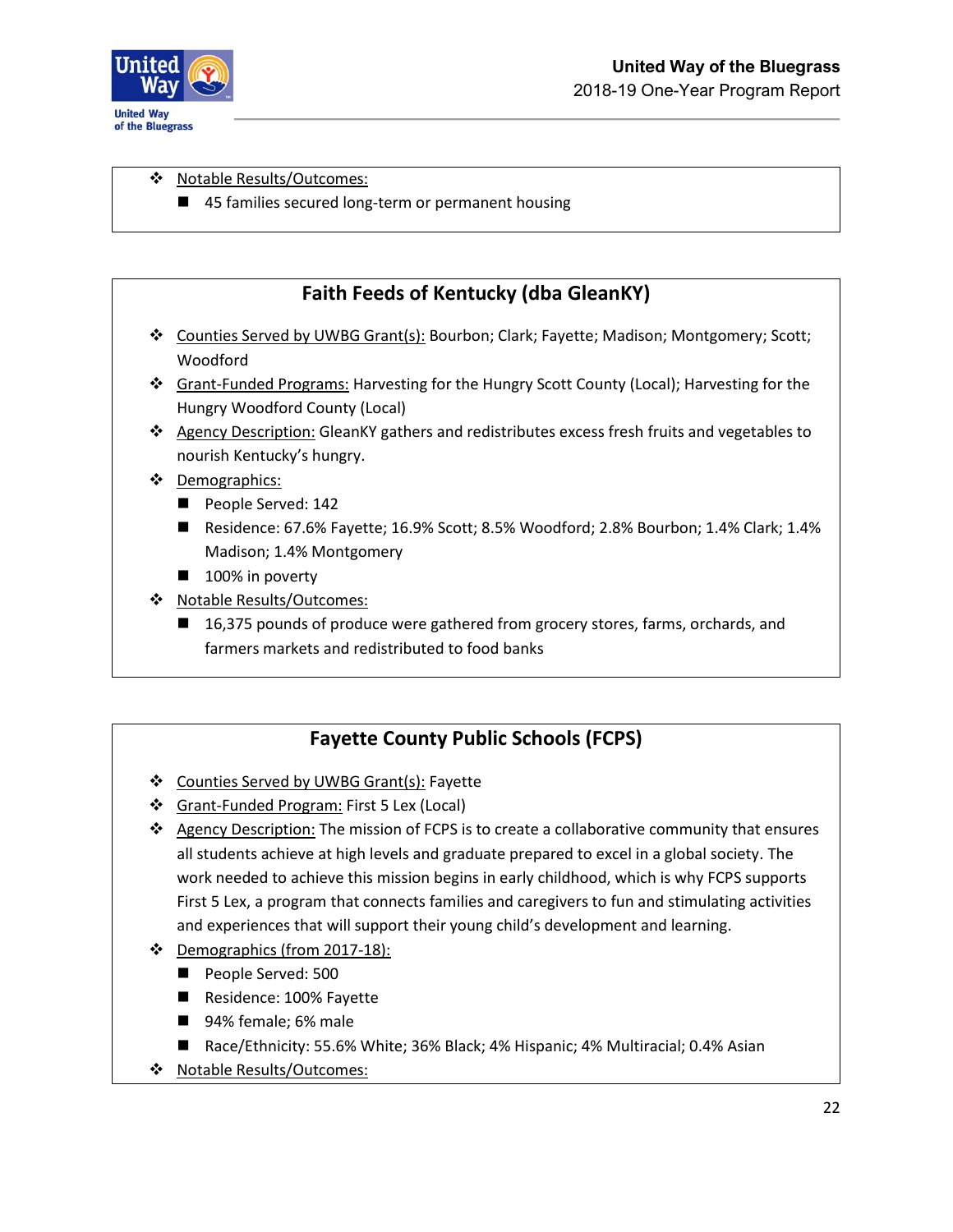

■ Five Born Learning Academies held, where parents and caregivers learned evidencebased activities which stimulate early childhood learning

### **Food Pantry for Woodford County (FPWC)**

- ❖ Counties Served by UWBG Grant(s): Woodford
- ❖ Grant-Funded Program: Food Pantry for Woodford County (Regional)
- ❖ Agency Description: FPWC provides food for low-income Woodford County residents in emergency situations.
- ❖ Demographics:
	- People Served: 603
	- Residence: 100% Woodford
	- 54.5% age 19-54; 45.5% age 55+
	- 71.3% female; 28.7% male
	- Race/Ethnicity: 79.8% White; 13.9% Black; 4.3% Hispanic; 0.8% Native American; 0.7% Multiracial; 0.5% Asian
	- 32.8% with a diagnosed disability
	- 34.3% in poverty
- ❖ Notable Results/Outcomes:
	- 269 volunteers spent 10,883 hours assisting in food pick-up and delivery, sorting and stocking shelves with 310,108 pounds of donated food, assisting clients, and performing clerical duties such as data entry

#### **Gathering Place Mission**

- ❖ Counties Served by UWBG Grant(s): Entire Region
- ❖ Grant-Funded Programs: Emmaus Kitchen (Local); Men's Shelter (Local); Women's Shelter (Local)
- ❖ Agency Description: The Gathering Place Mission enables a person to move from shelter dependency to self-sufficiency. The Mission provides services such as food, personal needs, emergency shelter, case management, and referrals to connect with appropriate resources.
- ❖ Demographics:
	- People Served: 300
	- Residence: 60% Scott; 13.3% Fayette; 6.7% Bourbon; 3.3% Anderson; 3.3% Clark; 3.3% Jessamine; 3.3% Madison; 3.3% Montgomery; 3.3% Woodford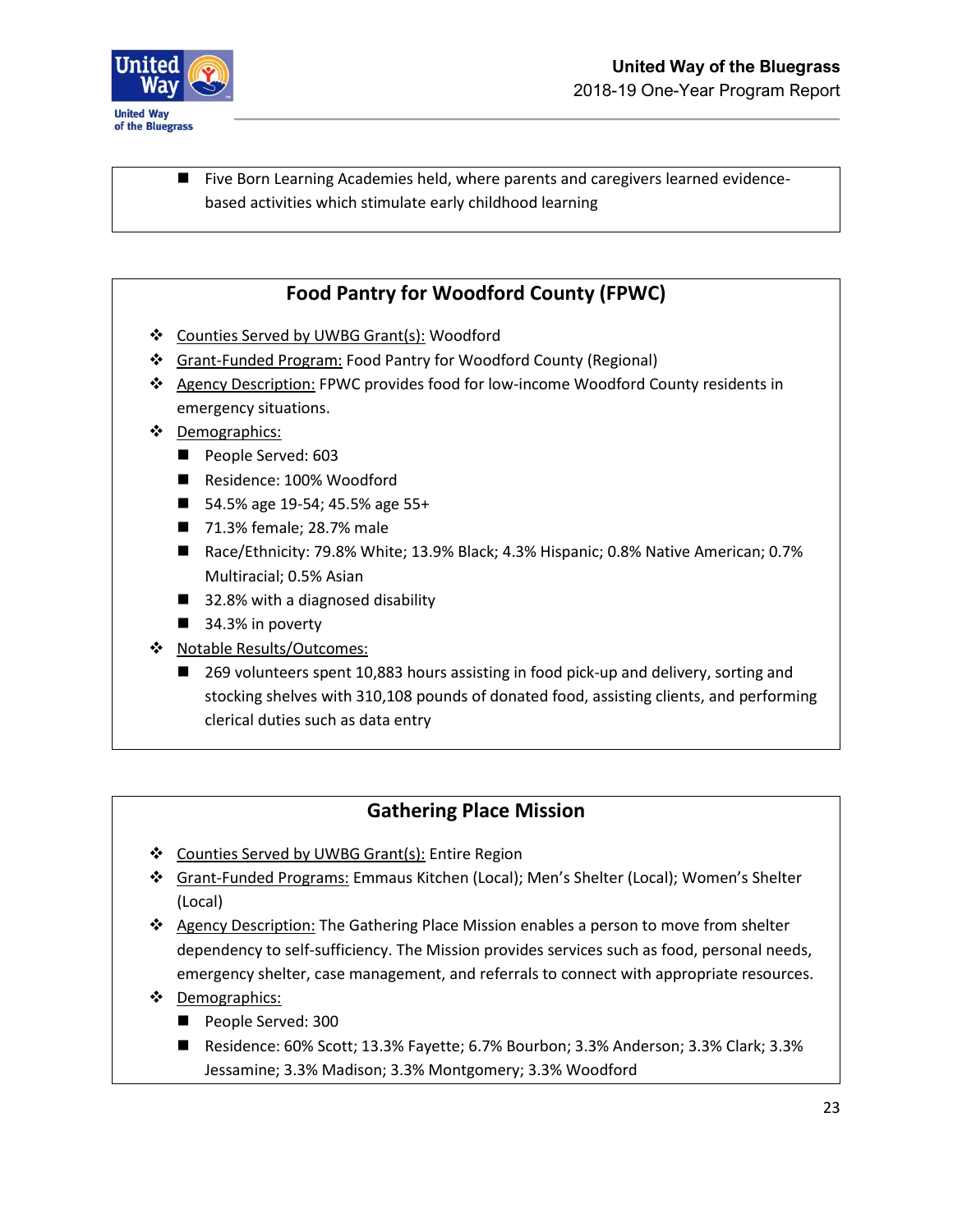

- 63.3% age 19-54; 31.7% age 55+; 3.3% age 7-18; 1.7% age 0-6
- 50.3% male; 49.7% female
- Race/Ethnicity: 45% White; 25% Black; 13% Multiracial; 10% Hispanic; 3% Asian; 3% Native American; 1% Pacific Islander
- 40% with a diagnosed disability
- 90% in poverty
- ❖ Notable Results/Outcomes:
	- Transportation was completely covered for people who needed to travel to and from work, job interviews, court dates, probation/parole, doctor's appointments, or mental health counseling appointments



- ❖ Counties Served by UWBG Grant(s): Fayette; Scott
- ❖ Grant-Funded Program: GED in Spanish (Local)
- ❖ Agency Description: The GSC Immigrant Initiative provides free GED prep materials and classes to people who are not fluent in English.
- ❖ Demographics:
	- People Served: 50
	- Residence: 95% Fayette; 5% Scott
	- 100% age 19-54
	- 76% female; 24% male
	- Race/Ethnicity: 100% Hispanic
	- 92% in poverty
- ❖ Notable Results/Outcomes:
	- 7 people earned their GEDs

### **Girl Scouts of Kentucky's Wilderness Road Council**

- ❖ Counties Served by UWBG Grant(s): Entire Region
- ❖ Grant-Funded Program: Girl Scout STEM Program (Regional)
- ❖ Agency Description: The Girl Scouts offer programs which not only strengthen important life skills like team-building and leadership, but also provide opportunities for young girls to participate in STEM-related activities.
- ❖ Demographics: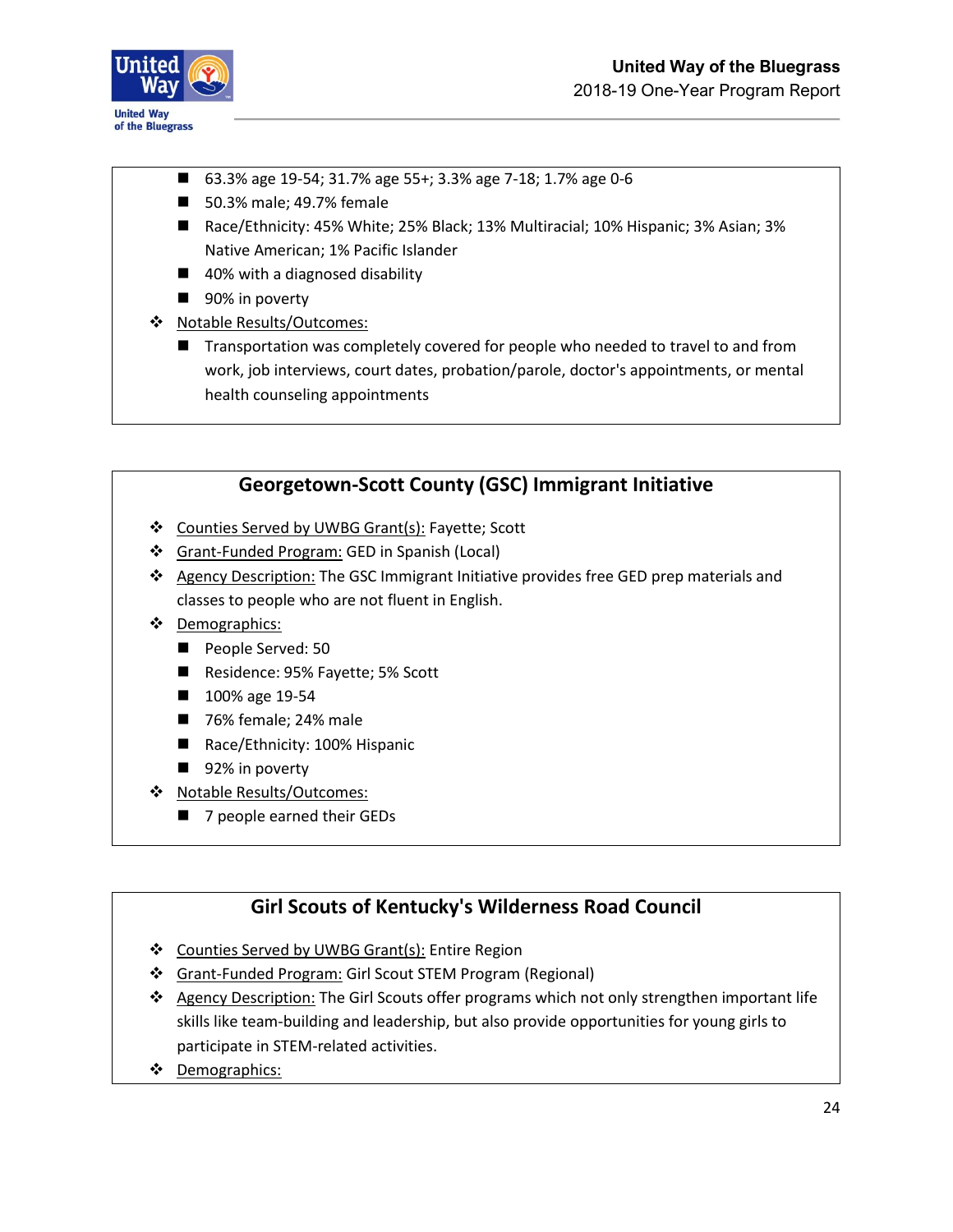

- People Served: 348
- Residence: 50.6% Fayette; 15.8% Scott; 13.5% Madison; 5.7% Clark; 3.7% Scott; 3.7% Woodford; 2.6% Anderson; 2.6% Montgomery; 1.7% Bourbon
- 97.1% age 7-18; 2.9% age 0-6
- 100% female
- Race/Ethnicity: 61.6% White; 20% Hispanic; 10% Other; 7.1% Black; 1.3% Asian
- 68.8% in poverty
- ❖ Notable Results/Outcomes:
	- 102 grade-school girls participated in a year-long after-school STEM enrichment series at four schools

### **God's Outreach Madison County Food Bank**

- ❖ Counties Served by UWBG Grant(s): Madison
- ❖ Grant-Funded Program: God's Outreach Madison County Food Bank (Local)
- ❖ Agency Description: God's Outreach provides emergency food assistance to the underserved in Madison County.
- ❖ Demographics:
	- People Served: 100
	- Residence: 100% Madison
	- 50% with a diagnosed disability
	- 75% in poverty
- ❖ Notable Results/Outcomes:
	- \$40 per client served

### **GreenHouse17**

- ❖ Counties Served by UWBG Grant(s): Anderson; Bourbon; Clark; Fayette; Jessamine; Madison; Scott; Woodford
- ❖ Grant-Funded Programs: Critical Crisis Stabilization Services (Regional); Farm Program (Regional); GreenHouse17 (Local)
- ❖ Agency Description: GreenHouse17 provides emergency and long-term assistance to domestic violence survivors.
- ❖ Demographics:
	- People Served: 5,694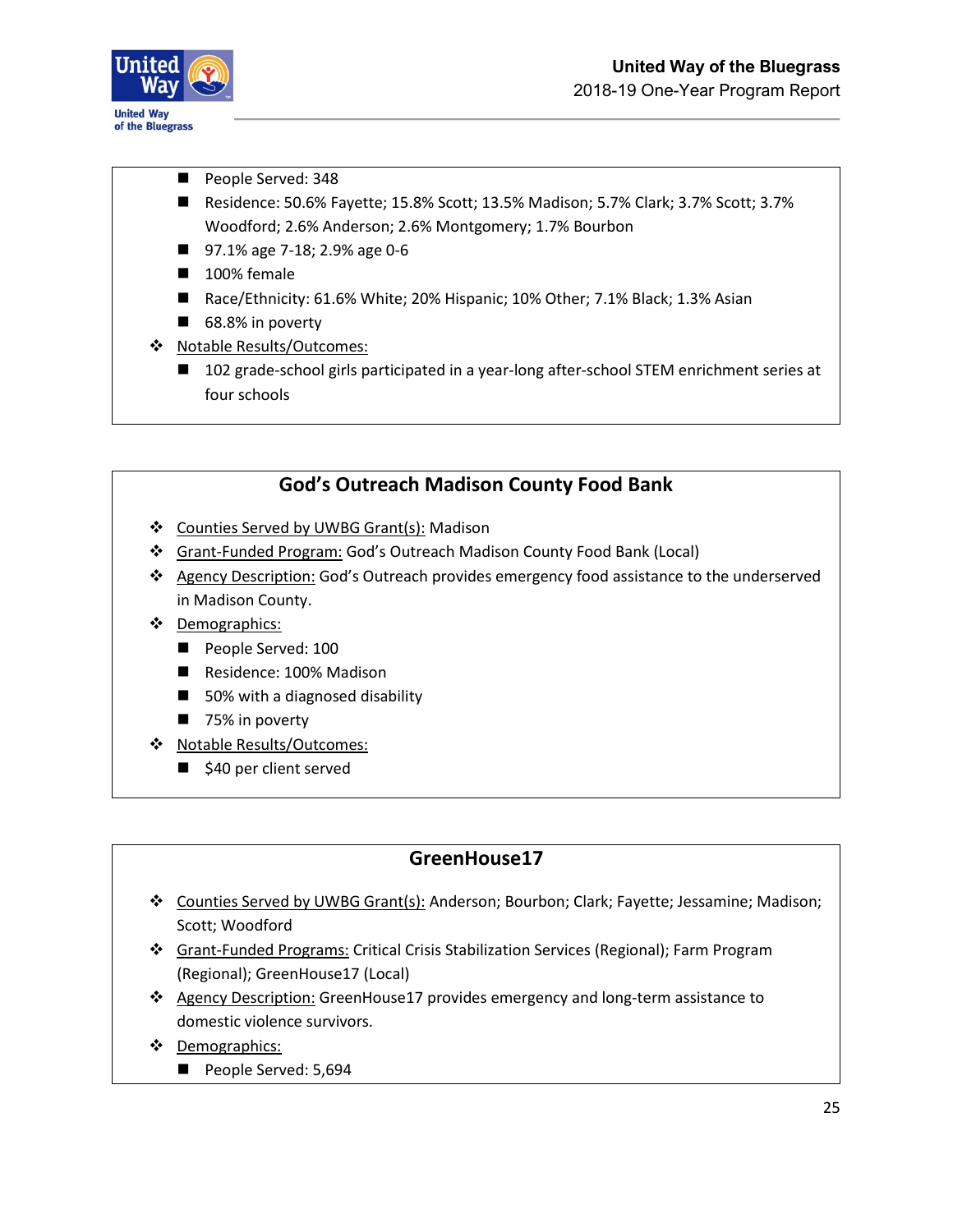

- Residence: 39.9% Fayette; 31.8% Out-of-Region; 7.3% Madison; 5% Scott; 4.6% Clark; 4.4% Jessamine; 3.2% Woodford; 2% Anderson; 1.7% Bourbon
- 90.4% age 19-54; 6.3% age 55+; 1.7% age 0-6; 1.5% age 7-18
- 94.1% female; 5.9% male
- Race/Ethnicity: 52.2% White; 29.3% Multiracial; 10.7% Black; 5.1% Other; 1.9% Hispanic; 0.5% Pacific Islander; 0.1% Asian; 0.1% Native American
- $\blacksquare$  4.2% with a diagnosed disability
- 37.2% in poverty
- ❖ Notable Results/Outcomes:
	- 124 people secured long-term or permanent housing

### **Growing Together Preschool**

- ❖ Counties Served by UWBG Grant(s): Bourbon; Fayette; Jessamine; Madison; Scott; Woodford
- ❖ Grant-Funded Program: Growing Together Preschool (Regional)
- ❖ Agency Description: Growing Together Preschool provides quality early childhood care, education, therapeutic services, and three healthy meals daily to children with and without disabilities.
- ❖ Demographics:
	- People Served: 174
	- Residence: 83.3% Fayette; 7.5% Scott; 2.9% Woodford; 2.3% Jessamine; 2.3% Madison; 1.1% Bourbon; 0.6% Out-of-Region
	- 100% age 0-6
	- 52.9% male; 47.1% female
	- Race/Ethnicity: 79.9% White; 9.2% Black; 8% Multiracial; 2.3% Hispanic; 0.6% Asian
	- 22.4% with a diagnosed disability
	- 21.3% in poverty
- ❖ Notable Results/Outcomes:
	- $\blacksquare$  126 pre-K children scored above the 50<sup>th</sup> percentile on the Brigance assessment, indicating that they are kindergarten-ready

### **Harvest Christian Ministries**

- ❖ Counties Served by UWBG Grant(s): Anderson
- ❖ Grant-Funded Program: LIGHT Center (Local)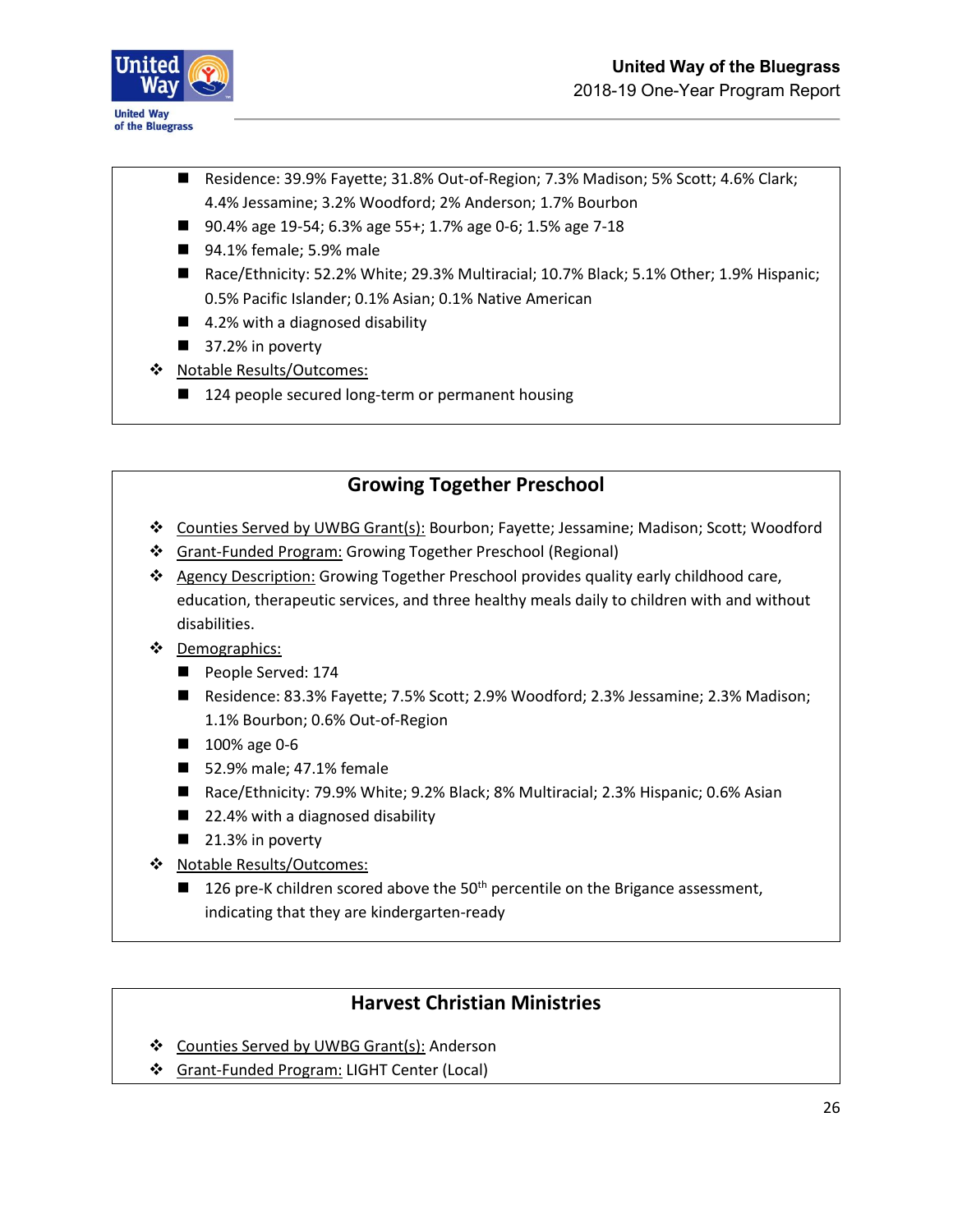

- ❖ Agency Description: The LIGHT Center connects Anderson County residents with emergency needs such as food, shelter, medical services, and financial assistance.
- ❖ Demographics:
	- People Served: 362
	- Residence: 100% Anderson
	- 73.2% age 55+; 26.8% age 19-54
	- 56.4% female; 43.6% male
	- Race/Ethnicity: 82.3% White; 11.9% Other; 3.3% Black; 1.1% Multiracial; 0.8% Native American; 0.6% Hispanic
	- 100% in poverty
- ❖ Notable Results/Outcomes:
	- 19 families received financial assistance and financial counseling sessions

### **Hope Center**

- ❖ Counties Served by UWBG Grant(s): Fayette
- ❖ Grant-Funded Programs: Men's Recovery Program (Regional); Women's Recovery Program (Regional)
- ❖ Agency Description: The Hope Center cares for homeless and at-risk persons by providing lifesustaining and life-rebuilding services that are comprehensive and address underlying causes.
- ❖ Demographics:
	- People Served: 483
	- Residence: 100% Fayette
	- 93.2% age 19-54; 6.8% age 55+
	- 73.5% male; 26.5% female
	- Race/Ethnicity: 87.2% White; 10.8% Black; 1% Multiracial; 0.6% Hispanic; 0.4% Native American
	- 7.5% with a diagnosed disability
	- 100% in poverty
- ❖ Notable Results/Outcomes:
	- 132,979 free meals served
	- 97 people reported an increase in their income

#### **Jessamine County Adult Education**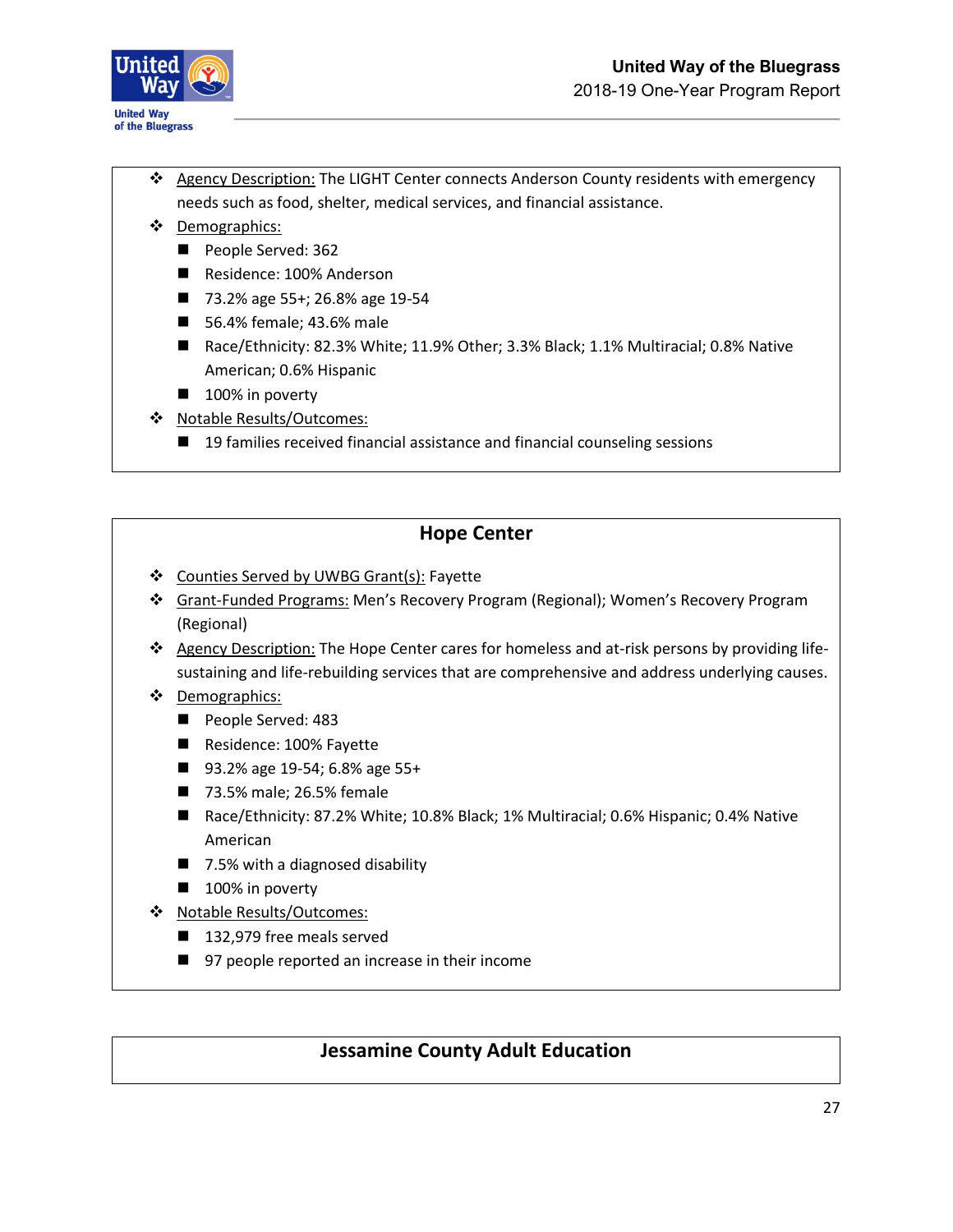

- ❖ Counties Served by UWBG Grant(s): Jessamine
- ❖ Grant-Funded Program: GED A First Step (Local)
- ❖ Agency Description: Jessamine County Adult Education provides services that remove educational barriers which impede students' abilities to take and pass the GED Test, gain employment, or enroll in college.
- ❖ Demographics:
	- People Served: 262
	- Residence: 100% Jessamine
	- 90.1% age 19-54; 5.7% age 55+; 4.2% age 7-18
	- 58% female; 42% male
	- Race/Ethnicity: 59.2% White; 16.8% Hispanic; 12.2% Black; 7.6% Asian; 3.8% Multiracial; 0.4% Other
- ❖ Notable Results/Outcomes:
	- 9 students received scholarships which completely covered GED costs (\$120 each)

### **Jubilee Jobs of Lexington**

- ❖ Counties Served by UWBG Grant(s): Clark; Fayette; Jessamine; Madison; Scott
- ❖ Grant-Funded Program: Jubilee Jobs of Lexington (Regional)
- ❖ Agency Description: Jubilee Jobs of Lexington specializes in finding entry-level jobs for the unemployed and underemployed residents of Central Kentucky.
- ❖ Demographics:
	- People Served: 386
	- Residence: 97.2% Fayette; 1% Out-of-Region; 0.5% Jessamine; 0.5% Madison; 0.5% Scott; 0.3% Clark
	- 86.8% age 19-54; 13.2% age 55+
	- 53.9% male; 46.1% female
	- Race/Ethnicity: 65% White; 25.9% Black; 3.4% Other; 2.3% Multiracial; 2.3% Native American; 0.8% Hispanic; 0.3% Asian
	- 3.4% with a diagnosed disability
	- 100% in poverty
- ❖ Notable Results/Outcomes:
	- 139 people secured permanent full-time jobs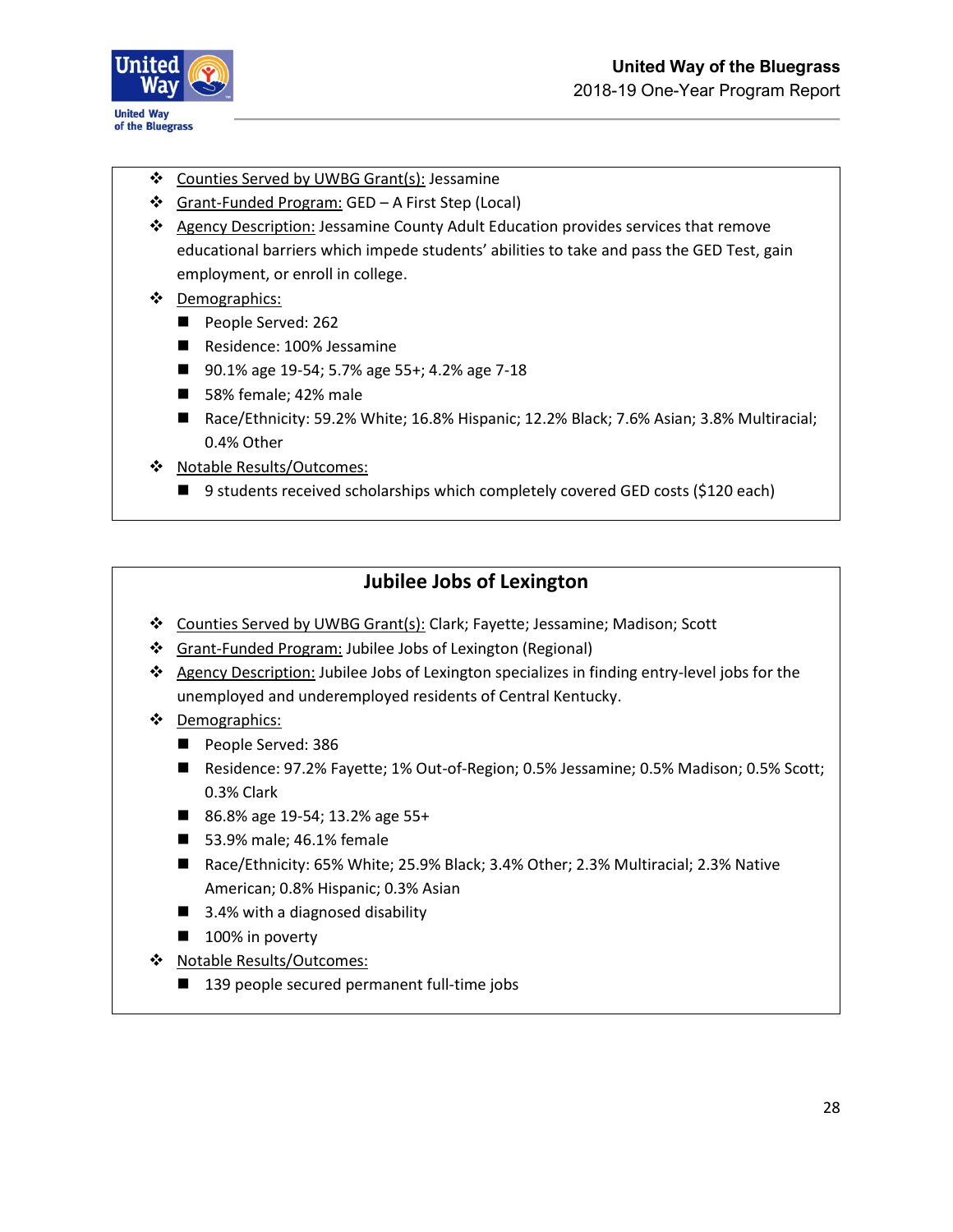

## **Kentucky Equal Justice Center (KEJC)**

- ❖ Counties Served by UWBG Grant(s): Entire Region
- ❖ Grant-Funded Program: Maxwell Street Legal Clinic (Regional)
- ❖ Agency Description: KEJC provides legal, advocacy, and application assistance services for lowincome and immigrant residents throughout the Bluegrass region.
- ❖ Demographics:
	- People Served: 191
	- Residence: 63.4% Fayette; 17.3% Out-of-Region; 5.8% Jessamine; 5.8% Woodford; 2.6% Madison; 2.6% Scott; 2.1% Bourbon; 0.5% Montgomery
	- 92.1% age 19-54; 4.7% age 7-18; 3.1% age 55+
	- 59.2% female; 40.8% male
	- Race/Ethnicity: 83% Hispanic; 11.7% Black; 2.7% White; 1.6% Asian; 1.1% Other
	- 1.6% with a diagnosed disability
	- 100% in poverty
- ❖ Notable Results/Outcomes:
	- 101 people enrolled in health insurance plans
	- 36 people applied for U.S. citizenship

### **Kentucky River Foothills Development Council (KRFDC)**

- ❖ Counties Served by UWBG Grant(s): Clark; Madison
- ❖ Grant-Funded Programs: Aging Services Program (Regional); Berea Senior Citizens Center (Local)
- ❖ Agency Description: KRFDC offers a myriad of services that promote stability and independence throughout the life cycle.
- ❖ Demographics:
	- People Served: 552
	- Residence: 69.6% Madison; 30.4% Clark
	- 100% age 55+
	- 76.4% female; 23.6% female
	- Race/Ethnicity: 92.4% White; 6.9% Black; 0.4% Hispanic; 0.2% Asian; 0.2% Native American
	- 66.3% with a diagnosed disability
	- 60.5% in poverty
- ❖ Notable Results/Outcomes:
	- 20,343 home-delivered meals served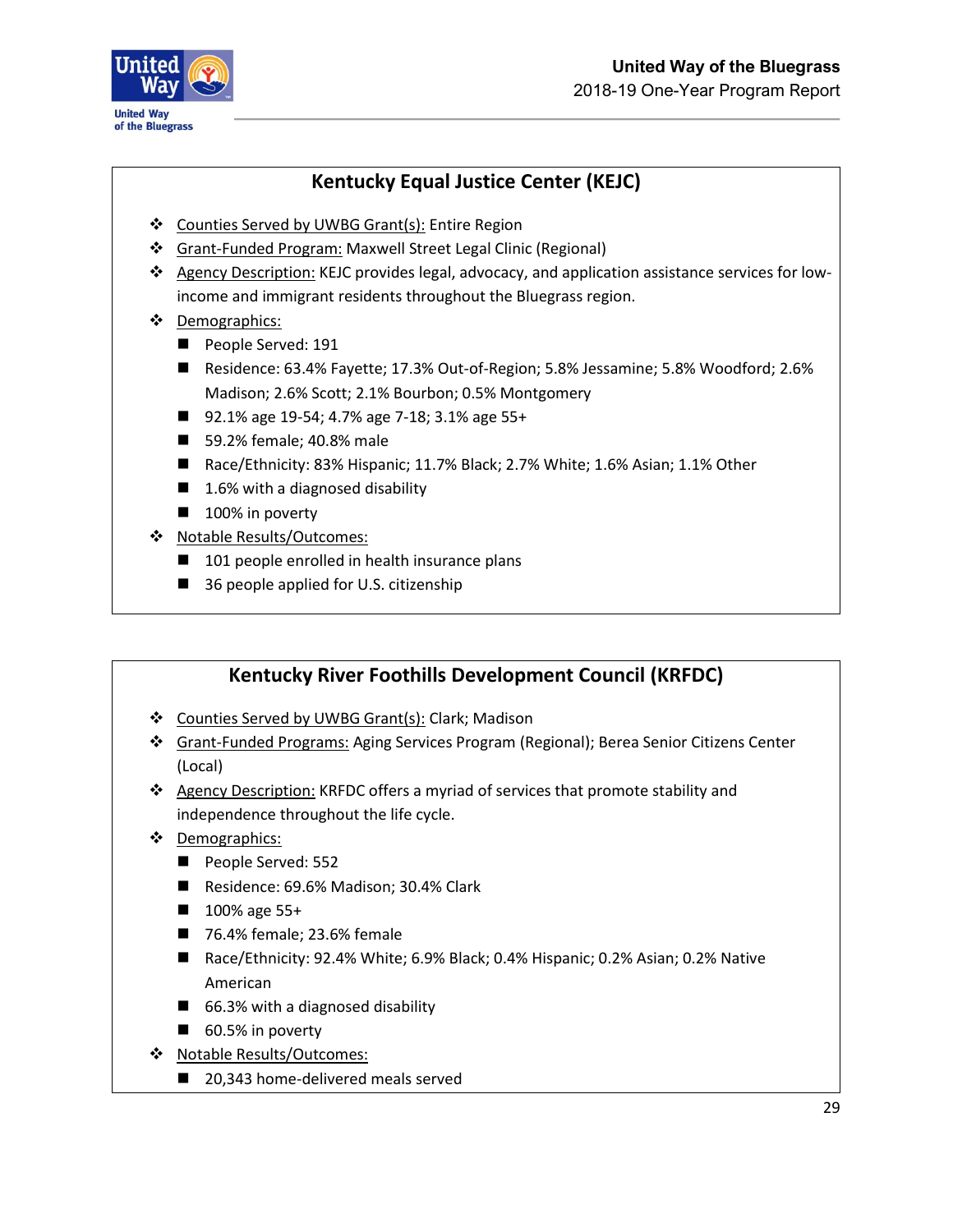

■ 12,236 meals served at senior citizens centers

### **Kidney Health Alliance of Kentucky (KHAKY)**

- ❖ Counties Served by UWBG Grant(s): Entire Region
- ❖ Grant-Funded Programs: Nutritional Supplement Program (Regional)
- ❖ Agency Description: KHAKY educates the public about kidney ailments and provides services which improve the lives of those with such ailments.
- ❖ Demographics:
	- People Served: 414
	- Residence: 58.2% Out-of-Region; 24.2% Fayette; 4.8% Scott; 3.4% Madison; 2.9% Jessamine; 2.7% Clark; 1.4% Woodford; 1.2% Anderson; 0.7% Bourbon; 0.5% Montgomery
	- 77.4% age 55+; 22.6% age 19-54
	- 51.5% female; 48.5% female
	- Race/Ethnicity: 76.1% White; 20.4% Black; 2.7% Hispanic; 0.5% Asian; 0.2% Other
	- 100% with a diagnosed disability
	- 44.2% in poverty
- ❖ Notable Results/Outcomes:
	- 173 people received nutritional supplements at little or no cost due to KHAKY's discount program

#### **Lamp and Light Ministries**

- ❖ Counties Served by UWBG Grant(s): Anderson
- ❖ Grant-Funded Program: Healthy Eating Program (Local)
- ❖ Agency Description: Lamp and Light Ministries provides underserved Anderson County residents with emergency food assistance and free courses on healthy eating habits.
- ❖ Demographics:
	- People Served: 8
	- Residence: 100% Anderson
	- 87.5% age 55+; 12.5% age 19-54
	- 100% female
	- Race/Ethnicity: 87.5% White; 12.5% Black
	- 100% in poverty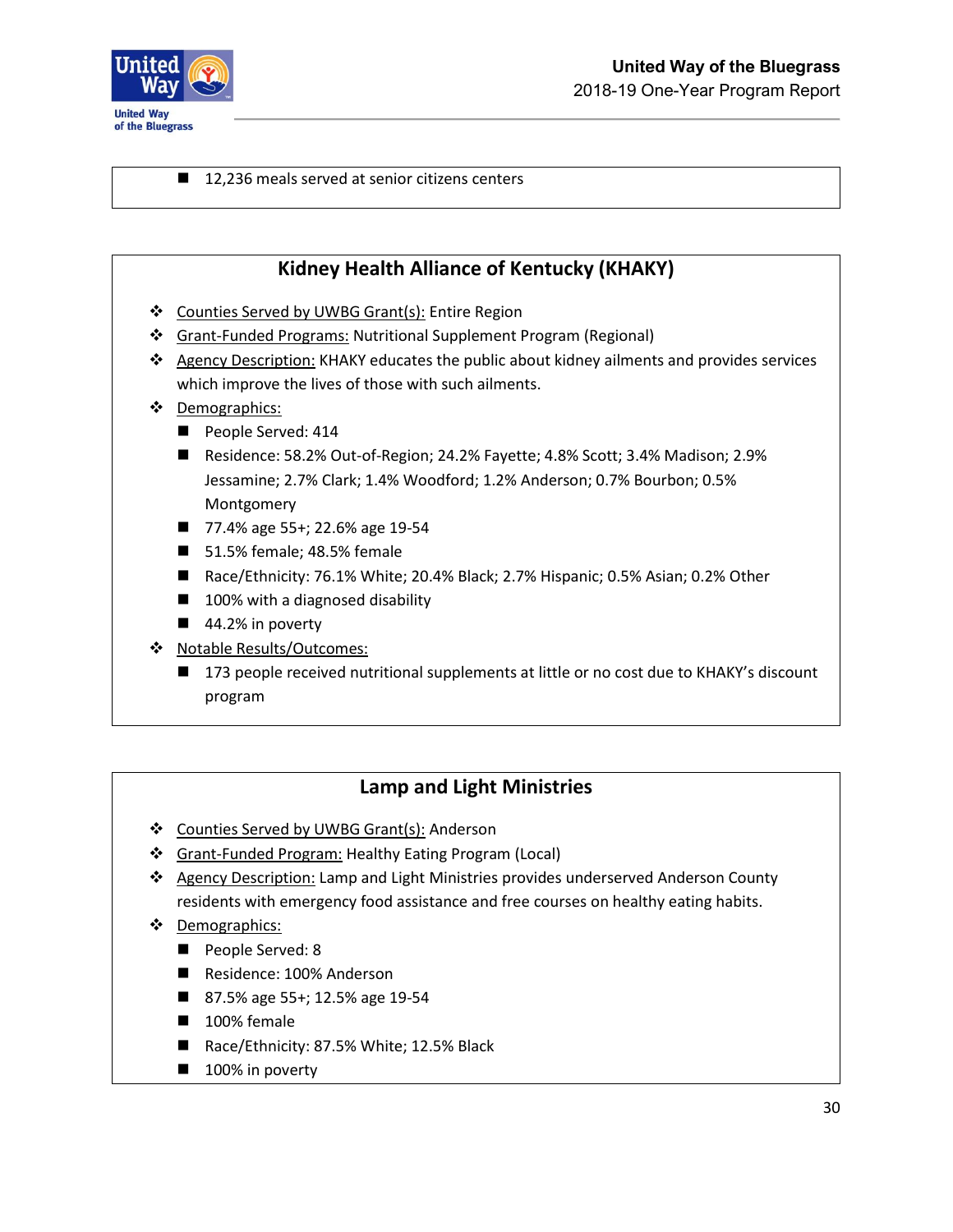

❖ Notable Results/Outcomes:

■ 8 people with diabetes completed Healthy Eating Program courses, during which all 8 learned meal planning and exercise tips for people with diabetes

### **Legal Aid of the Bluegrass**

- ❖ Counties Served by UWBG Grant(s): Anderson; Bourbon; Fayette; Jessamine; Montgomery; Scott; Woodford
- ❖ Grant-Funded Program: Removing Barriers to Self-Sufficiency (Regional)
- ❖ Agency Description: Legal Aid of the Bluegrass provides high-quality legal representation and assistance for low-income residents throughout Central Kentucky.
- ❖ Demographics:
	- People Served: 3,736
	- Residence: 72.2% Fayette; 8.4% Jessamine; 6.7% Scott; 4.3% Montgomery; 3.3% Bourbon; 2.8% Woodford; 2.2% Anderson
	- 36.7% age 19-54; 32.1% age 55+; 17.4% age 7-18; 13.8% age 0-6
	- 51.3% female; 48.7% female
	- Race/Ethnicity: 63.9% White; 27.5% Black; 6% Hispanic; 1.9% Other; 0.5% Asian; 0.3% Native American
	- 8.5% with a diagnosed disability
	- 86.5% in poverty
- ❖ Notable Results/Outcomes:
	- 132 people secured long-term or permanent housing due to their housing-related legal issues being resolved

## **Lexington Hearing & Speech Center (LHSC)**

- ❖ Counties Served by UWBG Grant(s): Anderson; Fayette; Jessamine; Scott
- ❖ Grant-Funded Programs: Preschool & Kindergarten Program (Regional); Sliding Scale Program for Ages 0-3 (Local)
- ❖ Agency Description: LHSC provides high-quality educational, therapeutic, and family support services for children with hearing, speech, and language impairments.
- ❖ Demographics:
	- People Served: 97
	- Residence: 94.8% Fayette; 2.1% Anderson; 2.1% Scott; 1% Jessamine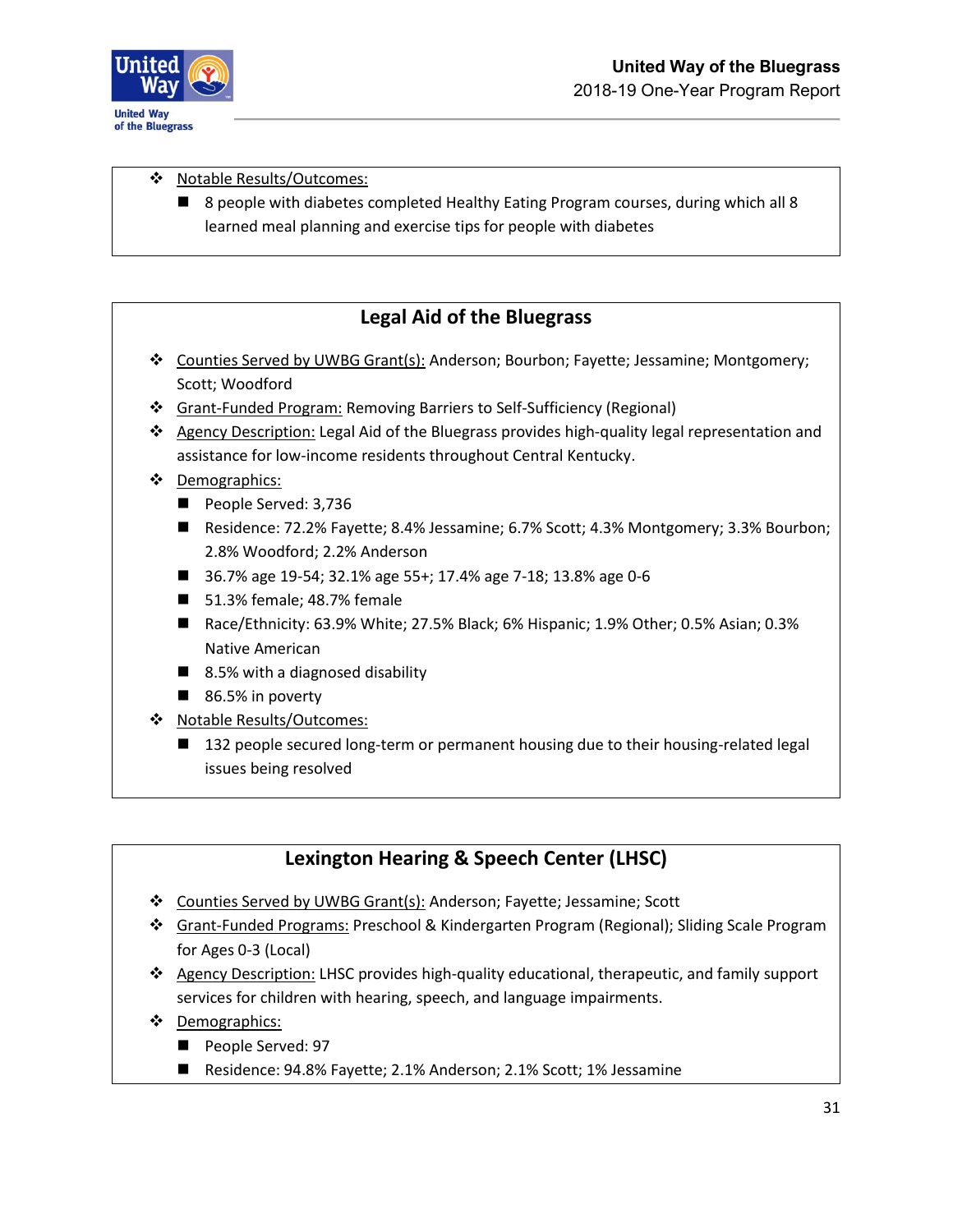

- 100% age 0-6
- 59.8% male; 40.2% female
- Race/Ethnicity: 83.5% White; 7.2% Black; 7.2% Multiracial; 2.1% Asian
- 54.6% with a diagnosed disability
- 7.2% in poverty
- ❖ Notable Results/Outcomes:
	- 24 families received full-tuition assistance

### **Lexington Woman's Club/Clothing Center**

- ❖ Counties Served by UWBG Grant(s): Fayette
- ❖ Grant-Funded Program: Lexington Woman's Club/Clothing Center (Regional)
- ❖ Agency Description: The Lexington Woman's Club provides new and "gently used" clothing to underprivileged children (K-5<sup>th</sup> grade) in Fayette County schools.
- ❖ Demographics:
	- People Served: 1,253
	- Residence: 100% Fayette
	- 65.9% age 7-18; 34.1% age 0-6
	- 65.9% female; 34.1% male
	- Race/Ethnicity: 42.8% Black; 25.9% White; 24.4% Hispanic; 5.4% Multiracial; 1.4% Asian
	- 0.5% with a diagnosed disability
	- 100% in poverty
- ❖ Notable Results/Outcomes:
	- 27,566 items of new clothing given to 1,253 students

### **Mentors & Meals (M&Ms)**

- ❖ Counties Served by UWBG Grant(s): Clark; Scott; Woodford
- ❖ Grant-Funded Programs: M&Ms with STEM Component (Regional); M&Ms Book Club (Local)
- ❖ Agency Description: M&Ms provides after-school snacks, homework help/tutoring, hot meals, and structured group activities for 6th-8th grade students, Monday through Thursday, from 3:00-6:00 p.m.
- ❖ Demographics:
	- People Served: 193
	- Residence: 77.7% Woodford; 14.5% Clark; 7.8% Scott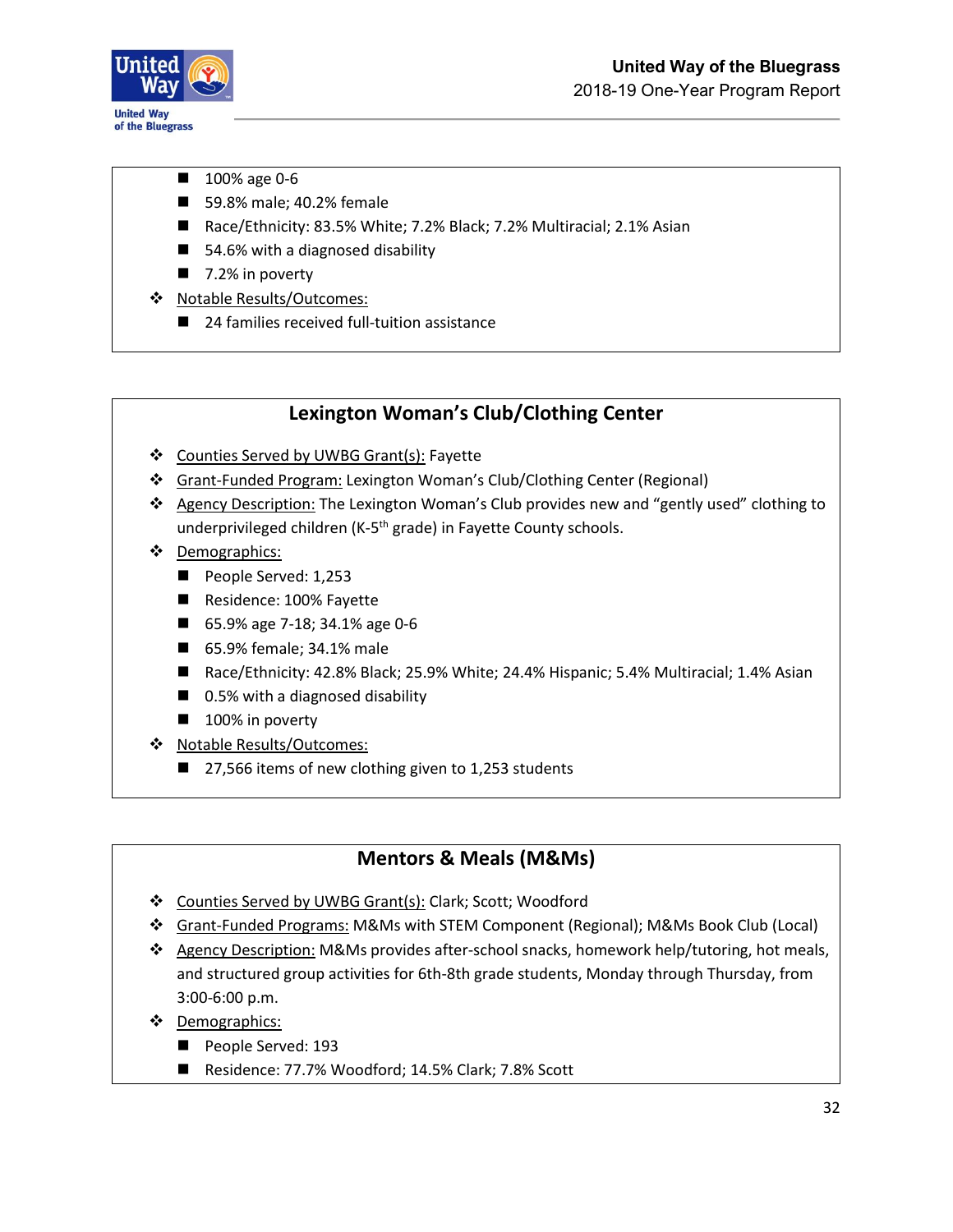

- 100% age 7-18
- 57% female; 43% male
- Race/Ethnicity: 52.8% White; 44% Hispanic; 3.1% Black
- 3.1% with a diagnosed disability
- 90.2% in poverty
- ❖ Notable Results/Outcomes:
	- 118 students improved their grades in least one subject area

#### **Mission Lexington**

- ❖ Counties Served by UWBG Grant(s): Clark; Fayette; Jessamine; Montgomery; Scott; Woodford
- ❖ Grant-Funded Program: Free Pharmacy, Medical, Dental, Mental Health, and Vision Care (Regional)
- ❖ Agency Description: Mission Lexington provides free healthcare services for low-income residents throughout the Bluegrass region.
- ❖ Demographics:
	- People Served: 1,192
	- Residence: 98.3% Fayette; 0.8% Out-of-Region; 0.3% Jessamine; 0.2% Scott; 0.2% Woodford; 0.1% Clark; 0.1% Montgomery
	- 62.2% age 19-54; 37.7% age 55+; 0.1% age 0-6
	- 60% female; 40% male
	- Race/Ethnicity: 35.3% Black; 25.2% White; 23.3% Hispanic; 8.1% Multiracial; 3% Asian; 3% Pacific Islander; 2% Other
	- 100% in poverty
- ❖ Notable Results/Outcomes:
	- 4,585 prescriptions distributed, free of charge to patients
	- 269 new patients seen at the Medical Clinic
	- 232 eye exams provided at the Vision Clinic

### **Montgomery County 4-H Council**

- ❖ Counties Served by UWBG Grant(s): Montgomery
- ❖ Grant-Funded Program: Montgomery County 4-H Youth Development (Local)
- ❖ Agency Description: Montgomery County 4-H Council provides experiential learning and leadership development opportunities for Montgomery County youths.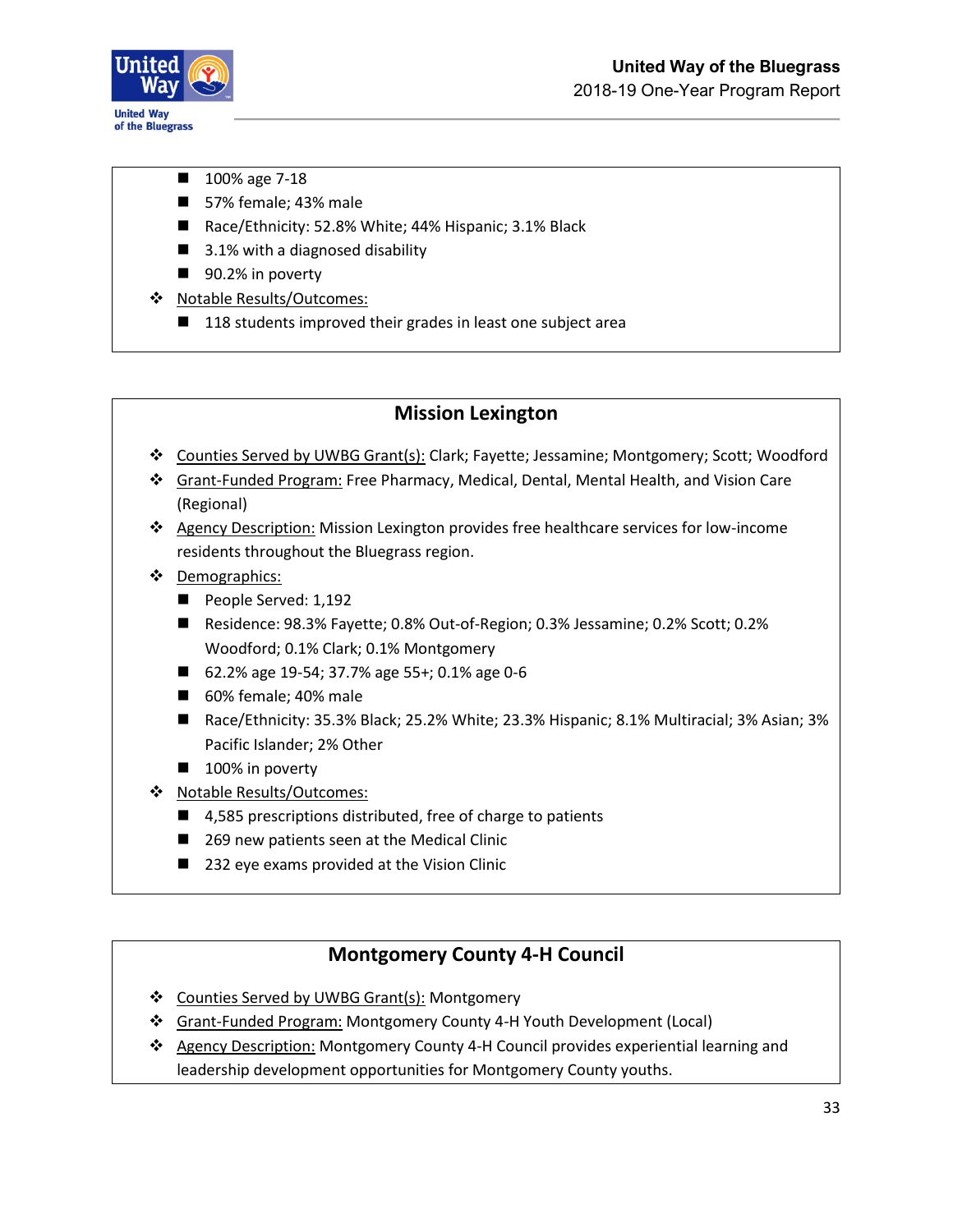

- ❖ Demographics:
	- People Served: 1,562
	- Residence: 100% Montgomery
	- 93.7% age 7-18; 6.1% age 0-6; 0.2% age 19-54
	- 50.9% female; 49.1% male
	- Race/Ethnicity: 91.3% White; 4.5% Hispanic; 2% Black; 1.4% Multiracial; 0.6% Asian; 0.2% Native American
	- 1% with a diagnosed disability
	- 52.5% in poverty
- ❖ Notable Results/Outcomes:
	- $\blacksquare$  130 4<sup>th</sup>, 6<sup>th</sup>, and 8<sup>th</sup> grade students completed the Officer/Leadership Program, a leadership development program

#### **Montgomery County Education Foundation (MCEF)**

- ❖ Counties Served by UWBG Grant(s): Montgomery
- ❖ Grant-Funded Program: MCEF Lecture Series (Local)
- ❖ Agency Description: MCEF supports educational and professional development opportunities for Montgomery County youths.
- ❖ Demographics:
	- People Served: 449
	- Residence: 100% Montgomery
	- 89.3% age 7-18; 10.7% age 19-54
	- 58.8% female; 41.2% male
	- Race/Ethnicity: 82.4% White; 15.4% Black; 1.3% Hispanic; 0.9% Asian
	- 74.8% in poverty
- ❖ Notable Results/Outcomes:
	- 27 students attended the Youth Leadership Summer Camp, during which students toured and learned about manufacturing companies in Georgetown, Morehead, and Mt. Sterling

### **NewSong Counseling Center**

- ❖ Counties Served by UWBG Grant(s): Montgomery
- ❖ Grant-Funded Program: Transformation Station (Local)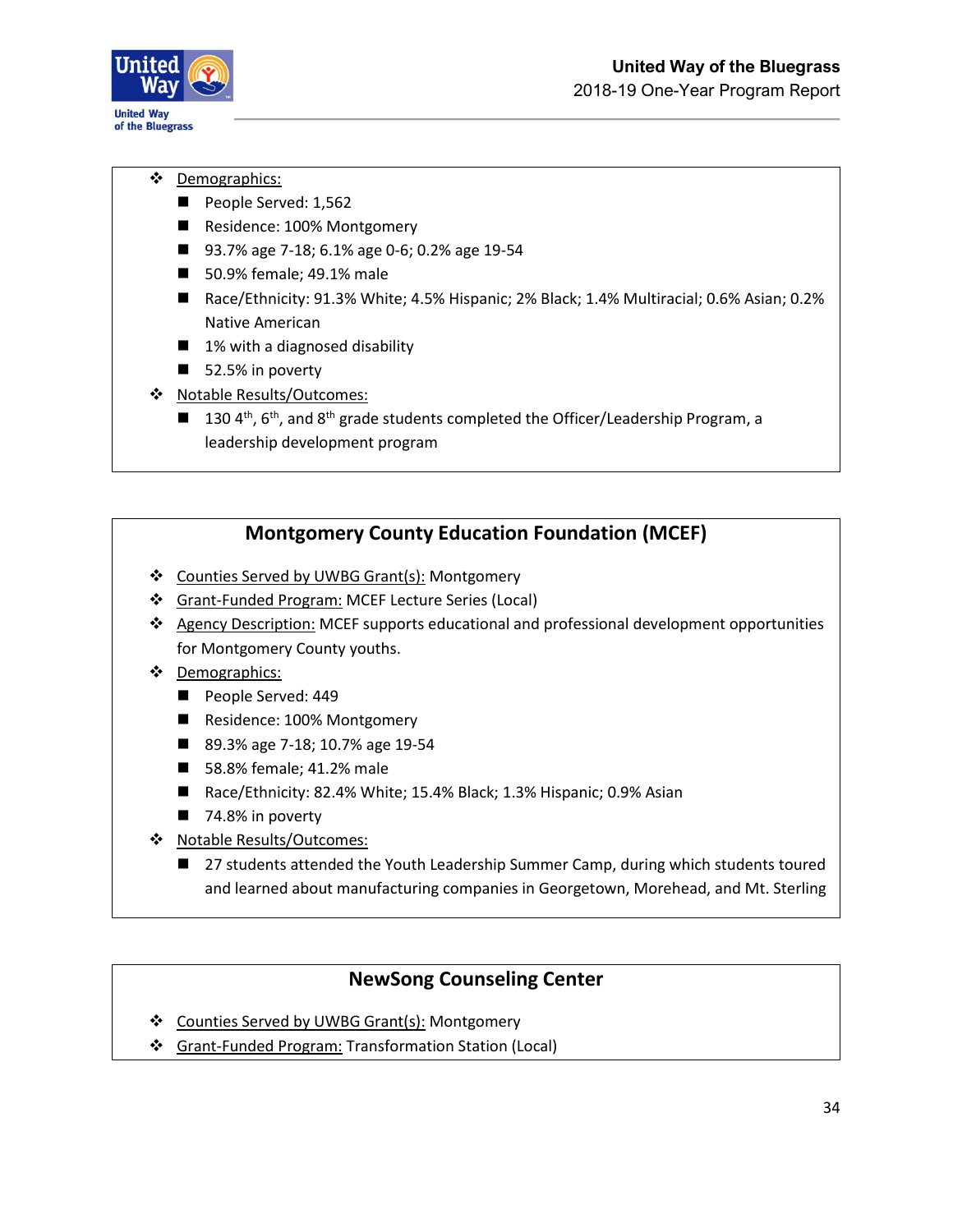

- ❖ Agency Description: NewSong provides affordable, professional counseling services that empower, nurture, and educate individuals, couples, families, and groups ranging in age from three to senior adulthood.
- ❖ Demographics:
	- People Served: 472
	- Residence: 96.8% Montgomery; 2.3% Clark; 0.6% Fayette; 0.2% Bourbon
	- 52.4% age 19-54; 39.8% age 7-18; 3.9% age 0-6; 3.9% age 55+
	- 67.2% male; 32.8% female
	- Race/Ethnicity: 98.7% White; 0.4% Black; 0.4% Multiracial; 0.2% Asian; 0.2% Hispanic
	- 95.6% with a diagnosed disability
	- 57.6% in poverty
- ❖ Notable Results/Outcomes:
	- 2 people received the necessary 35-40 training hours to become Registered Play Therapists through grant funding, which in turn helped serve 17 children

### **Nursing Home Ombudsman Agency of the Bluegrass (NHOA)**

- ❖ Counties Served by UWBG Grant(s): Anderson; Bourbon; Clark; Fayette; Jessamine; Madison; Scott; Woodford
- ❖ Grant-Funded Programs: NHOA Program (Regional); Clark County Friendly Visitor Volunteer Program (Local); Fayette County Friendly Visitor Volunteer Program (Local); Jessamine County Friendly Visitor Volunteer Program (Local); Madison County Friendly Visitor Volunteer Program (Local)
- ❖ Agency Description: NHOA provides advocacy and case management services to residents of long-term care facilities.
- ❖ Demographics:
	- People Served: 4,059
	- Residence: 55.2% Fayette; 14% Jessamine; 13.4% Madison; 5.1% Clark; 4.2% Scott; 2.9% Woodford; 2.7% Bourbon; 2.6% Anderson
	- 95.3% age 55+; 4.7% age 19-54
	- 70.4% female; 29.6% male
	- Race/Ethnicity: 92.6% White; 7.4% Black
	- 100% with a diagnosed disability
	- 63.1% in poverty
- ❖ Notable Results/Outcomes: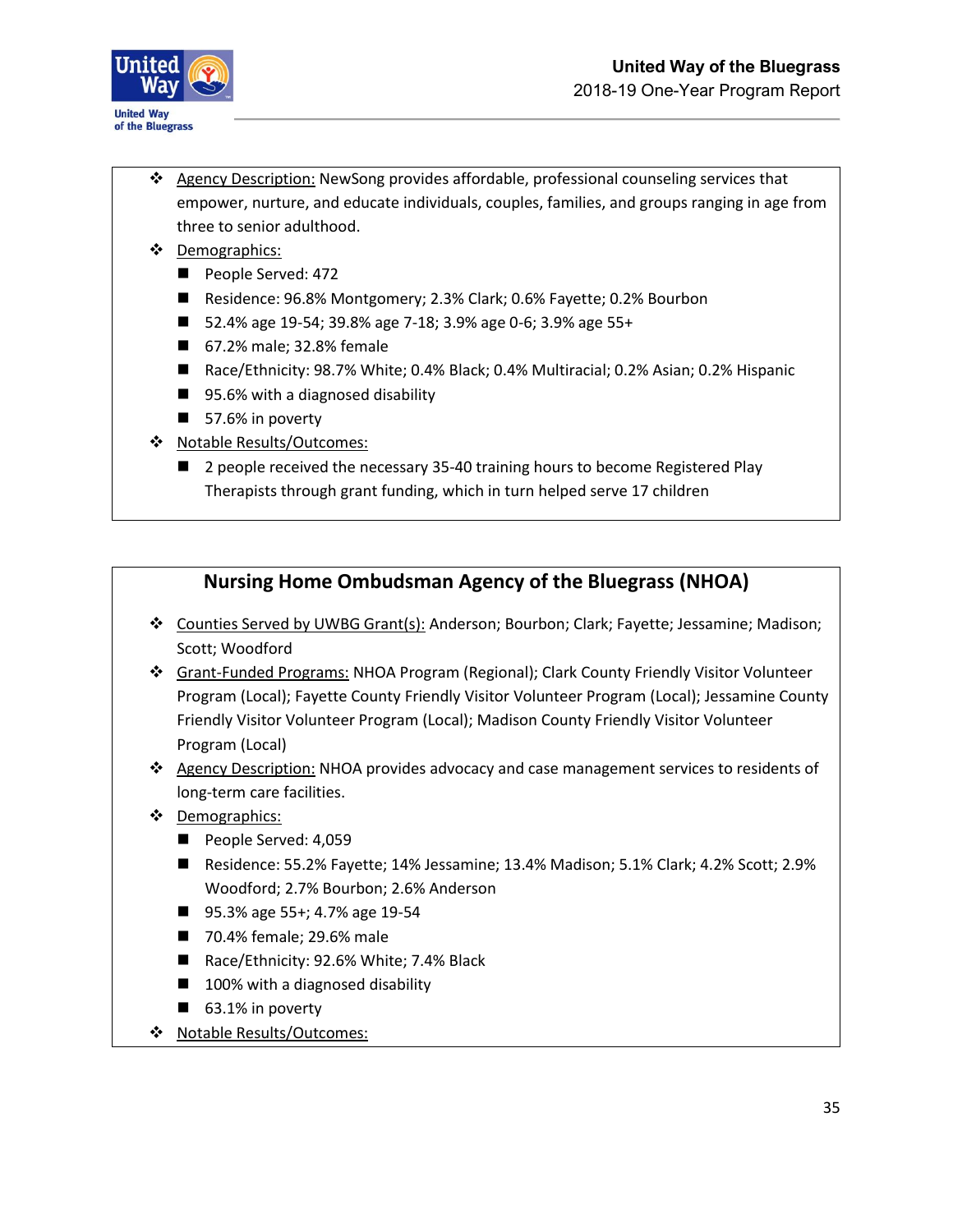

■ 990 residents of long-term care facilities received comprehensive case management services for complaints related to abuse and neglect

### **One Parent Scholar House**

- ❖ Counties Served by UWBG Grant(s): Fayette
- ❖ Grant-Funded Program: One Parent Scholar House (Local)
- ❖ Agency Description: One Parent Scholar House helps single parents earn a college degree by providing affordable housing and high-quality childcare services.
- ❖ Demographics:
	- People Served: 113
	- Residence: 100% Fayette
	- 100% age 19-54
	- 99.1% female; 0.9% male
	- Race/Ethnicity: 46% Black; 44.2% White; 8% Multiracial; 1.8% Hispanic
	- 100% in poverty
- ❖ Notable Results/Outcomes:
	- 88 single parents secured long-term or permanent housing

### **Paris-Bourbon County YMCA**

- ❖ Counties Served by UWBG Grant(s): Bourbon; Clark; Fayette; Jessamine; Scott
- ❖ Grant-Funded Program: Child Development Center (Regional)
- ❖ Agency Description: Paris-Bourbon County YMCA provides programs which nurture the academic potential of children and teens and improve their health and well-being.
- ❖ Demographics:
	- People Served: 415
	- Residence: 88% Bourbon; 9.4% Out-of-Region; 1% Clark; 0.7% Scott; 0.5% Fayette; 0.5% Jessamine
	- 51.3% age 7-18; 48.7% age 0-6
	- 50.6% male; 49.4% female
	- Race/Ethnicity: 73.3% White; 11% Multiracial; 8.1% Black; 4.6% Hispanic; 2.4% Other; 0.5% Asian
	- 1% with a diagnosed disability
	- 42.8% in poverty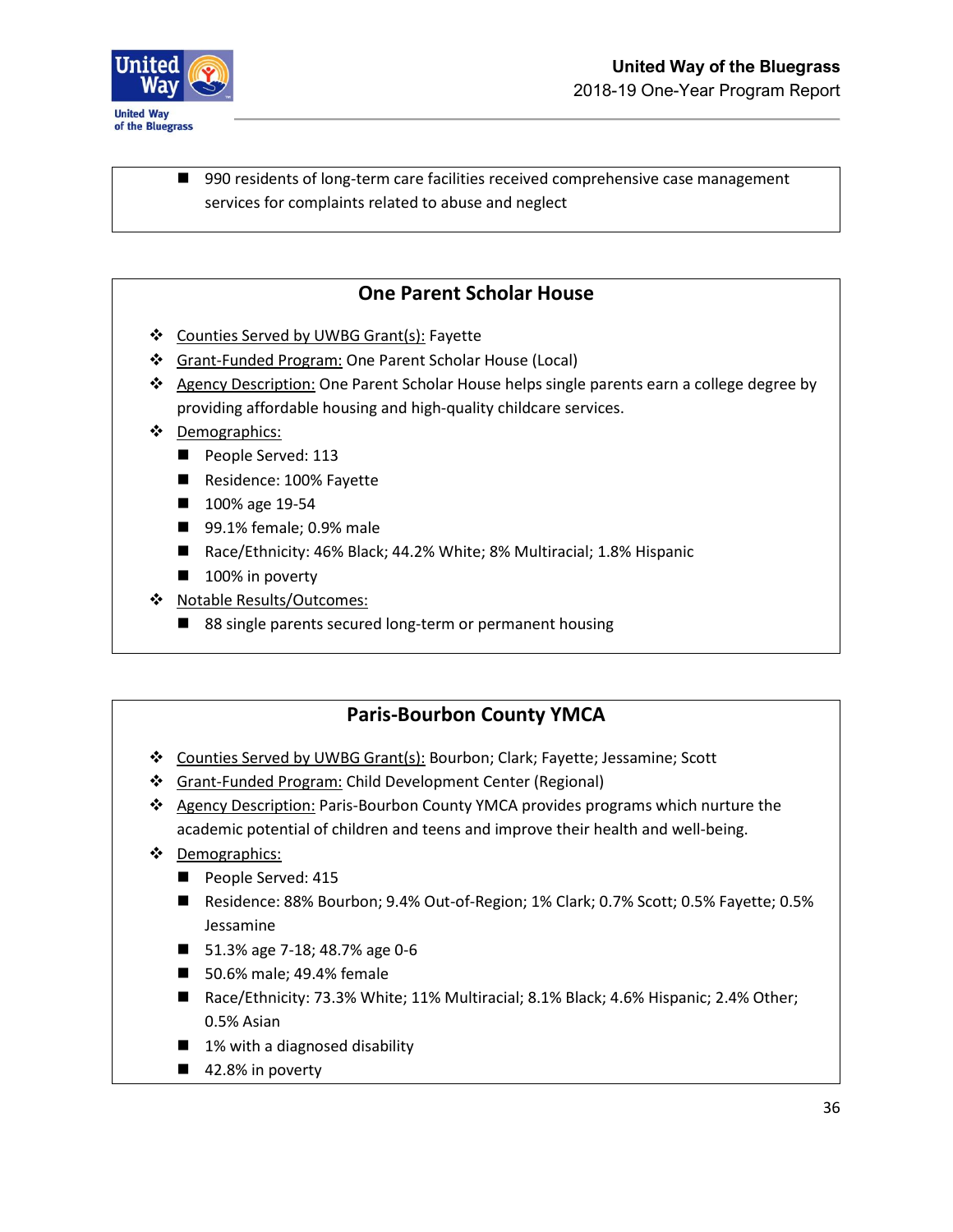

❖ Notable Results/Outcomes:

- 630 hours of after-school programming
- 120 children attended summer camp, 50% of whom received financial assistance through the state and/or Paris-Bourbon YMCA

### **Partners in Education**

- ❖ Counties Served by UWBG Grant(s): Clark
- ❖ Grant-Funded Program: Bucks for Books (Local)
- ❖ Agency Description: Partners in Education runs annual book fairs and provides mentoring and tutoring services to Clark County schools.
- ❖ Demographics:
	- People Served: 288
	- Residence: 100% Clark
	- 100% age 7-18
	- 100% in poverty
- ❖ Notable Results/Outcomes:
	- Book drives held at five Clark County schools, where 288 low-income students received vouchers to purchase books

#### **Post Clinic**

- ❖ Counties Served by UWBG Grant(s): Bourbon; Clark; Montgomery; Scott
- ❖ Grant-Funded Program: Post Clinic (Regional)
- ❖ Agency Description: The Post Clinic provides free healthcare services to low-income, uninsured, and underinsured people.
- ❖ Demographics:
	- People Served: 432
	- Residence: 72.7% Montgomery; 24.8% Out-of-Region; 2.1% Clark; 0.2% Bourbon; 0.2% Scott
	- 54.9% age 19-54; 37.3% age 55+; 6.9% age 7-18; 0.9% age 0-6
	- 55.8% female; 44.2% male
	- Race/Ethnicity: 82.4% White; 14.6% Black; 2.8% Hispanic; 0.2% Asian
	- 100% in poverty
- ❖ Notable Results/Outcomes: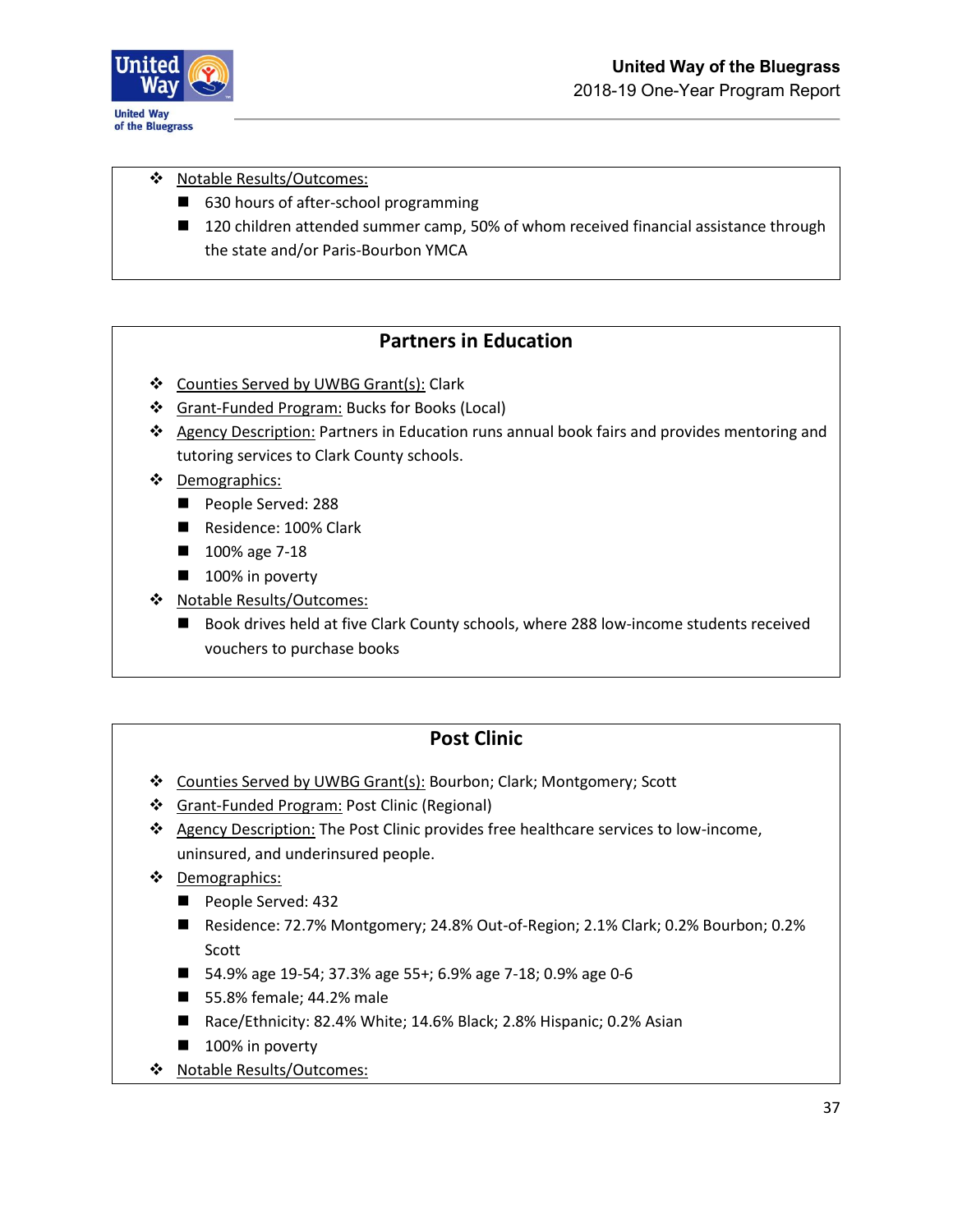

■ 1,308 patient visits, free of charge, for 432 low-income, uninsured, and underinsured patients

### **Refuge for Women**

- ❖ Counties Served by UWBG Grant(s): Jessamine
- ❖ Grant-Funded Program: Refuge for Women (Regional)
- ❖ Agency Description: Refuge for Women provides specialized long-term care for women who have escaped human trafficking or sexual exploitation.
- ❖ Demographics:
	- People Served: 12
	- Residence: 100% Jessamine
	- 100% age 19-54
	- 100% female
	- Race/Ethnicity: 66.7% White; 16.7% Black; 16.7% Native American
	- 100% in poverty
- ❖ Notable Results/Outcomes:
	- 12 women secured long-term or permanent housing

#### **Repairers Lexington**

- ❖ Counties Served by UWBG Grant(s): Fayette; Jessamine
- ❖ Grant-Funded Program: E7 Kids Café (Regional)
- ❖ Agency Description: Repairers Lexington's E7 Kids Café serves children ages 4-17 in Lexington's East End neighborhood and provides them with free meals, tutoring, mentoring, experiential learning, and group-oriented activities like summer camp.
- ❖ Demographics:
	- People Served: 98
	- Residence: 95.9% Fayette; 4.1% Jessamine
	- 87.8% age 7-18; 12.2% age 0-6
	- 52% female; 48% male
	- Race/Ethnicity: 71.4% Black; 21.4% Hispanic; 4.1% White; 3.1% Multiracial
	- 2% with a diagnosed disability
	- 100% in poverty
- ❖ Notable Results/Outcomes: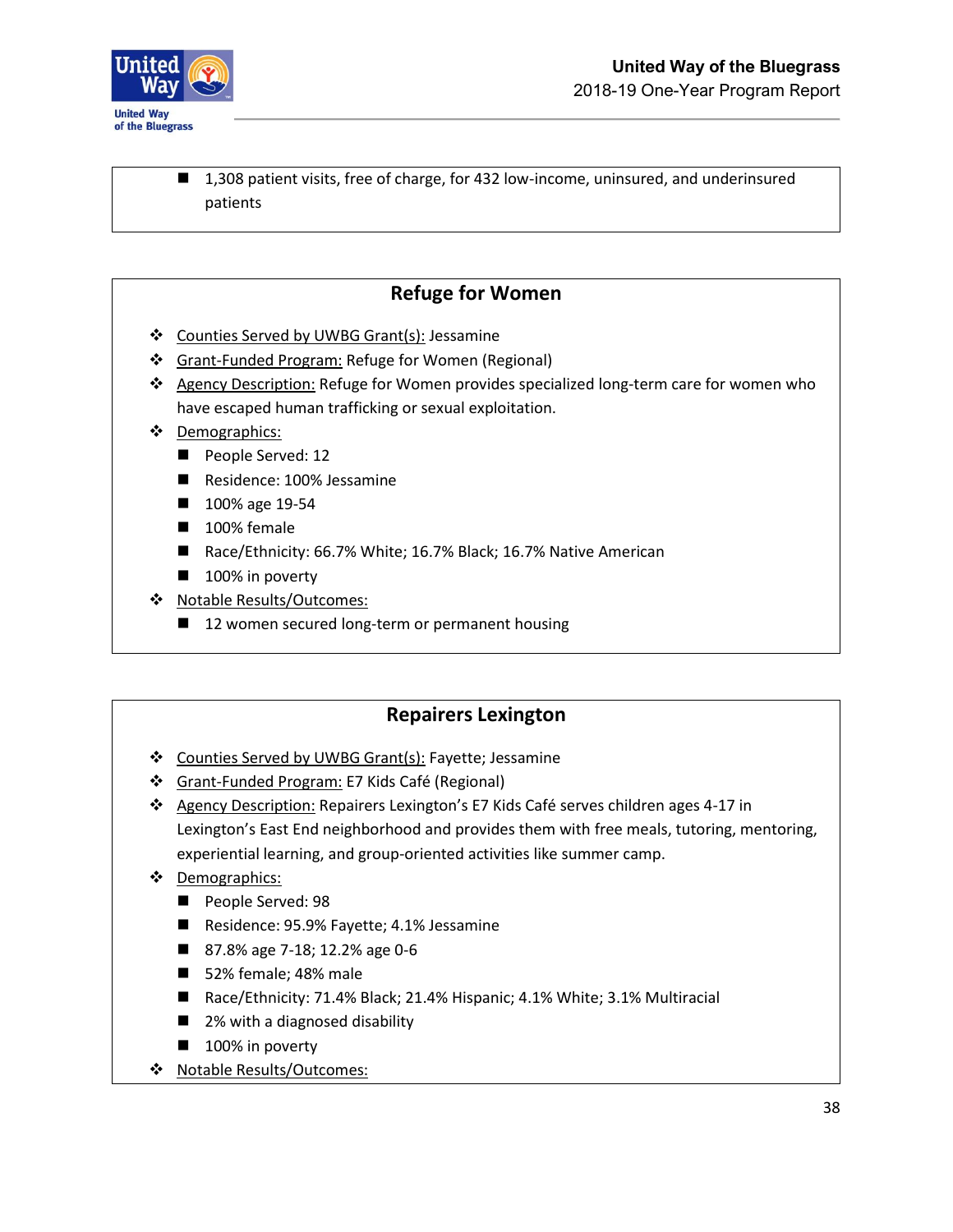

- 4,136 free meals served
- 10 K-3<sup>rd</sup> grade students improved to grade-level proficiency in reading, after receiving tutoring services

### **Rowland Arts Center**

- ❖ Counties Served by UWBG Grant(s): Clark
- ❖ Grant-Funded Program: Mentors & Meals Clark County (Regional)
- ❖ Agency Description: Rowland Arts Center partners with Mentors & Meals to extend its afterschool programming for Clark County middle school students. Demographics and notable results/outcomes are included in the statistics for Mentors & Meals.
- ❖ Demographics: N/A
- ❖ Notable Results/Outcomes: N/A

### **Repairers Lexington**

- ❖ Counties Served by UWBG Grant(s): Fayette; Jessamine
- ❖ Grant-Funded Program: E7 Kids Café (Regional)
- ❖ Agency Description: Repairers Lexington's E7 Kids Café serves children ages 4-17 in Lexington's East End neighborhood and provides them with free meals, tutoring, mentoring, experiential learning, and group-oriented activities like summer camp.
- ❖ Demographics:
	- People Served: 98
	- Residence: 95.9% Fayette; 4.1% Jessamine
	- 87.8% age 7-18; 12.2% age 0-6
	- 52% female; 48% male
	- Race/Ethnicity: 71.4% Black; 21.4% Hispanic; 4.1% White; 3.1% Multiracial
	- 2% with a diagnosed disability
	- 100% in poverty
- ❖ Notable Results/Outcomes:
	- 4,136 free meals served
	- 10 K-3<sup>rd</sup> grade students improved to grade-level proficiency in reading, after receiving tutoring services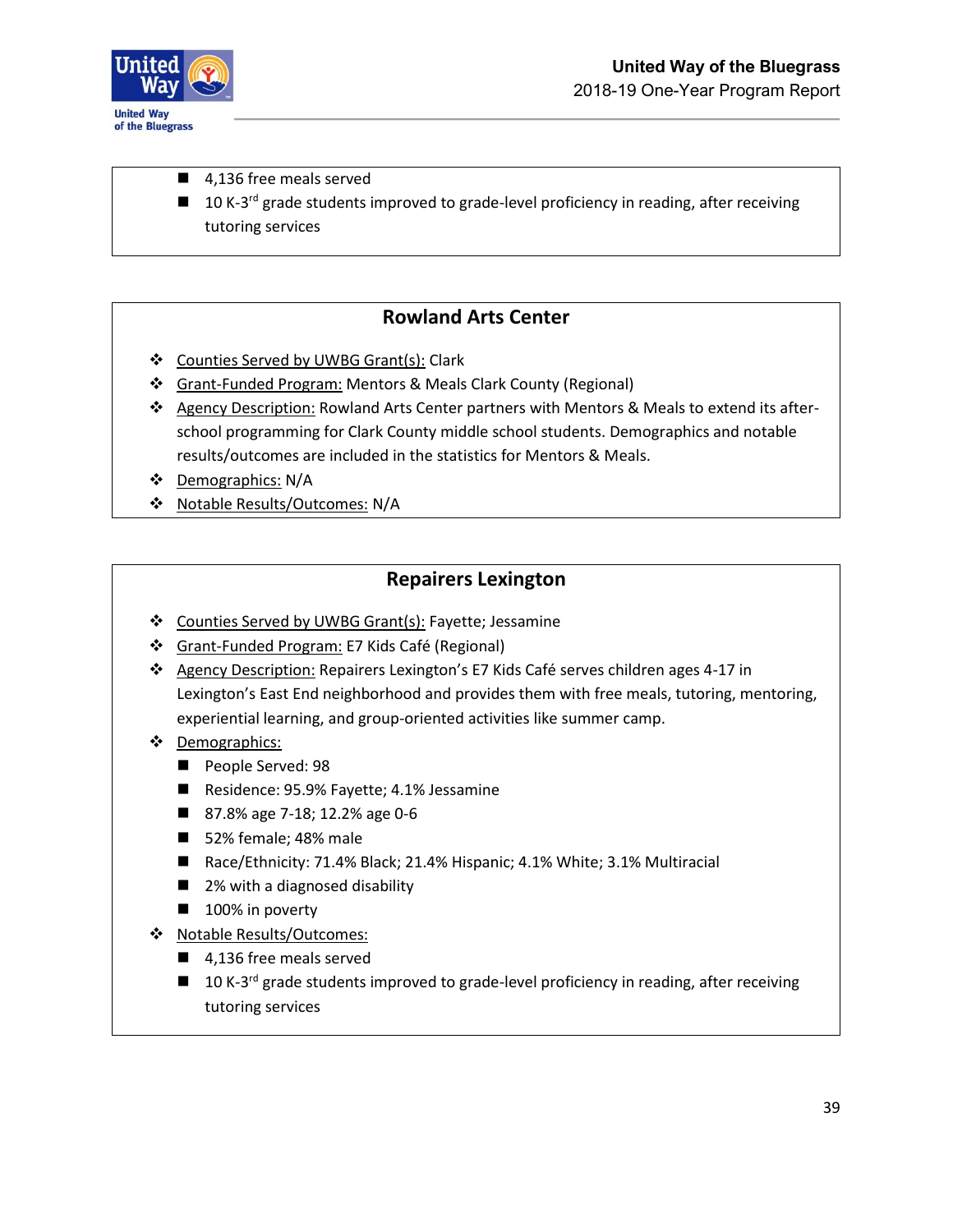

# **Shepherd's House**

- ❖ Counties Served by UWBG Grant(s): Bourbon; Fayette; Madison; Woodford
- ❖ Grant-Funded Program: Shepherd's House (Regional)
- ❖ Agency Description: Shepherd's House helps men who want to recover from drug addiction by providing long-term housing, counseling, and financial education.
- ❖ Demographics:
	- People Served: 55
	- Residence: 72.7% Fayette; 20% Out-of-Region; 3.6% Bourbon; 1.8% Madison; 1.8% Woodford
	- 96.4% age 19-54; 3.6% age 55+
	- 100% male
	- Race/Ethnicity: 85.5% White; 12.7% Black; 1.8% Multiracial
	- 10.9% with a diagnosed disability
	- 92.7% in poverty
- ❖ Notable Results/Outcomes:
	- 5,720 group therapy sessions
	- 39 people found jobs within the first four weeks of program participation

### **Sterling Community Food Coalition**

- ❖ Counties Served by UWBG Grant(s): Montgomery
- ❖ Grant-Funded Program: Sterling Community Food Coalition (Local)
- ❖ Agency Description: Sterling Community Food Coalition provides emergency food assistance to Montgomery County residents.
- ❖ Demographics:
	- People Served: 2,519
	- Residence: 100% Montgomery
	- 68% age 55+; 32% age 19-54
	- 61% female; 39% male
	- Race/Ethnicity: 96.3% White; 2.5% Black; 1.3% Hispanic
	- 100% in poverty
- ❖ Notable Results/Outcomes:
	- Over 200,000 pounds of food distributed to 2,519 people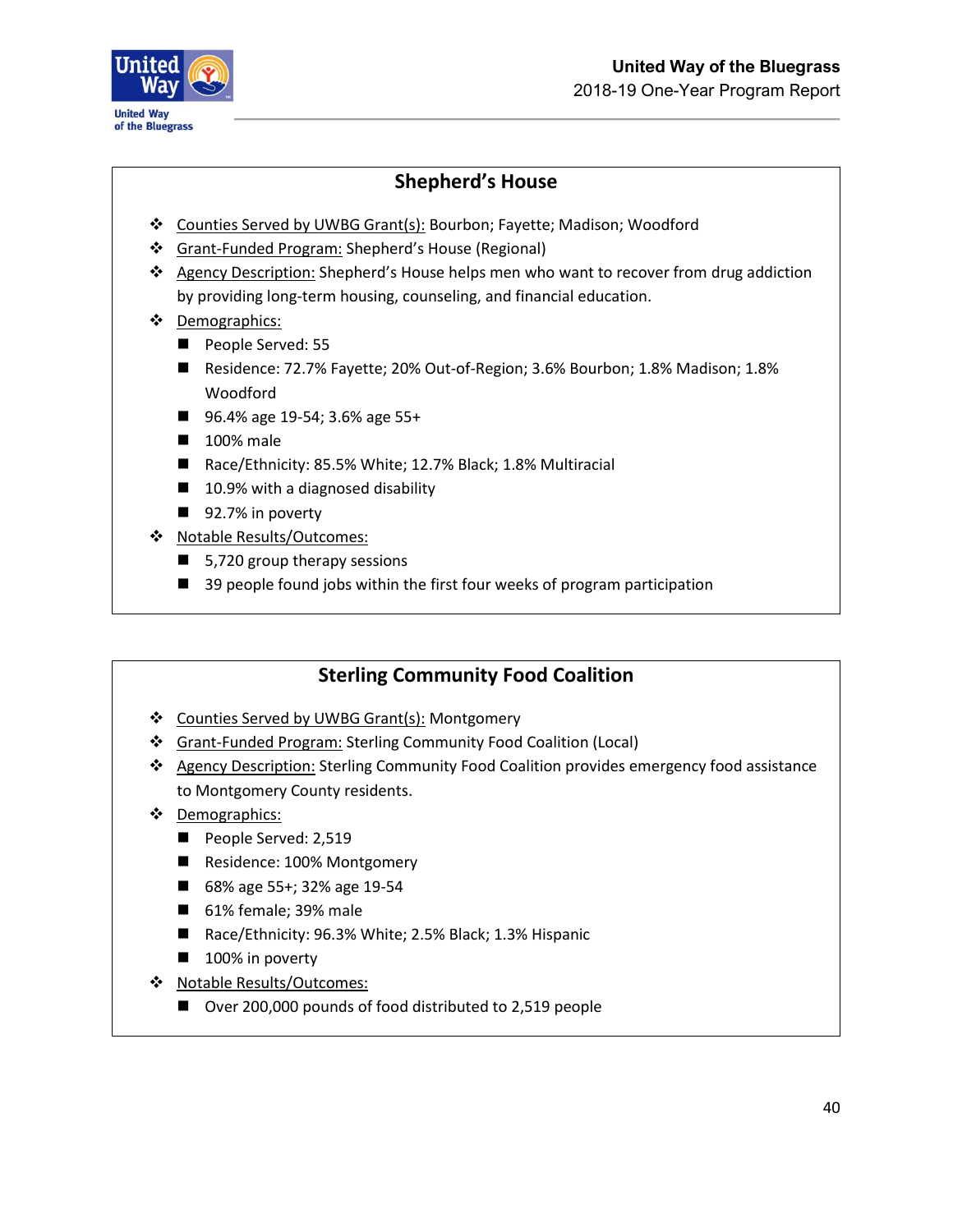

### **Surgery on Sunday**

- ❖ Counties Served by UWBG Grant(s): Entire Region
- ❖ Grant-Funded Program: Surgery on Sunday Fayette (Local)
- ❖ Agency Description: Surgery on Sunday provides free surgeries for uninsured and underinsured people throughout the Bluegrass region.
- ❖ Demographics:
	- People Served: 59
	- Residence: 62.7% Fayette; 10.2% Woodford; 6.8% Jessamine; 5.1% Madison; 5.1% Montgomery; 5.1% Scott; 1.7% Anderson; 1.7% Bourbon; 1.7% Clark
	- 44.1% age 19-54; 35.6% age 55+; 11.9% age 0-6; 8.5% age 7-18
	- 52.5% male; 47.5% female
	- Race/Ethnicity: 55.9% Hispanic; 20.3% Black; 20.3% White; 1.7% Asian; 1.7% Pacific Islander
	- 8.5% with a diagnosed disability
	- 100% in poverty
- ❖ Notable Results/Outcomes:
	- Surgery costs for 9 people were completely covered through grant funding

### **Telford Community Center YMCA**

- ❖ Counties Served by UWBG Grant(s): Madison
- ❖ Grant-Funded Programs: Telford YMCA Primetime After-School Childcare (Regional and Local)
- ❖ Agency Description: Telford Community Center YMCA provides children in Madison County with opportunities to learn via academic and experiential activities.
- ❖ Demographics:
	- People Served: 394
	- Residence: 100% Madison
	- 85.3% age 7-18; 14.7% age 0-6
	- 50.8% male; 49.2% female
	- Race/Ethnicity: 74.6% White; 12.7% Black; 7.6% Hispanic; 4.6% Multiracial; 0.5% Other
	- 9.6% with a diagnosed disability
	- 40.1% in poverty
- ❖ Notable Results/Outcomes:
	- 180 students improved their grades in least one subject area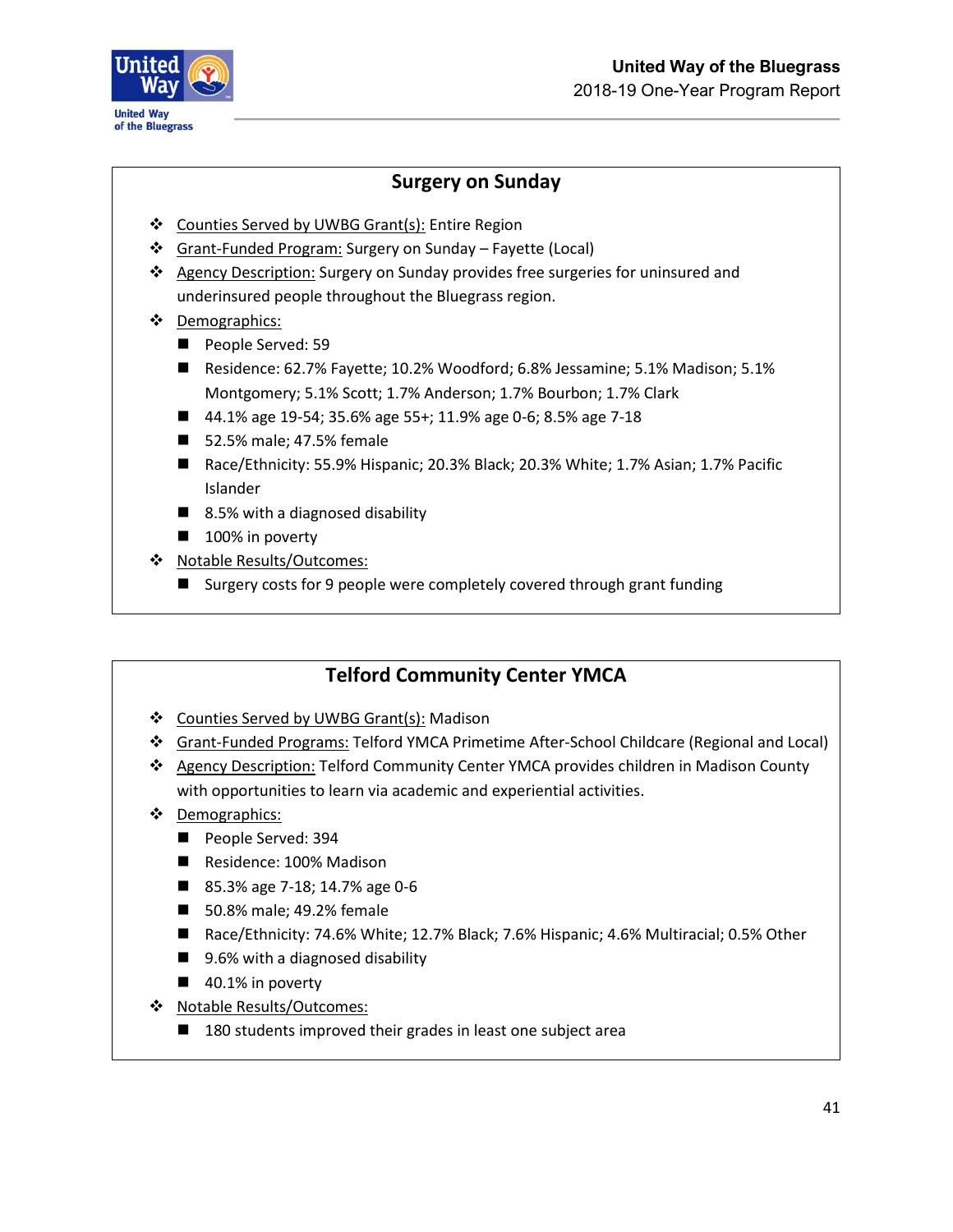



### **The Beacon of Hope Emergency Shelter**

- ❖ Counties Served by UWBG Grant(s): Clark
- ❖ Grant-Funded Program: General Operating Cost (Local)
- ❖ Agency Description: The Beacon of Hope Emergency Shelter provides services which help lowincome Clark County residents get back on their feet, such as food, shelter, drug counseling, therapy, case management, job placement, and financial education.
- ❖ Demographics:
	- People Served: 55
	- Residence: 100% Clark
	- 83.6% age 19-54; 9.1% age 55+; 7.3% age 7-18
	- 50.9% female; 49.1% female
	- Race/Ethnicity: 98.2% White; 1.8% Black
	- 5.5% with a diagnosed disability
	- 100% in poverty
- ❖ Notable Results/Outcomes:
	- 55 people avoided homelessness due to short-term shelter

### **The Cleveland Home (dba Life Adventure Center of the Bluegrass)**

- ❖ Counties Served by UWBG Grant(s): Fayette; Woodford
- ❖ Grant-Funded Programs: Resiliency Adventure Camp for At-Risk Youth (Regional and Local)
- ❖ Agency Description: The Life Adventure Center's evidence-based camps and retreats help children with high ACE scores (Adverse Childhood Experiences) build resilience and selfregulation as they recover from complex developmental trauma.
- ❖ Demographics:
	- People Served: 30
	- Residence: 60% Woodford; 40% Fayette
	- 100% age 7-18
	- 63.3% male; 36.7% female
	- Race/Ethnicity: 100% Black
	- 100% in poverty
- ❖ Notable Results/Outcomes:
	- 1,476 hours of evidence-based outdoor adventure activities, aimed at helping children recover from developmental trauma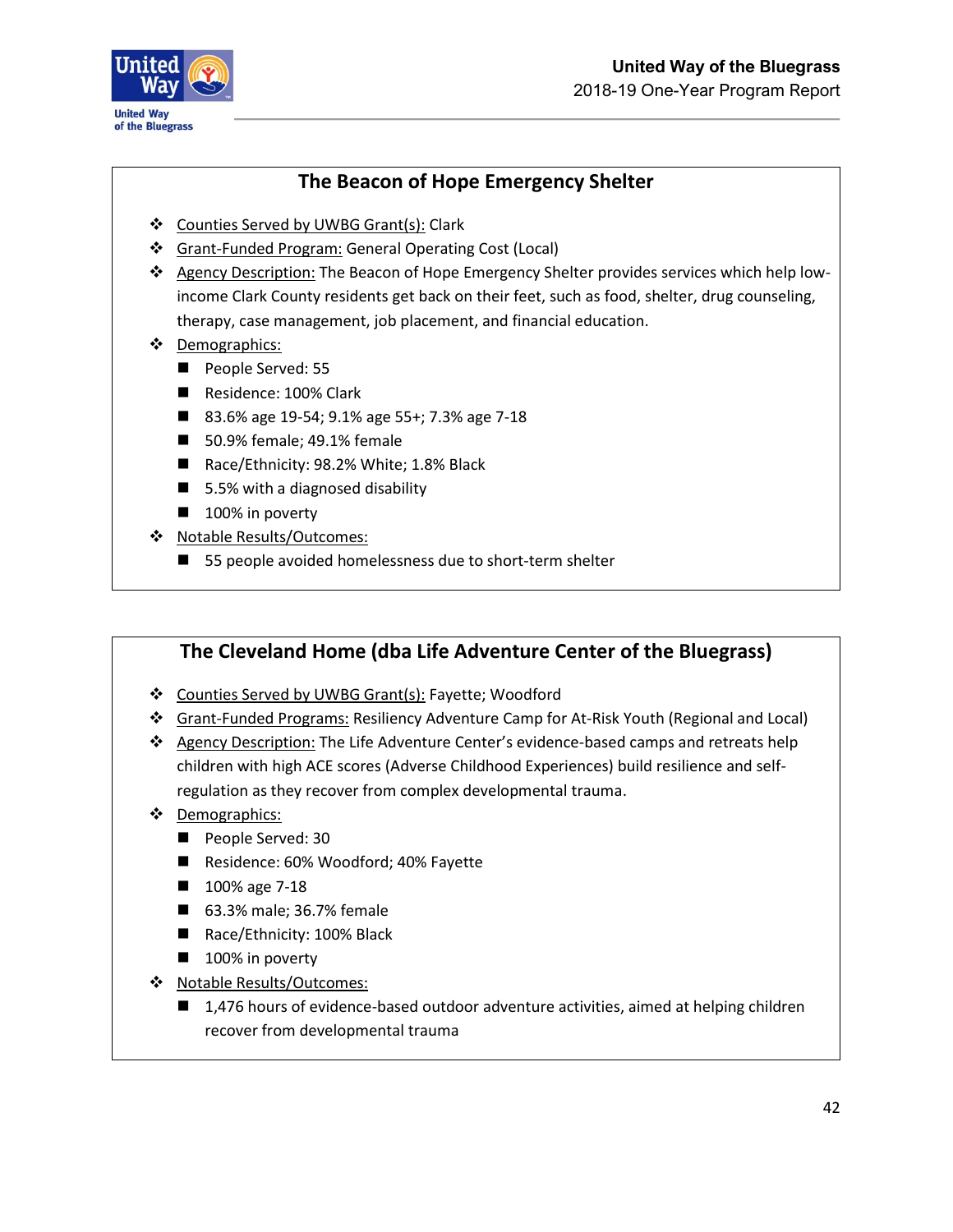

### **The Nest**

- ❖ Counties Served by UWBG Grant(s): Anderson; Bourbon; Clark; Fayette; Jessamine; Madison; Scott; Woodford
- ❖ Grant-Funded Programs: Childcare Program (Regional); Crisis Care Program (Regional); Domestic Violence Program (Regional); Parent Support Group (Local)
- ❖ Agency Description: The Nest provides a safe place for education, counseling, and support to children and families in crisis.
- ❖ Demographics:
	- People Served: 2,151
	- Residence: 95.8% Fayette; 1.9% Jessamine; 0.9% Out-of-Region; 0.6% Scott; 0.4% Clark; 0.2% Madison; 0.1% Bourbon; <0.1% Anderson; <0.1% Woodford
	- 76.1% age 19-54; 13.8% age 55+; 9.5% age 0-6; 0.6% age 7-18
	- 83.5% female; 16.5% male
	- Race/Ethnicity: 43.1% White; 38.5% Black; 11.9% Hispanic; 3.5% Multiracial; 2.1% Other; 0.9% Asian
	- 12.8% with a diagnosed disability
	- 93.3% in poverty
- ❖ Notable Results/Outcomes:
	- 204 children enrolled in an All STARS-rated pre-K facility, free of charge
	- 60 people secured long-term or permanent housing

### **The Salvation Army**

- ❖ Counties Served by UWBG Grant(s): Fayette; Jessamine; Scott
- ❖ Grant-Funded Programs: Boys & Girls Club (Regional); Early Learning Center (Regional); Human Services (Regional); Scott County Educational Children's Program (Local); Scott County Social Services (Local)
- ❖ Agency Description: The Salvation Army provides food, shelter, clothing, childcare, counseling, and youth development services to Lexington-area residents in need.
- ❖ Demographics:
	- People Served: 25,369
	- Residence: 96.8% Fayette; 3.2% Scott; <0.1% Jessamine
	- 53.3% age 19-54; 22.5% age 7-18; 12.2% age 0-6; 12% age 55+
	- 66.4% female; 33.6% male
	- Race/Ethnicity: 60% White; 28.1% Black; 6.2% Hispanic; 4.1% Multiracial; 1.1% Native American; 0.3% Pacific Islander; 0.2% Other; 0.1% Asian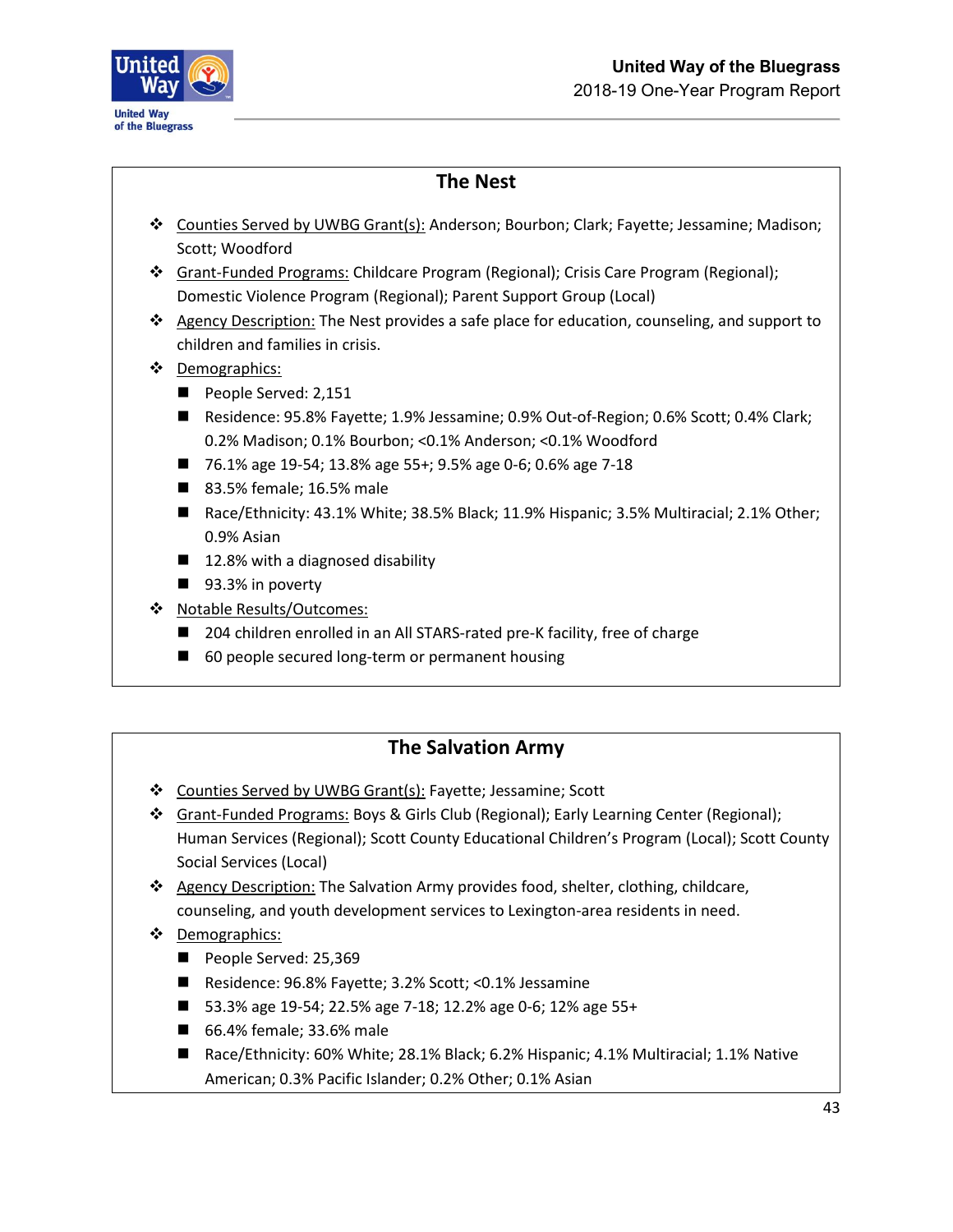

- 2.6% with a diagnosed disability
- 99.7% in poverty
- ❖ Notable Results/Outcomes:
	- 166,385 free meals distributed to 24,240 homeless shelter residents
	- 862 hours of tutoring and homework help provided to children in Boys & Girls Club
	- 95 children enrolled in an All STARS-rated pre-K facility

### **Unity Outreach**

- ❖ Counties Served by UWBG Grant(s): Woodford
- ❖ Grant-Funded Program: Blessing Boxes Program (Local)
- ❖ Agency Description: Unity Outreach provides emergency food, shelter, clothing, and transportation assistance for Woodford County residents.
- ❖ Demographics:
	- People Served: 100
	- Residence: 100% Woodford
	- 75% age 19-54; 10% age 7-18; 8% age 0-6; 7% age 55+
	- 60% female; 40% male
	- Race/Ethnicity: 50% White; 40% Hispanic; 10% Black
	- 70% with a diagnosed disability
	- 95% in poverty
- ❖ Notable Results/Outcomes:
	- 100 people were served non-perishable food items to take home

### **Urban League of Lexington-Fayette County**

- ❖ Counties Served by UWBG Grant(s): Fayette
- ❖ Grant-Funded Programs: Advocacy Program (Regional); Affordable Housing/Housing Self-Sufficiency (Regional); M.A.D.E.: Motivated All Day Everyday (Regional)
- ❖ Agency Description: The Urban League's mission is to assist African Americans and disadvantaged citizens in the achievement of social and economic equality, especially in the areas of housing, employment, and youth development.
- ❖ Demographics:
	- People Served: 394
	- Residence: 100% Fayette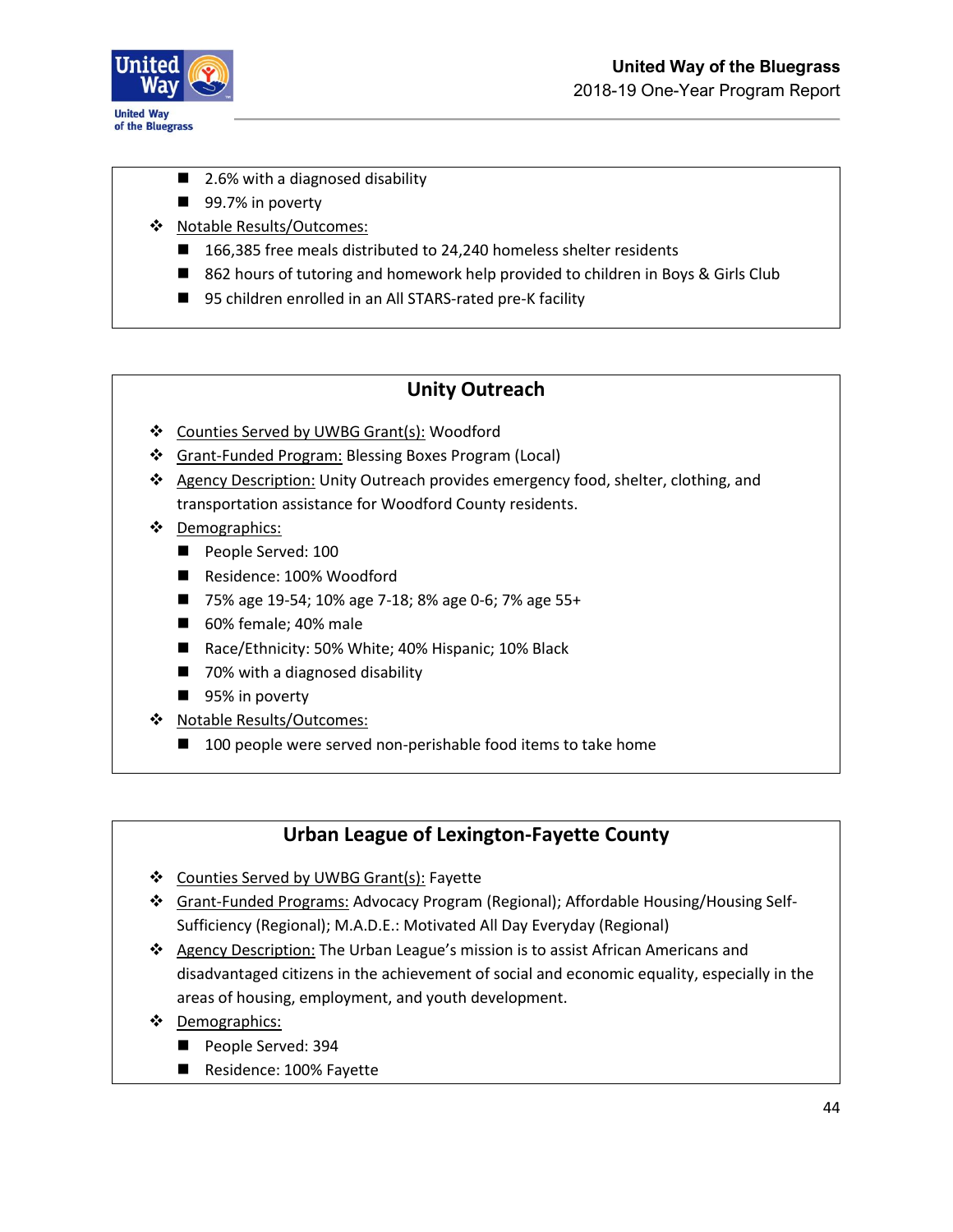

- 72.3% age 7-18; 18% age 19-54; 6.1% age 0-6; 3.6% age 55+
- 64.7% male; 35.3% female
- Race/Ethnicity: 89.6% Black; 5.6% Hispanic; 3.8% White; 1% Multiracial
- 4.1% with a diagnosed disability
- 84.5% in poverty
- ❖ Notable Results/Outcomes:
	- 64 people secured long-term or permanent housing
	- 33 weeks of group counseling provided to 203 at-risk middle and high school students
	- $\blacksquare$  15 12<sup>th</sup> grade students improved their grades enough to graduate high school on time

#### **Visually Impaired Preschool Services (VIPS)**

- ❖ Counties Served by UWBG Grant(s): Entire Region
- ❖ Grant-Funded Program: Early Intervention (Regional)
- ❖ Agency Description: VIPS provides early intervention services to Kentucky and Indiana's youngest children with blindness and low vision. Services include evaluations, in-home visits, and access to resources that help parents and caregivers better understand and support their child with visual impairment.
- ❖ Demographics:
	- People Served: 133
	- Residence: 65.4% Out-of-Region; 13.5% Fayette; 5.3% Madison; 4.5% Scott; 3% Jessamine; 3% Montgomery; 2.3% Woodford; 1.5% Bourbon; 0.8% Anderson; 0.8% Clark
	- 100% age 0-6
	- 55.6% male; 44.4% female
	- Race/Ethnicity: 87.2% White; 6% Multiracial; 4.5% Hispanic; 2.3% Black
	- 100% with a diagnosed disability
	- 79.6% in poverty
- ❖ Notable Results/Outcomes:
	- 15 visually impaired children made significant progress toward achieving their Individualized Family Service Plan (IFSP) goals

#### **Woodford County 4-H Council**

- ❖ Counties Served by UWBG Grant(s): Woodford
- ❖ Grant-Funded Program: Woodford County 4-H Youth Development (Regional)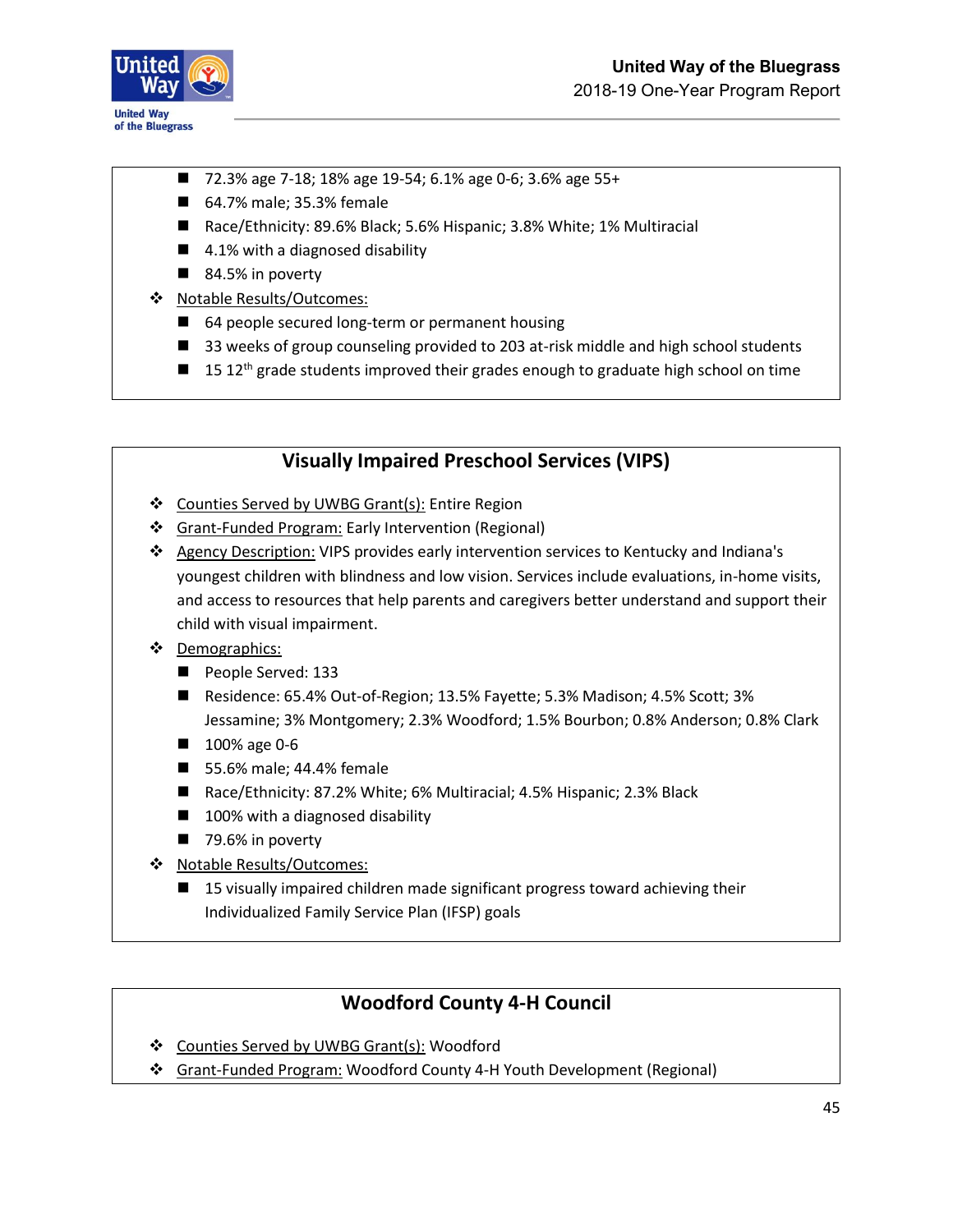

- ❖ Agency Description: The Urban League's mission is to assist African Americans and disadvantaged citizens in the achievement of social and economic equality, especially in the areas of housing, employment, and youth development.
- ❖ Demographics:
	- People Served: 886
	- Residence: 100% Woodford
	- 92.1% age 7-18; 7.7% age 0-6; 0.2% age 19-54
	- 53.4% female; 46.6% male
	- Race/Ethnicity: 84.5% White; 9.5% Hispanic; 5.2% Black; 0.8% Asian
- ❖ Notable Results/Outcomes:
	- 600 students in 6 schools participated in in-classroom 4-H activities which covered STEM, leadership, public speaking, and economics
	- 161 children attended 4-H Summer Camp

### **Woodford County Theatrical Arts**

- ❖ Counties Served by UWBG Grant(s): Anderson; Fayette; Montgomery; Scott; Woodford
- ❖ Grant-Funded Programs: The Girl Project (Local); Woodford Theatre Young Artists (Local)
- ❖ Agency Description: The mission of Woodford County Theatrical Arts is to provide quality live theatre for and with our community, involving people of all ages and backgrounds.
- ❖ Demographics:
	- People Served: 170
	- Residence: 58.8% Fayette; 35.3% Woodford; 2.9% Scott; 1.8% Anderson; 1.2% Montgomery
	- 52.5% age 7-18; 44.7% age 19-54; 2.8% age 55+
	- 83% female; 17% male
	- Race/Ethnicity: 80.5% White; 12.5% Black; 4.7% Hispanic; 0.8% Asian; 0.8% Multiracial; 0.8% Other
	- 2.4% with a diagnosed disability
	- 31.1% in poverty
- ❖ Notable Results/Outcomes:
	- 16 students participated in theatrical arts programs, free of charge

### **Woodford County Woman's Club**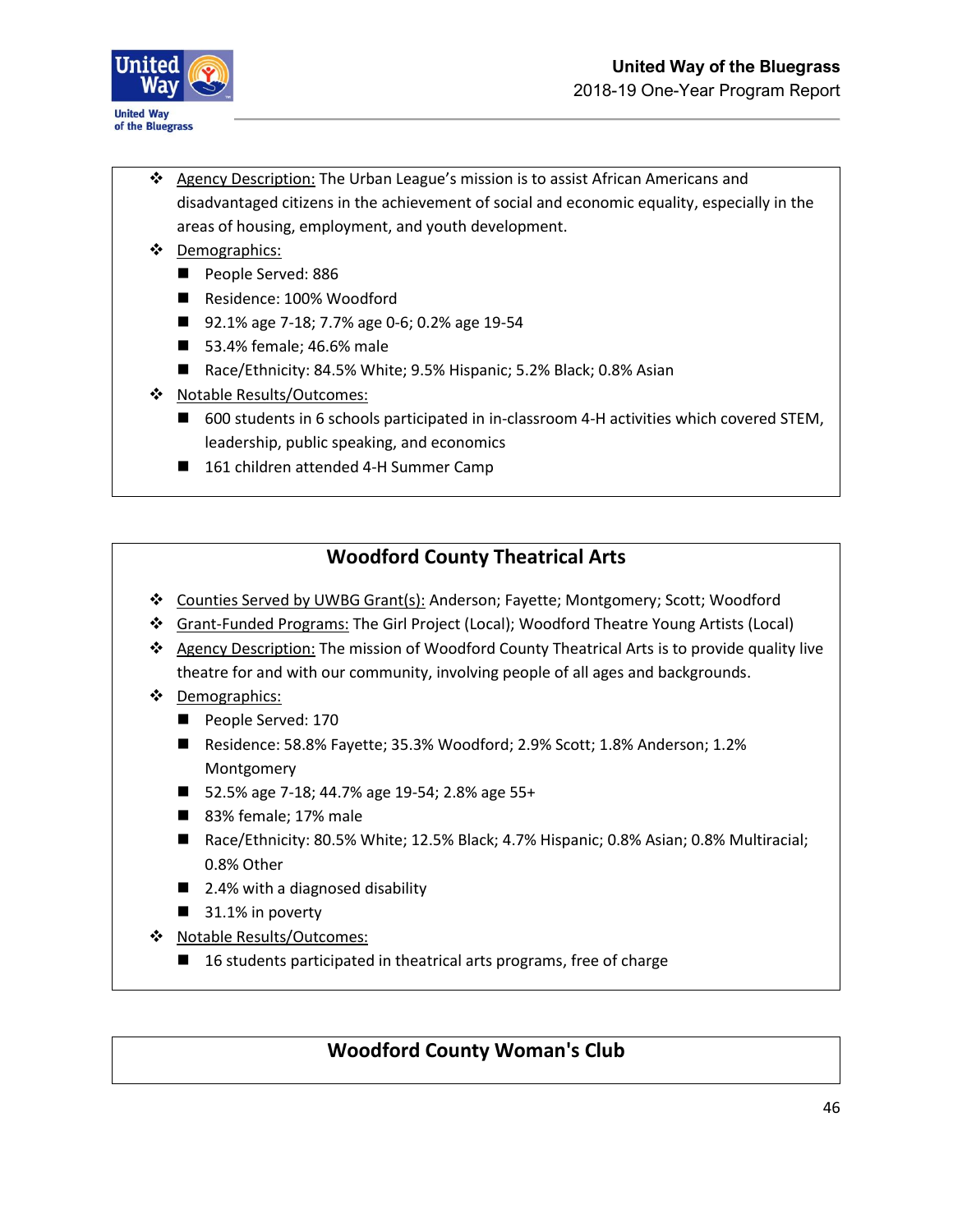

- ❖ Counties Served by UWBG Grant(s): Woodford
- ❖ Grant-Funded Program: Woodford County Woman's Club "Coats and Shoes for Kids" (Local)
- ❖ Agency Description: The Woodford County Woman's Club provides winter coats/jackets, shoes, and three pairs of socks to low-income children in Woodford County schools.
- ❖ Demographics:
	- People Served: 196
	- Residence: 100% Woodford
	- 78.6% age 7-18; 21.4% age 0-6
	- 53.6% male; 46.4% female
	- Race/Ethnicity: 41.3% White; 38.8% Hispanic; 10.7% Black; 7.7% Multiracial; 1% Asian; 0.5% Native American
	- 27% with a diagnosed disability
	- 100% in poverty
- ❖ Notable Results/Outcomes:
	- 1,176 articles of clothing (coats, shoes, and socks) distributed to 196 low-income students

#### **YMCA of Central Kentucky**

- ❖ Counties Served by UWBG Grant(s): Bourbon; Clark; Fayette; Jessamine; Madison; Montgomery; Scott
- ❖ Grant-Funded Programs: YMCA Youth Development (Regional); YMCA Power Scholars Academy (Local)
- ❖ Agency Description: The YMCA of Central Kentucky provides programs for kids to develop into smart, resilient adults, for people to improve their health and build a sense of community, and for our most vulnerable young people to get the care and support they need.
- ❖ Demographics:
	- People Served: 10,504
	- Residence: 96.9% Fayette; 1.8% Scott; 0.6% Montgomery; 0.3% Jessamine; 0.2% Clark; 0.1% Out-of-Region; 0.1% Madison; <0.1% Bourbon
	- 91.9% age 7-18; 8.1% age 0-6
	- 86.4% female; 13.6% male
	- 100% in poverty
- ❖ Notable Results/Outcomes:
	- 5,500 low-income children receive school supplies and resources at Back-to-School Rallies
	- 519 students participated in Power Scholars Academy, which focuses on ensuring retention and improvement in reading and math proficiency during the summer months